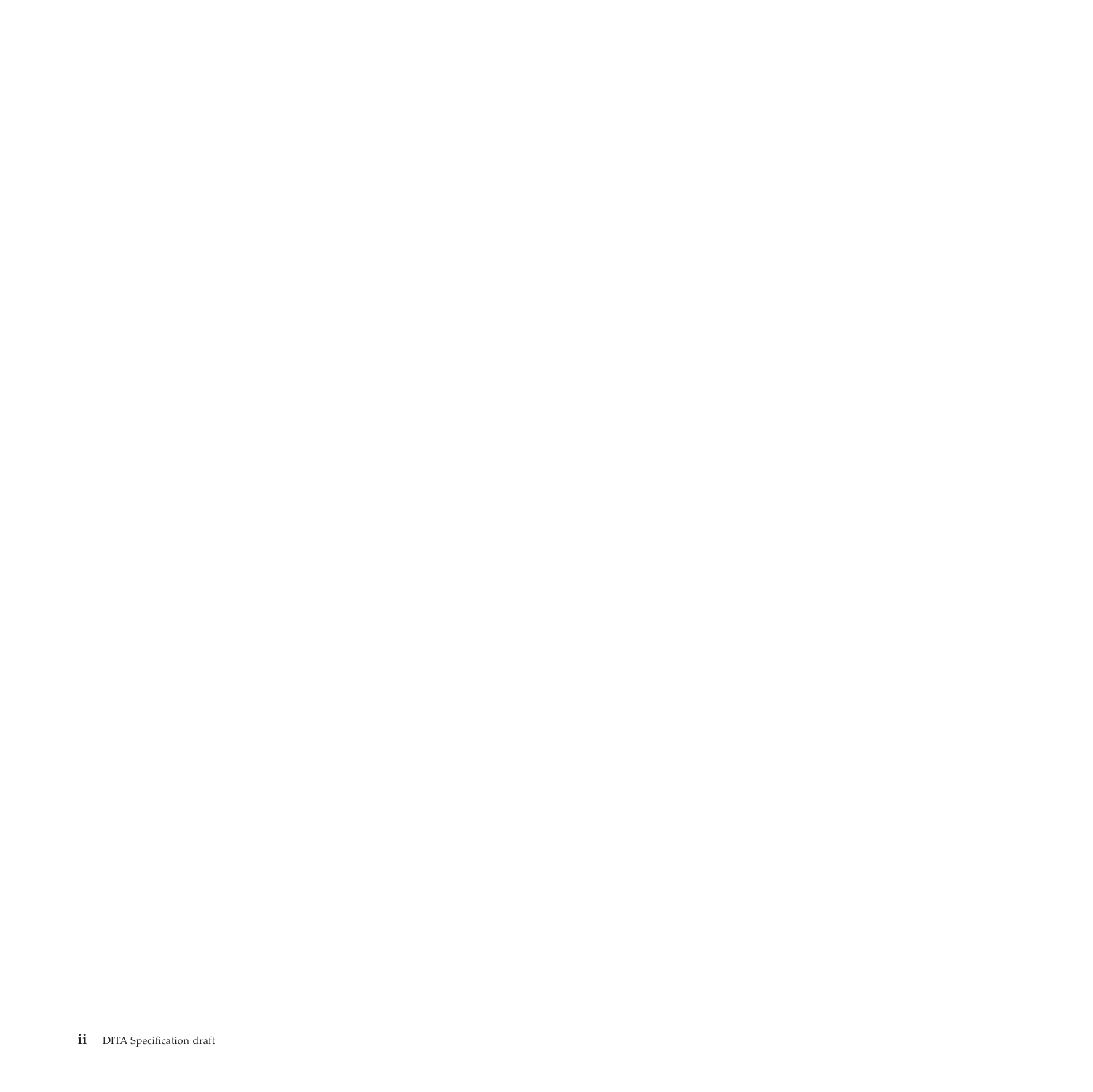# **Contents**

|<br>|<br>|<br>|<br>|<br>|<br>|<br>|

 $\overline{1}$  $\mathsf{I}$  $\mathbf{I}$  $\mathsf{I}$  $\mathbf{I}$  $\overline{\phantom{a}}$  $\begin{array}{c} \hline \end{array}$  $\mathsf I$ 

 $\bar{\rm I}$ 

 $\mathbf{I}$ 

| <b>Chapter 1. About the DITA Specification</b><br>1                                                                                                                                                                                                                                              |
|--------------------------------------------------------------------------------------------------------------------------------------------------------------------------------------------------------------------------------------------------------------------------------------------------|
| Chapter 2. An introduction to DITA 3<br>Definitions and background concepts 3<br>Terminology 4<br>Naming conventions and file extensions 5                                                                                                                                                       |
| Chapter 3. DITA markup 7                                                                                                                                                                                                                                                                         |
| DITA topics. $\ldots$ $\ldots$ $\ldots$ $\ldots$ $\ldots$ $\ldots$ $\ldots$ 7                                                                                                                                                                                                                    |
| What are topics?<br>$\mathcal{L}^{\text{max}}$ , where $\mathcal{L}^{\text{max}}$<br>.7                                                                                                                                                                                                          |
| $\mathbf{L}^{\text{max}}$<br>$\sqrt{7}$<br>$\ddot{\phantom{a}}$<br>$\mathbb{R}^{\mathbb{Z}^2}$                                                                                                                                                                                                   |
| Why topics? $\ldots$ $\ldots$ $\ldots$ .<br>Information typing $\ldots$ $\ldots$<br>$\mathbf{L}^{\text{max}}$<br>.8<br>$\ddot{\phantom{a}}$<br>$\mathbb{Z}^{\mathbb{Z}^2}$                                                                                                                       |
| Topic structure.<br>.8                                                                                                                                                                                                                                                                           |
| Topic content $\ldots$ $\ldots$ $\ldots$ $\ldots$ $\ldots$<br>. 9                                                                                                                                                                                                                                |
| Topic modules. 9                                                                                                                                                                                                                                                                                 |
| . 10<br>Concepts.                                                                                                                                                                                                                                                                                |
| Tasks<br>. 11                                                                                                                                                                                                                                                                                    |
| $\mathbb{Z}^{\mathbb{Z}}$ . $\mathbb{Z}^{\mathbb{Z}}$<br>Reference.<br>$\mathcal{L}^{\text{max}}$ and $\mathcal{L}^{\text{max}}$<br>.12<br>$\mathcal{L}^{\text{max}}$<br>$\mathcal{L}^{\pm}$<br>$\mathbf{r}$<br>$\mathcal{L}^{\mathcal{L}}$<br>$\mathcal{L}^{\pm}$<br>$\mathcal{L}^{\text{max}}$ |
| Domains $\cdots$ $\cdots$ $\cdots$ $\cdots$<br>. 13                                                                                                                                                                                                                                              |
| .13<br>DITA maps $\ldots$ $\ldots$ $\ldots$ $\ldots$ $\ldots$                                                                                                                                                                                                                                    |
| What are maps?<br>.14                                                                                                                                                                                                                                                                            |
| Why DITA maps? $\ldots$ $\ldots$ $\ldots$ $\ldots$ $\ldots$ $\ldots$ 14                                                                                                                                                                                                                          |
| Common DITA map attributes and metadata 14                                                                                                                                                                                                                                                       |
| DITA map structure 17                                                                                                                                                                                                                                                                            |
| Inheritance of attributes and metadata<br>.18                                                                                                                                                                                                                                                    |
| DITA map modules. $\ldots$ $\ldots$ $\ldots$ $\ldots$<br>.18                                                                                                                                                                                                                                     |
| How and when to use bookmap<br>$\mathcal{L}^{\text{max}}$ and $\mathcal{L}^{\text{max}}$<br>. 19                                                                                                                                                                                                 |
| Transitional text<br>. 21                                                                                                                                                                                                                                                                        |
| The xNAL domain $\ldots$ $\ldots$ $\ldots$ $\ldots$<br>.22                                                                                                                                                                                                                                       |
| Common metadata and data elements<br>.23                                                                                                                                                                                                                                                         |
| Publication metadata elements 23                                                                                                                                                                                                                                                                 |
| Management metadata elements 23                                                                                                                                                                                                                                                                  |
| Metadata qualification elements<br>.23                                                                                                                                                                                                                                                           |
| Topic properties in topics and maps<br>.24                                                                                                                                                                                                                                                       |

| Data extensibility $\cdots$ $\cdots$ $\cdots$ $\cdots$  |  |  |  |  | .25  |
|---------------------------------------------------------|--|--|--|--|------|
| Common attributes.                                      |  |  |  |  | .26  |
|                                                         |  |  |  |  | .26  |
|                                                         |  |  |  |  | .27  |
| Metadata attributes. 28                                 |  |  |  |  |      |
| Miscellaneous Attributes                                |  |  |  |  | .29  |
| Architectural attributes                                |  |  |  |  | .30  |
| Conditional processing                                  |  |  |  |  | . 30 |
|                                                         |  |  |  |  |      |
| Chapter 4. DITA specialization. 35                      |  |  |  |  |      |
| What is specialization? 35                              |  |  |  |  |      |
| Why specialization?                                     |  |  |  |  | .36  |
| Structural versus domain specialization                 |  |  |  |  | . 36 |
| Limits of specialization 37                             |  |  |  |  |      |
| Specialize from generic elements 37                     |  |  |  |  |      |
| Customized subset document types for authoring 38       |  |  |  |  |      |
| Map from customized document type to DITA               |  |  |  |  |      |
| during preprocessing                                    |  |  |  |  | . 38 |
| Specialization in content                               |  |  |  |  | . 39 |
| Why specialization in content?                          |  |  |  |  | . 39 |
| Specialization of attributes                            |  |  |  |  | . 39 |
| The class attribute $\cdots$ $\cdots$ $\cdots$ $\cdots$ |  |  |  |  | . 39 |
| Class attribute syntax                                  |  |  |  |  | .40  |
| The domains attribute                                   |  |  |  |  | .41  |
| Specialization validity                                 |  |  |  |  | .41  |
| Generalization                                          |  |  |  |  | .42  |
| Specialization in design                                |  |  |  |  | .44  |
| Why specialization in design?                           |  |  |  |  | .44  |
| Modularization and integration of design                |  |  |  |  | .44  |
| Specialization in processing                            |  |  |  |  | . 50 |
| Using the class attribute $\ldots$ $\ldots$ $\ldots$    |  |  |  |  | . 50 |
| Processing specialized attributes 51                    |  |  |  |  |      |
| Modularization and integration of processing.           |  |  |  |  | . 51 |

|

 $\|$  $\overline{\phantom{a}}$ 

|

| | | | | | | |

 $\|$ 

|

|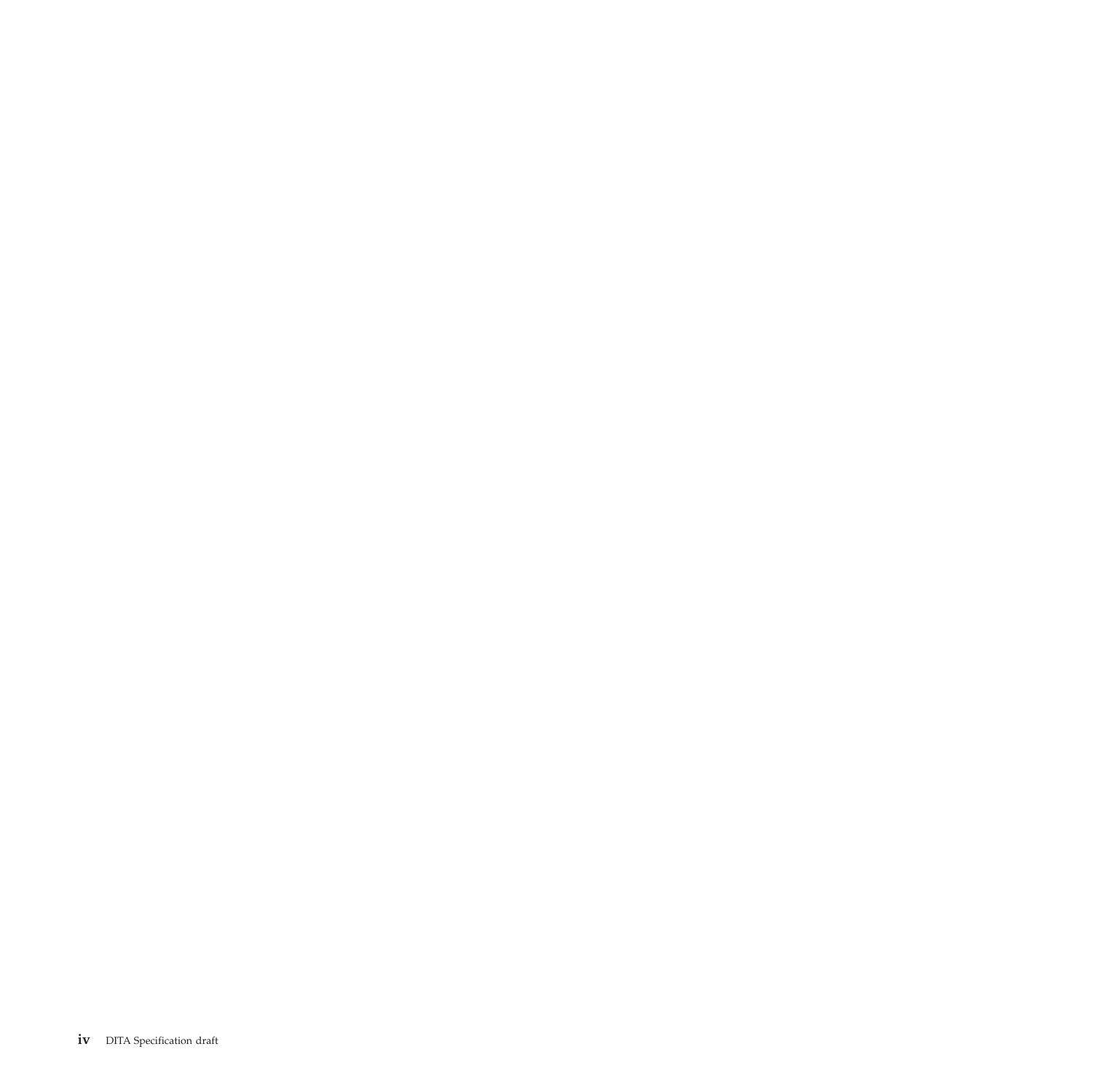# <span id="page-4-0"></span>**Chapter 1. About the DITA Specification**

The Darwin Information Typing Architecture (DITA) specification defines both a) a set of document types for authoring and organizing topic-oriented information; and b) a set of mechanisms for combining and extending document types using a process called specialization.

The specification consists of:

- The DTDs and schemas that define DITA markup for the base DITA document types, as well as catalog files. While the DTDs and schemas should define the same DITA elements, the DTDs are normative if there is ever any discrepancy.
- v The language reference that provides explanations for each element in the base DITA document types
- This document, which comes in three parts:
	- an introduction, which provides background concepts and an overview of the architecture
	- the DITA markup specification, which provides an overview of DITA's base document types
	- the DITA specialization specification, which provides details of the mechanisms DITA provides for defining and extending DITA document types.

This document is part of the technical specification for the DITA architecture. While the specification does contain some introductory information, it is not intended as an introduction to DITA nor as a users guide. The intended audience of this specification consists of implementers of the DITA standard, including tool developers and specializers.

### **Editors**

Michael Priestley and JoAnn Hackos

### **Members**

Paul Antonov France Baril Robin Cover, OASIS Don Day, IBM Stanley Doherty, Sun Microsystems Bruce Esrig, Lucent Technologies Yas Etessam, Blast Radius Rob Frankland, Rascal Software Paul Grosso, Arbortext JoAnn Hackos Eric Hixson, BMC Software Eliot Kimber, Innodata Isogen Chris Kravogel Deborah Lapeyre Seraphim Larsen, Intel Indi Liepa, Nokia Kirsten Nothstine, BMC Software Paul Prescod, Blast Radius Michael Priestley, IBM David Schell, IBM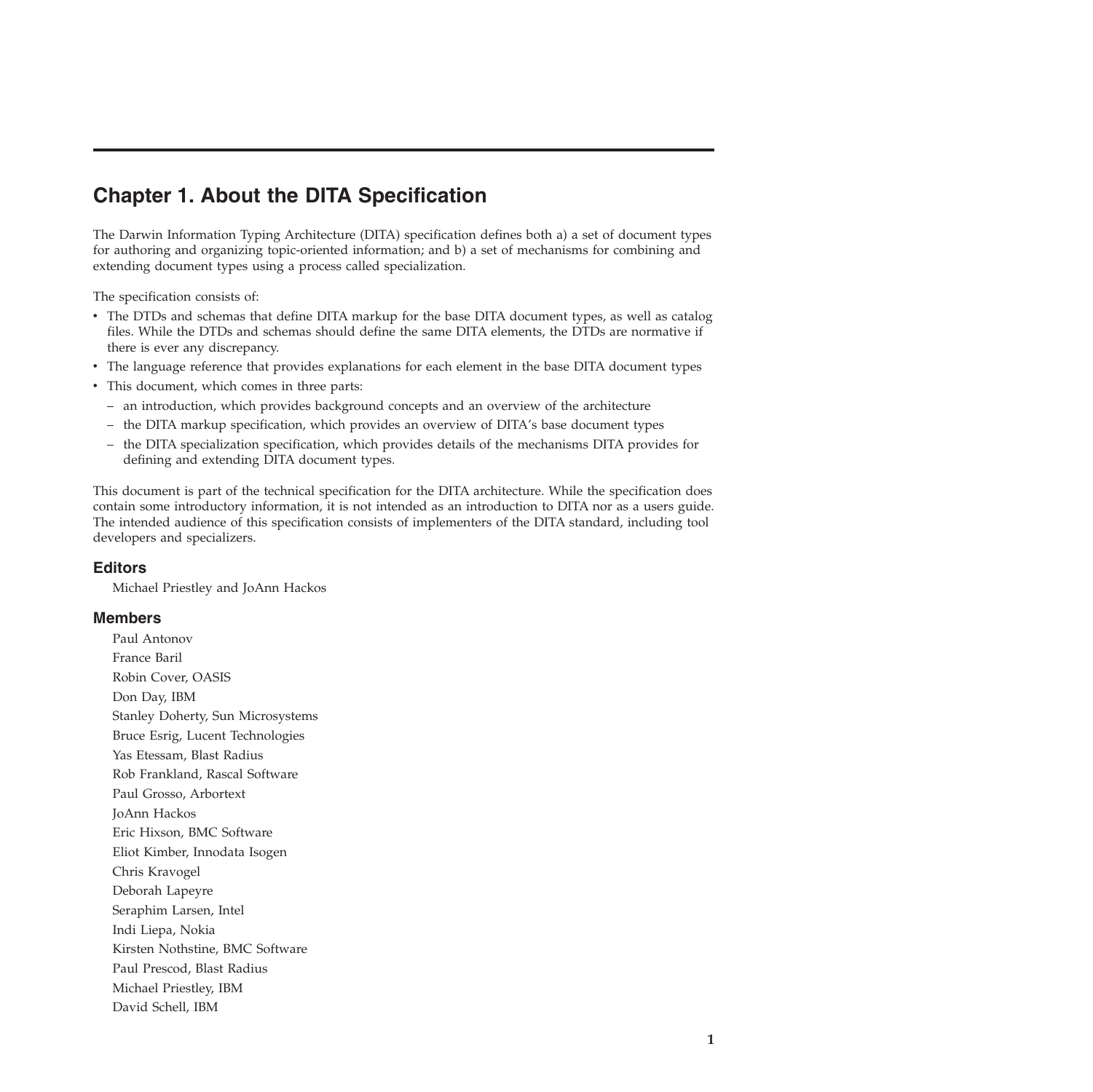Kevin Shaum, BMC Software Wendy Shepperd, BMC Software Jerry Smith, US Department of Defense Dana Spradley, Oracle Sharon Veach, Sun Microsystems Mike Wethington, BMC Software Christopher Wong, Idiom Technologies

### **Additional contributors**

Patricia Best, Sun Microsystems David Brainard, BMC Software Jarno Elovirta, Nokia Nancy Harrison, IBM Erik Hennum, IBM Alan Houser John Hunt, IBM Helena Jerney, Actional Corporation Shawn Jordan Tyde Richards Bruce Sesnovich, Sun Microsystems Eric Sirois, IBM Zachary Taylor, BMC Software Scott Tsao, Boeing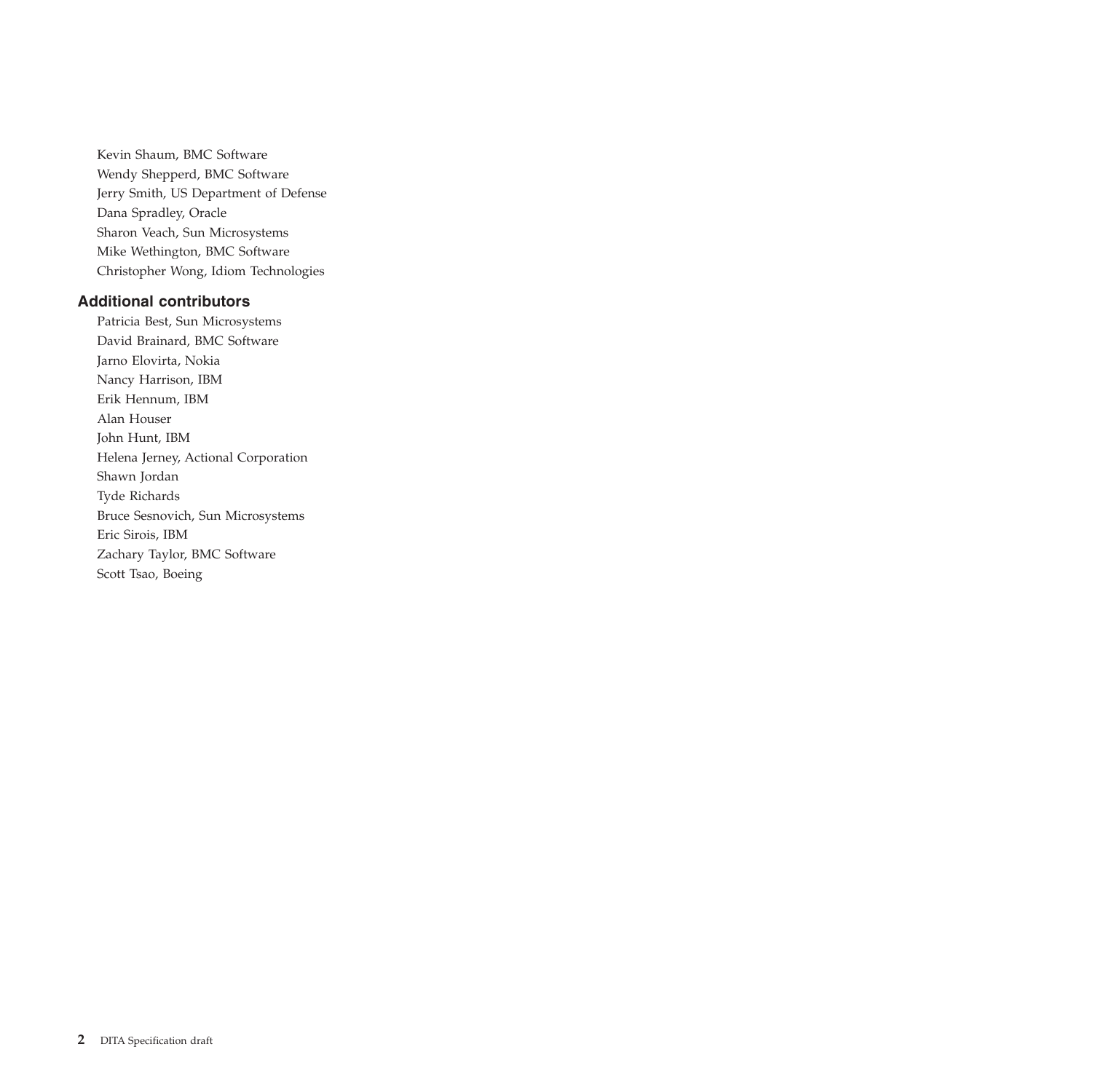# <span id="page-6-0"></span>**Chapter 2. An introduction to DITA**

DITA is an architecture for creating topic-oriented, information-typed content that can be reused and single-sourced in a variety of ways. It is also an architecture for creating new topic types and describing new information domains based on existing types and domains.

The process for creating new topic types and domains is called specialization. Specialization allows the creation of very specific, targeted document type definitions while still sharing common output transforms and design rules developed for more general types and domains, in much the same way that classes in an object-oriented system can inherit methods of ancestor classes.

DITA topics are XML conforming. As such, they are readily viewed, edited, and validated with standard XML tools, although some features such as content referencing and specialization may benefit from customized support.

# **Definitions and background concepts**

The following terms have specific meanings in DITA which should be understood before reading either the DITA markup specification or the DITA specialization specification.

# **Basic concepts**

The following are basic concepts used in DITA.

"What are [topics?"](#page-10-0) on page 7

A topic is a unit of information with a title and content, short enough to be specific to a single subject or answer a single question, but long enough to make sense on its own and be authored as a unit.

"What are [maps?"](#page-17-0) on page 14

DITA maps are documents that collect and organize references to DITA topics to indicate the relationships among the topics. They can also serve as outlines or tables of contents for DITA deliverables and as build manifests for DITA projects.

"What is [specialization?"](#page-38-0) on page 35

Specialization allows you to define new kinds of information (new structural types or new domains of information), while reusing as much of existing design and code as possible, and minimizing or eliminating the costs of interchange, migration, and maintenance.

"Structural versus domain [specialization"](#page-39-0) on page 36

Structural specialization defines new types of structured information, such as new topic types or new map types. Domain specialization creates new markup that can be useful in multiple structural types, such as new kinds of keywords, tables, or lists, or new conditional processing attributes.

#### ["Integration"](#page-48-0) on page 45

Each domain specialization or structural specialization has its own design module. These modules can be combined to create many different document types. The process of creating a new document type from a specific combination of modules is called integration.

#### ["Customization"](#page-54-0) on page 51

When you just need a difference in output, you can use DITA customization to override the default output without affecting portability or interchange, and without involving specialization.

#### ["Generalization"](#page-45-0) on page 42

Specialized content can be generalized to any ancestor type. The generalization process can preserve information about the former level of specialization to allow round-tripping between specialized and unspecialized forms of the same content.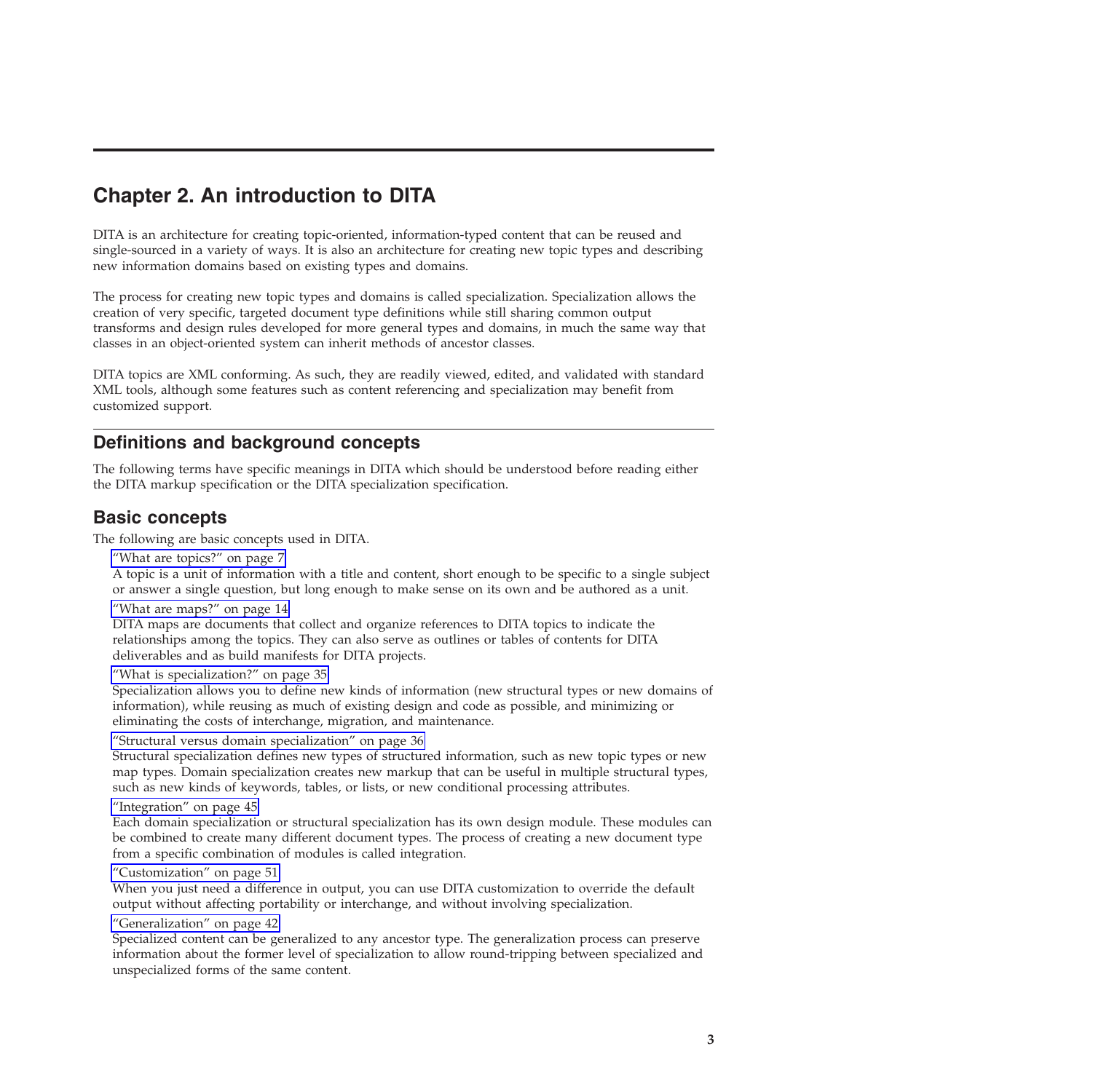# <span id="page-7-0"></span>**Terminology**

DITA uses a number of terms in particular or unique ways. Within the scope of this specification, the following terms are used when talking about DITA models, DITA declarations, and DITA instances.

### **Model terminology**

DITA can be understood at the level of an abstract model without reference to particular DTDs, schemas, or actual XML documents. When discussing DITA concepts at this level, the following terminology is used.

#### **Element type**

Defines the structure and semantics for a fragment of content.

#### **Specialized element type**

Defines an element type as a semantic refinement of another element type. The content allowed by the specialized element type must be a subset of or identical to the content allowed by the original element type.

#### **Topic type**

An element type that defines a complete unit of content. The topic type provides the root element for the topic and, through contained element types, substructure for the topic instances. The root element of the topic type is not necessarily the same as the root element of a document type: document types may nest multiple topic types, and may also declare non-DITA wrapper elements as the root element for compatibility with other processes.

#### **Map type**

An element type that defines a set of relationships for topic instances. The map type provides the root element and, through contained element types, substructure for the map instances. The map substructure provides hierarchy, group, and matrix organization of references to topic instances.

#### **Structural type**

A topic type or map type.

#### **Domain**

A set of elements that support a specific subject area. Elements in a domain can be integrated with topic or map types to enhance their semantic support for particular kinds of content. For example, the structural type <topic> declares the <keyword> element; when integrated with a domain for describing user interfaces, new keyword specializations (such as <wintitle>) become available wherever <keyword> was allowed in the original structural type.

#### **Document type**

The full set of element types defined in the modules that are integrated by the document type shell. A DITA document type may support authoring multiple topic types or multiple map types, but not a mix of the two. The structural types can be augmented with elements from domains. The term ″document type″ is used for compatibility with existing standards, since this is the point at which DITA's set of topic, domain, and map types are assembled into a document type that is functionally equivalent to a traditional non-modularized document type.

### **Declaration terminology**

When the model is expressed in a DTD or schema, the various element types are declared. When referring to these declarations, the following terminology is used.

#### **Element declaration**

The representation within a schema technology (such as DTD, XML Schema, or Relax NG) for an element type.

#### **Type module**

The representation within a schema technology for the element types uniquely defined by a topic type, map type, or domain.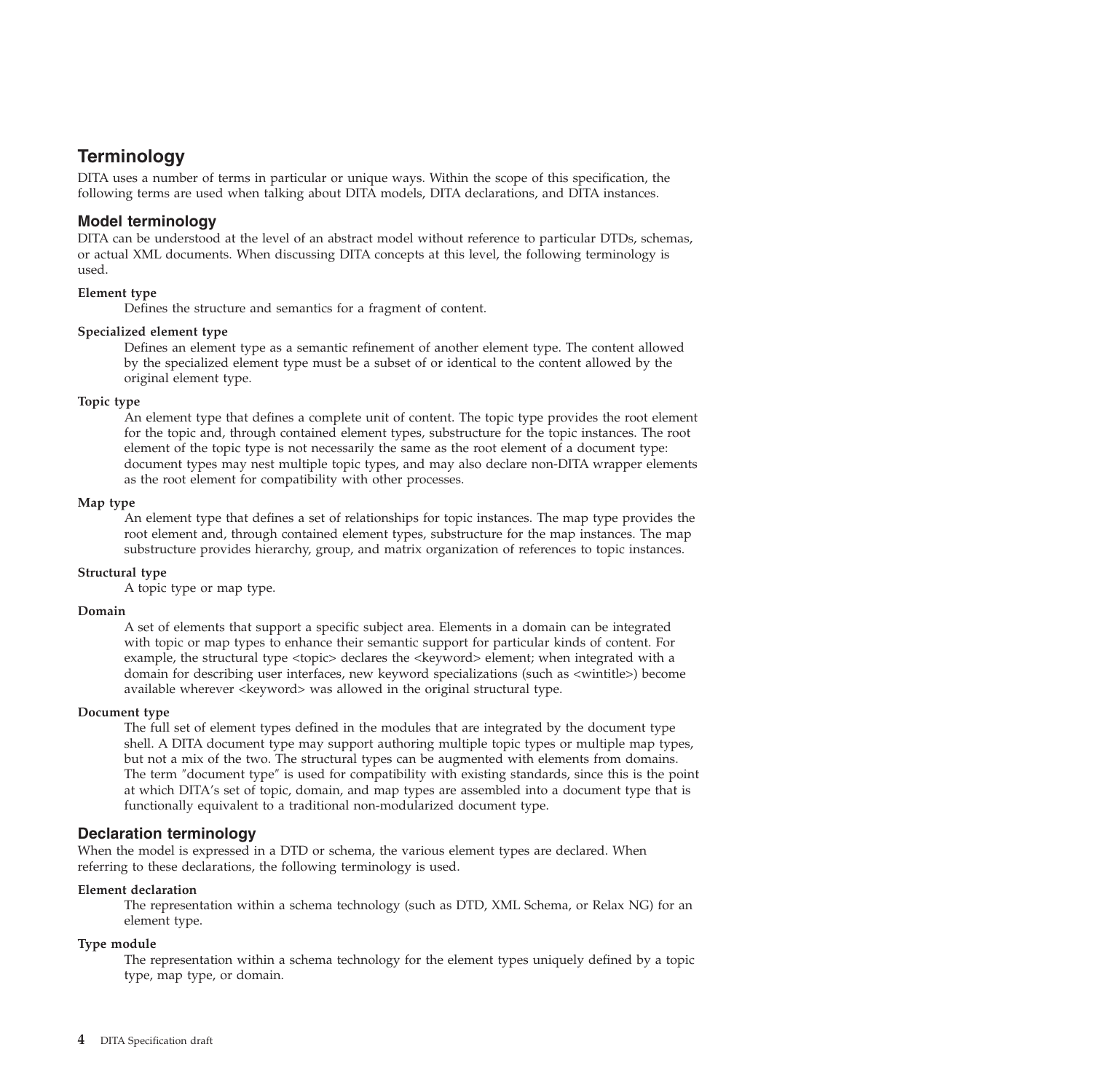#### <span id="page-8-0"></span>**Topic module**

The representation within a schema technology for the element types uniquely defined by a topic type.

#### **Map module**

The representation within a schema technology for the element types uniquely defined by a map type.

#### **Structural module**

A topic or map module.

#### **Domain module**

The representation within a schema technology for the element types uniquely defined by a domain.

#### **Document type shell**

The representation within a schema technology for a shell that declares no element types itself but points to and assembles topic, map, and domain modules.

#### **Document type declaration**

The representation within a schema technology for a document type. The document type declaration includes the declaration modules assembled by the document declaration shell.

#### **Instance terminology**

When actual documents, topics, and elements are created based on a DITA document type, the following terminology is used.

#### **Element instance**

An occurrence of an element type in a document.

#### **Topic instance**

An occurrence of a topic type in a document.

#### **Map instance**

An occurrence of a map type in a document.

#### **Structural type instance**

An occurrence of a topic type or a map type in a document.

#### **Document instance**

A document whose meaning and validity are determined by a document type declaration.

### **Naming conventions and file extensions**

The following naming conventions and file extensions are in use by DITA.

#### **DITA topic instance files** \*.xml, \*.dita

**DITA map instance files**

\*.ditamap

**DTD structural module files** *typename*.mod

#### **DTD domain module files** *typename*Domain.mod

*typename*Domain.ent

#### **Schema structural module files** *typename*Mod.xsd

*typename*Grp.xsd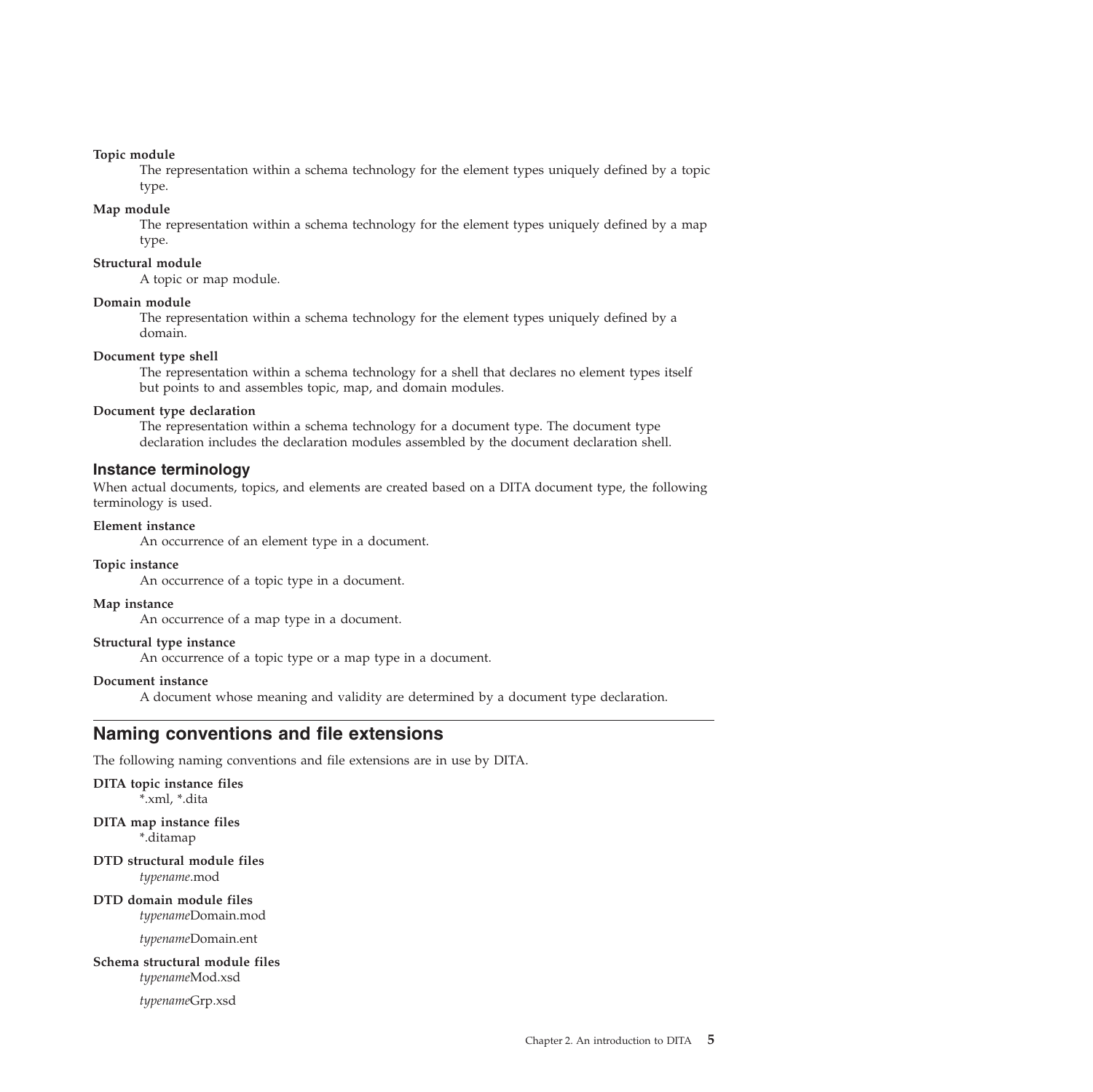#### **Schema domain module files**

*typename*Domain.xsd

### **CSS override files**

*typename*.css

*customization-purpose*.css

#### **XSLT override files**

*typename*.xsl

*customization-purpose*.xsl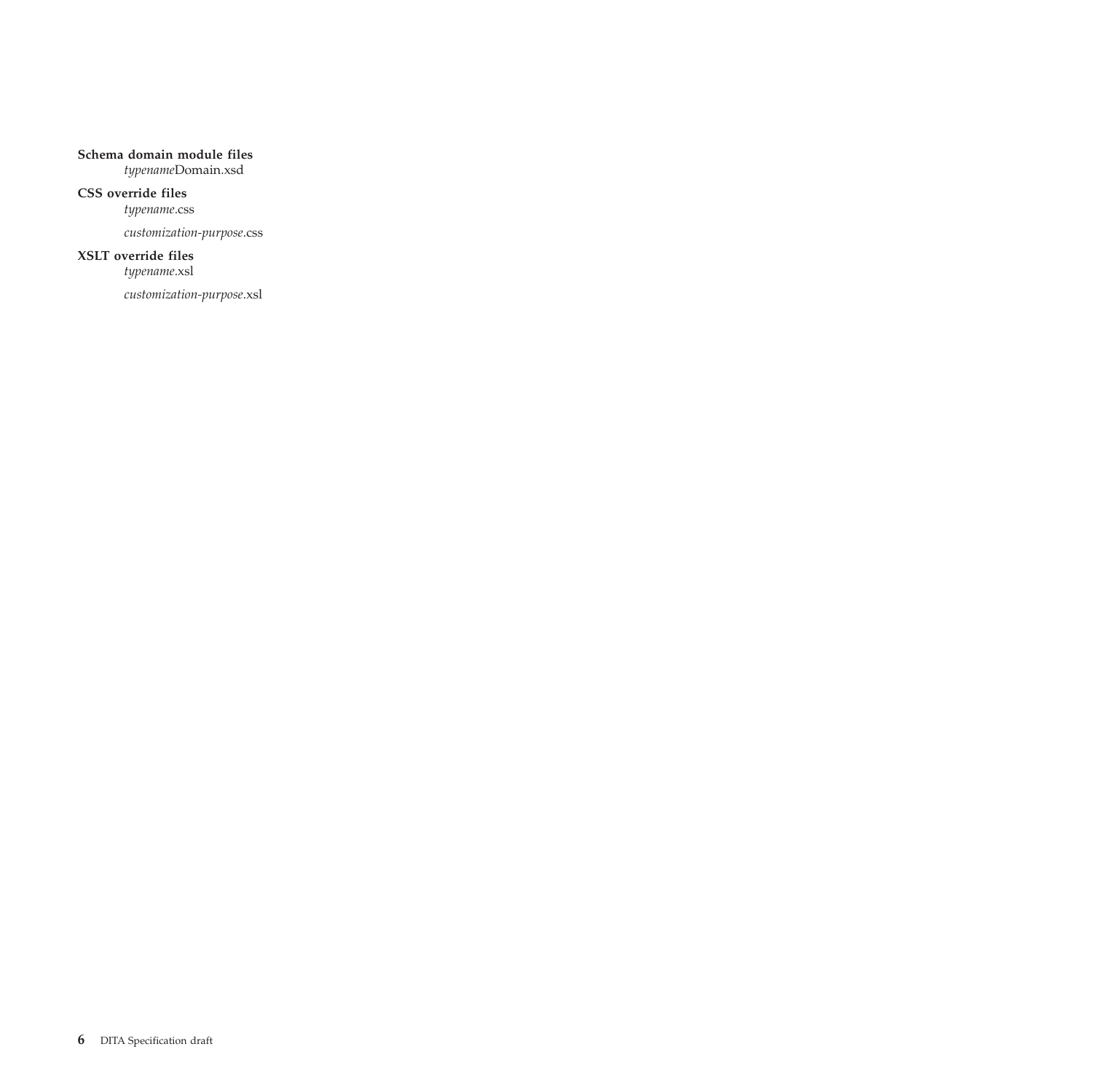# <span id="page-10-0"></span>**Chapter 3. DITA markup**

The two main units of authoring in DITA are topics and maps. Each can be extended into new structural types and domains through specialization.

# **DITA topics**

DITA topics are the basic units of DITA content. Each topic should be organized around a single subject.

# **What are topics?**

A topic is a unit of information with a title and content, short enough to be specific to a single subject or answer a single question, but long enough to make sense on its own and be authored as a unit.

In DITA, a topic is the basic unit of authoring and of reuse. A document may contain one topic or multiple topics, and a document type may support authoring one or many kinds of topics. But regardless of where they occur, all topics have the same basic structure and capabilities. Books, PDF files, Websites, and help sets, for example, can all be constructed from the same set of underlying topic content, although there may be some topics that are unique to a particular deliverable, and the organization of topics may differ to take advantage of the unique capabilities of each delivery mechanism.

Reference information is inherently topic-oriented, since it requires information to be modular and self-contained for the sake of retrievability.

Topic-oriented authoring for conceptual and task information has its roots in Minimalism, an instructional design technique first espoused by John Carroll. The minimalist approach to information design focusses on identifying the smallest amount of instruction that allows for the successful completion of a task, or that provides basic knowledge of a concept. Readers have goals, and they want to achieve those goals as quickly as possible. Generally, readers don't want to read information just for the pleasure of reading. They are reading to learn or to do something.

Some of the key principles of Minimalism are:

- v Support actions. Let people act as they learn, and let them pursue the goals they want to accomplish.
- Document tasks, not tools or functions.
- Help readers anticipate and avoid errors.
- Let readers explore. They don't need explained what they can discover for themselves.

While DITA's topic-oriented approach has its roots in instructional design, the topic-based approach can be useful for any information that has human readers and a consistent structure.

# **Why topics?**

Topics are the basis for high-quality information. They should be short enough to be easily readable, but long enough to make sense on their own.

By organizing content into topics, authors can achieve several goals simultaneously:

- v Content is readable even when accessed from an index or search, not just when read in sequence as part of a chapter. Since most readers don't read information end-to-end, it's good information design to make sure each unit of information can be read on its own to give just-in-time help.
- v Content can be organized differently for online and print purposes. Authors can create task flows and concept hierarchies for online orientation, and still have a print-friendly combined hierarchy that helps people who do want an organized reading flow.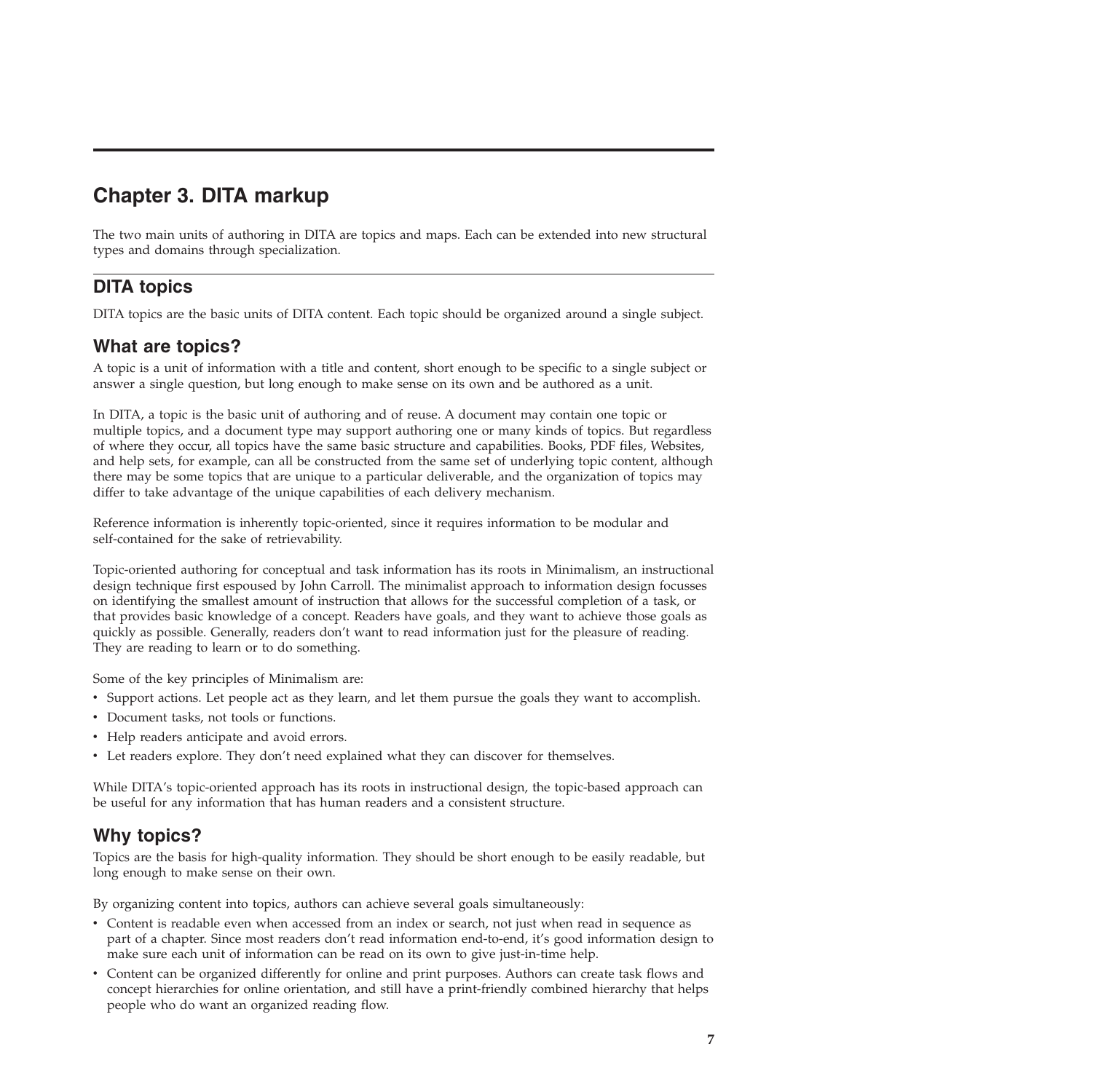<span id="page-11-0"></span>v Content can be reused in different collections. Since the topic is written to make sense when accessed randomly (as by search), it should also make sense when included as part of different product deliverables, so authors can refactor information as needed, including just the topics that apply for each reuse scenario.

Topics are small enough to provide lots of opportunities for reuse, but large enough to be coherently authored and read. While DITA supports reuse below the topic level, this requires considerably more thought and review, since topics assembled out of smaller chunks often require editing to make them flow properly. By contrast, since topics are already organized around a single subject, authors can organize a set of topics logically and get an acceptable flow between them, since transitions from subject to subject don't need to be as seamless as the explanations within a single subject.

# **Information typing**

Information typing is the practice of identifying types of topics that contain distinct kinds information, such as concepts, tasks, and reference information. Topics that answer different kinds of questions can be categorized as different information types. The base topic types provided by DITA ( a generic topic, plus concept, task, and reference ) provide a usable starter set that can be adopted for immediate authoring.

Classifying information by type helps authors:

- v Design new information more easily and consistently.
- v Ensure the right design gets used for the kind of information (retrieval-oriented structures like tables for reference information, simple sequences of steps for task information)
- Focus on tasks.
- v Factor out supporting concepts and reference information into other topics, where they can be read if required and ignored if not.
- v Eliminate unimportant or redundant information. Identify common or reusable subjects.

Information typing is part of the general authoring approach called structured writing, which is used across the technical authoring industry to improve information quality. It is based on extensive research and experience, including Robert Horn's Information Mapping, and Hughes Aircraft's STOP (Sequential Thematic Organization of Proposals).

Information types in DITA are expressed as topic types. The base topic types provided by DITA can be used as a base for further specialization. New information types that require different structures and semantics are directly supported by topic type modules, each of which defines the specific markup and structural rules required to describe a particular type of topic. These modules can then be integrated into document types to support authoring information-typed topics.

# **Topic structure**

All topics have the same basic structure, regardless of topic type: title, description, prolog, and body.

All DITA topics must have an ID, a title, and a body. Topic structures can consist of the following parts:

### **Topic element**

Required *id* attribute, contains all other elements

**Title** The subject of the topic.

#### **Alternate titles**

Titles specifically for use in navigation or search. When not provided, the base title is used for all contexts.

#### **Short description**

A short description of the topic. Used both in topic content, in generated summaries that include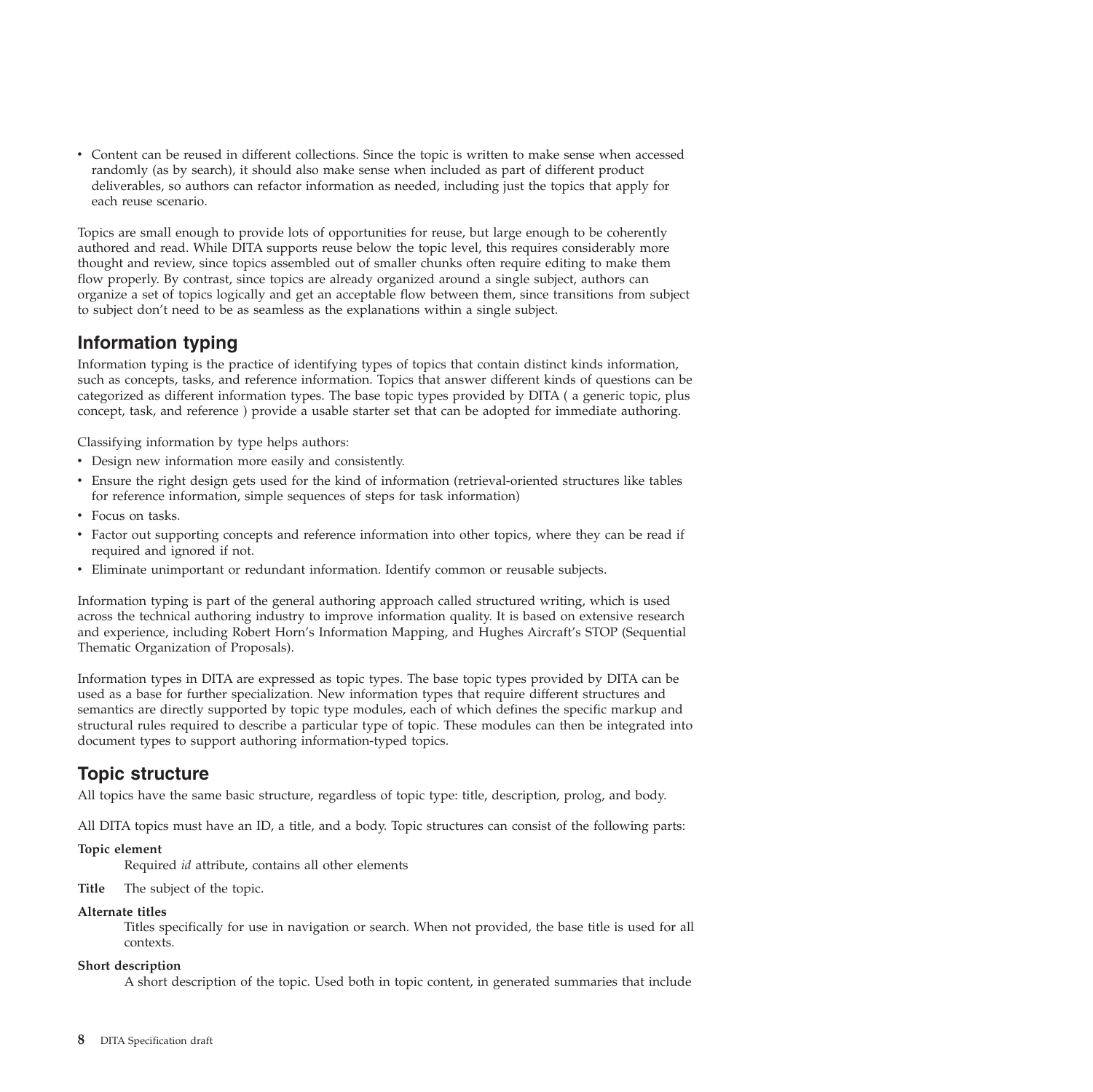<span id="page-12-0"></span>the topic, and in links to the topic. While short descriptions aren't required, they can make a dramatic difference to the usability of an information set, and should generally be provided for all topics.

- **Prolog** Container for various kinds of topic metadata, such as change history, audience, product, and so on.
- **Body** The actual topic content: paragraphs, lists, sections whatever the information type allows.

#### **Related links**

Links to other topics. When an author creates a link as part of a topic, the topic becomes dependent on the other topic being available. To reduce dependencies between topics and thereby increase the reusability of each topic, authors can use DITA maps to define and manage links between topics, instead of embedding links directly in each related topic.

#### **Nested topics**

Topics can be defined inside other topics. Nesting can result in complex documents that are less usable and less reusable, and should be used carefully. It is more often appropriate for reference information, which can support longer documents organized into multiple topics for scanning and retrieval.

# **Topic content**

All topics, regardless of topic type, build on the same common structures.

#### **Topic bodies**

While all topic types have the same elements for title, short description, and prolog, they each allow different content in their body.

#### **Sections and examples**

Sections and examples can be contained only by the body of a topic. They cannot nest. They can contain block-level elements like paragraphs, phrase-level elements like API names, or text.

#### **Block-level elements**

Paragraphs, lists, and tables are kinds of ″block″ elements. As a class of content, they can contain other blocks, phrases, or text, though the rules vary for each structure.

#### **Phrases and keywords**

Authors can intermix markup with text when they need to identify part of a paragraph or even part of a sentence as having special significance. Phrases can usually contain other phrases and keywords as well as text. Keywords can only contain text.

#### **Images**

Authors can insert images using the image element. Images can be used at the block level, for example to show screen captures or diagrams, or at the phrase level, for example to show what icons or toolbar buttons look like.

#### **Multimedia**

Authors can create multimedia for online information using the object element, for example to display SVG diagrams that can be rotated and explored.

# **Topic modules**

There are three basic modules in topic: for tables, for metadata, and for everything else.

#### **tblDecl.mod (DTD)**

#### **tblDeclMod.xsd, tblDeclGrp.xsd (Schema)**

Defines the elements for authoring tables, based on the CALS table model but with some DITA-specific extensions.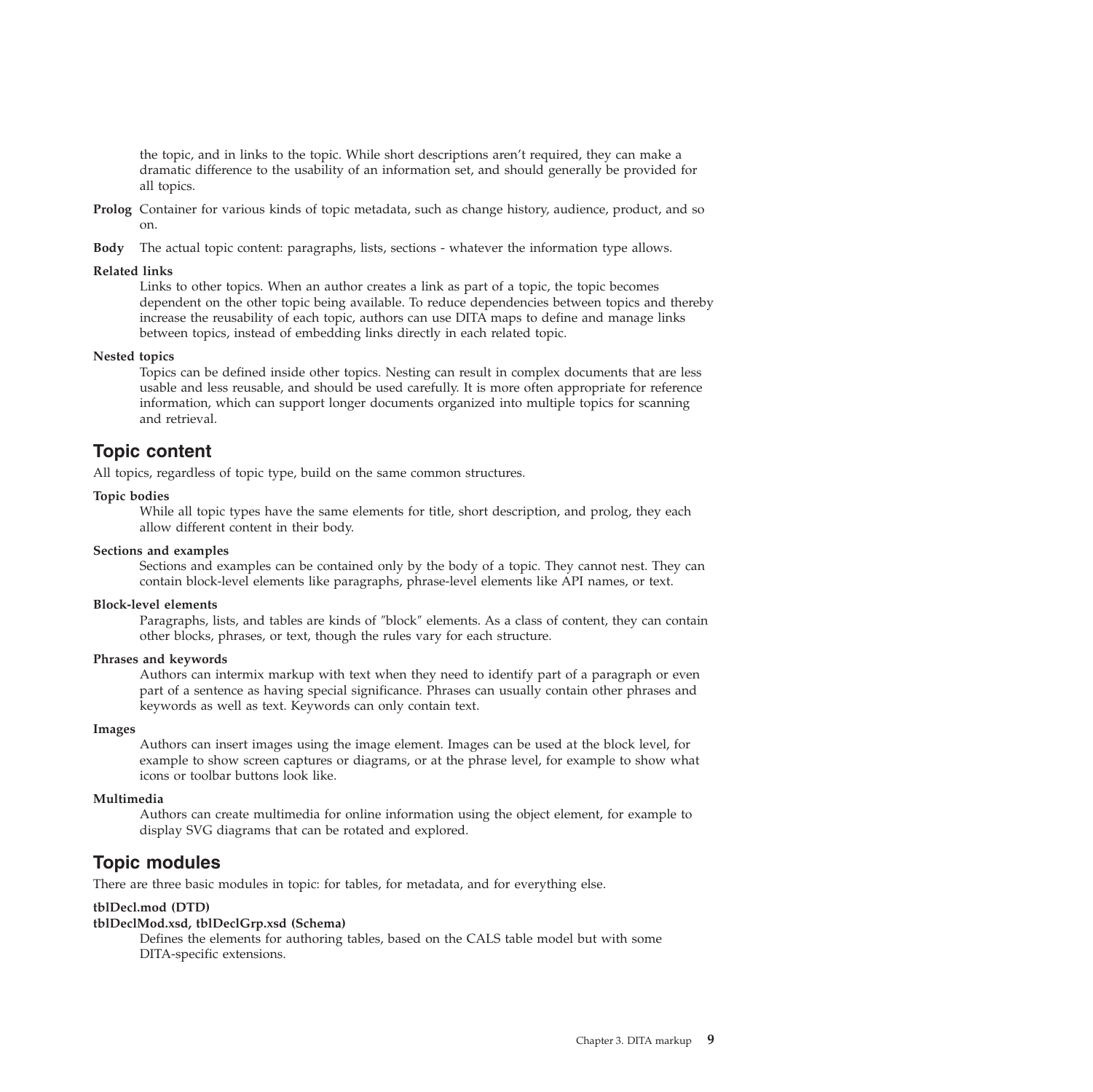#### <span id="page-13-0"></span>**metaDecl.mod (DTD)**

#### **metaDeclMod.xsd, metaDeclGrp.xsd (Schema)**

Defines metadata elements. Also used by DITA maps, where metadata can be defined for multiple topics at once.

**topicAttr.mod, topicDefn.ent (DTD only - folded into other schema files))** Common DITA attributes and entities.

**xml.xsd, ditaarch.xsd (Schema only - folded into other DTD files)** Common XML attributes and the DITA architecture version attribute

#### **topic.mod (DTD)**

#### **topicMod.xsd, topicGrp.xsd (Schema)**

Defines the rest of the elements in a topic.

# **Concepts**

DITA concept topics answer ″What is...″ questions. They include a body-level element with a basic topic structure, including sections and examples.

### **Why concepts?**

Concepts provide background that helps readers understand essential information about a product, interface, or task. Often, a concept is an extended definition of a major abstraction such as a process or function. Conceptual information may explain a product and how it fits into its category of products. Conceptual information helps users to map their existing knowledge to tasks and other essential information about a product or system.

### **Concept structure**

The <concept> element is the top-level element for a DITA concept topic. Every concept contains a <title> and a <conbody> and optional <titlealts>, <shortdesc>, <prolog>, and <related-links>.

The <conbody> element is the main body-level element for a concept. Like the body element of a general topic, <conbody> allows paragraphs, lists, and other elements as well as sections and examples. But <conbody> has a constraint that a section or an example can be followed only by other sections or examples.

Here is an example of a simple concept topic.

```
<concept id="concept">
<title>Bird Calling</title>
 <conbody>
 <p>Bird calling attracts birds.</p>
 <example>
   <p>Bird calling requires learning:</p>
   |<sub>u</sub>|><li>Popular and classical bird songs</li>
   <li>How to whistle like a bird</li>
   \langle u|</example>
 </conbody>
</concept>
```
### **Modules**

```
concept.mod (DTD)
conceptMod.xsd, conceptGrp.xsd (Schema)
```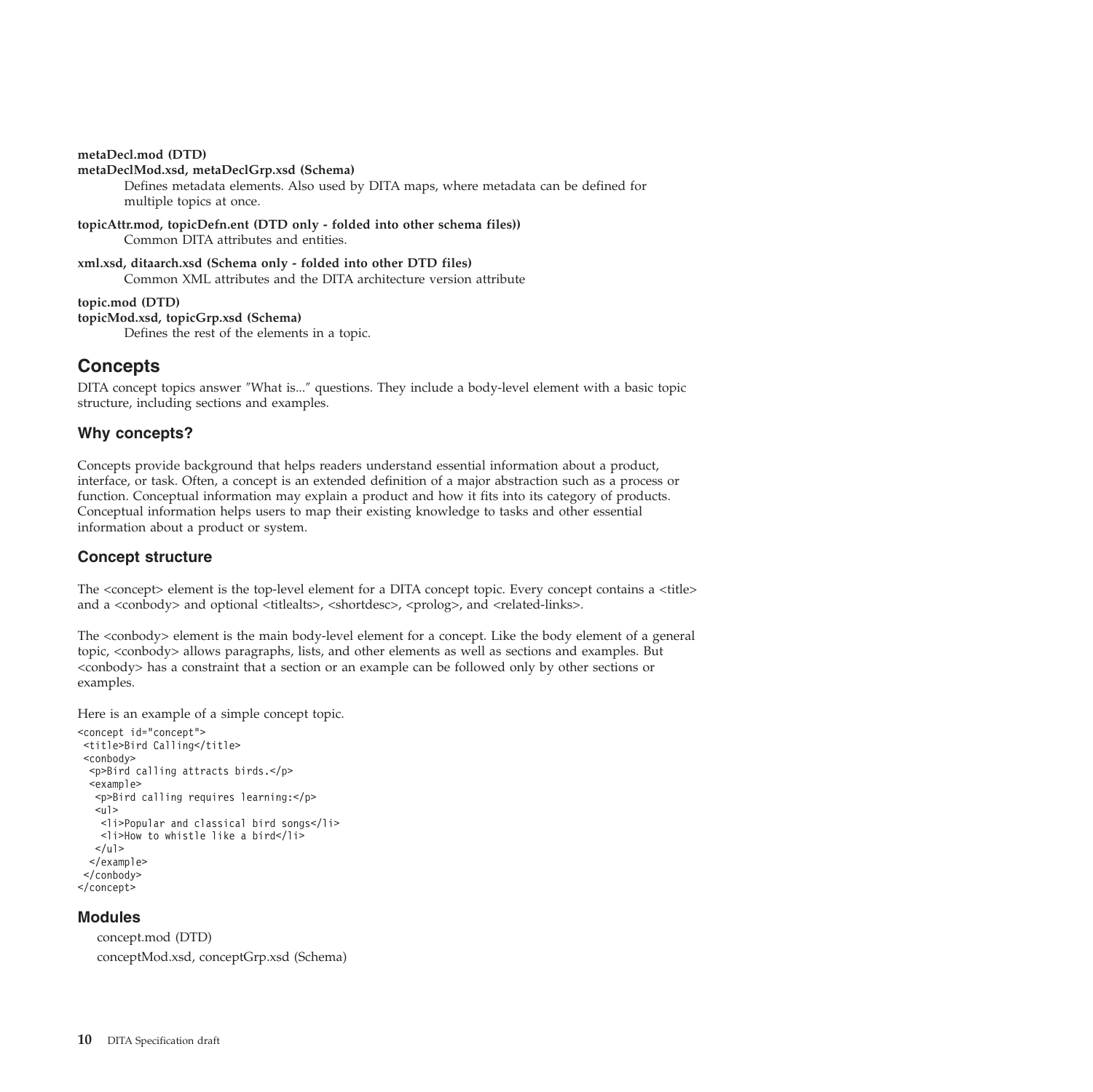# <span id="page-14-0"></span>**Tasks**

Task topics answer ″How do I?″ questions, and have a well-defined structure that describes how to complete a procedure to accomplish a specific goal.

### **Why tasks?**

Tasks are the essential building blocks for providing procedure information. A task topic answers the ″How do I?″ question by providing precise step-by-step instructions detailing what to do and the order in which to do it. The task topic includes sections for describing the context, prerequisites, expected results, and other aspects of a task.

### **Task structure**

The <task> element is the top-level element for a task topic. Every task topic contains a <title> and a <taskbody> and optional <titlealts>, <shortdesc>, <prolog>, and <related-links>.

The <taskbody> element is the main body-level element inside a task topic. A task body has a very specific structure, with the following elements in this order:  $\langle$ prereq>,  $\langle$  $\langle$ context>,  $\langle$ steps>,  $\langle$ result, <example> and <postreq>. Each of the body sections is optional.

#### **<prereq>**

Describes information needed before starting the current task.

#### **<context>**

Provides background information for the task. This information helps the user understand what the purpose of the task is and what they will gain by completing the task. This section should be brief and does not replace or recreate a concept topic on the same subject, although the context section may include some conceptual information.

#### **<steps>**

Provides the main content of the task topic. A task consists of a series of steps that accomplish the task. The <steps> section must have one or more <step> elements, which provide the specifics about each step in in the task.

The <step> element represents an action that a user must follow to accomplish a task. Each step in a task must contain a command <cmd> element which describes the particular action the user must do to accomplish the overall task. The step element can also contain information  $\langle$ info $\rangle$ , substeps <substeps>, tutorial information <tutorialinfo>, a step example <stepxmp>, choices <choices> or a stepresult <stepresult>, although these are optional.

#### **<result>**

Describes the expected outcome for the task as a whole.

#### **<example>**

Provides an example that illustrates or supports the task.

#### **<postreq>**

Describes steps or tasks that the user should do after the successful completion of the current task. It is often supported by links to the next task or tasks in the <related-links> section.

Here's an example of a task topic.

```
<task id="ertx">
<title>Creating an ERTX file</title>
<taskbody>
 <context>Each morning before breakfast you need to
create a fresh ERTX file.</context>
  <steps>
   <step><cmd>Start ERTX.</cmd></step></steps>
   <step><cmd>Click New ERTX File.</cmd></step></steps>
```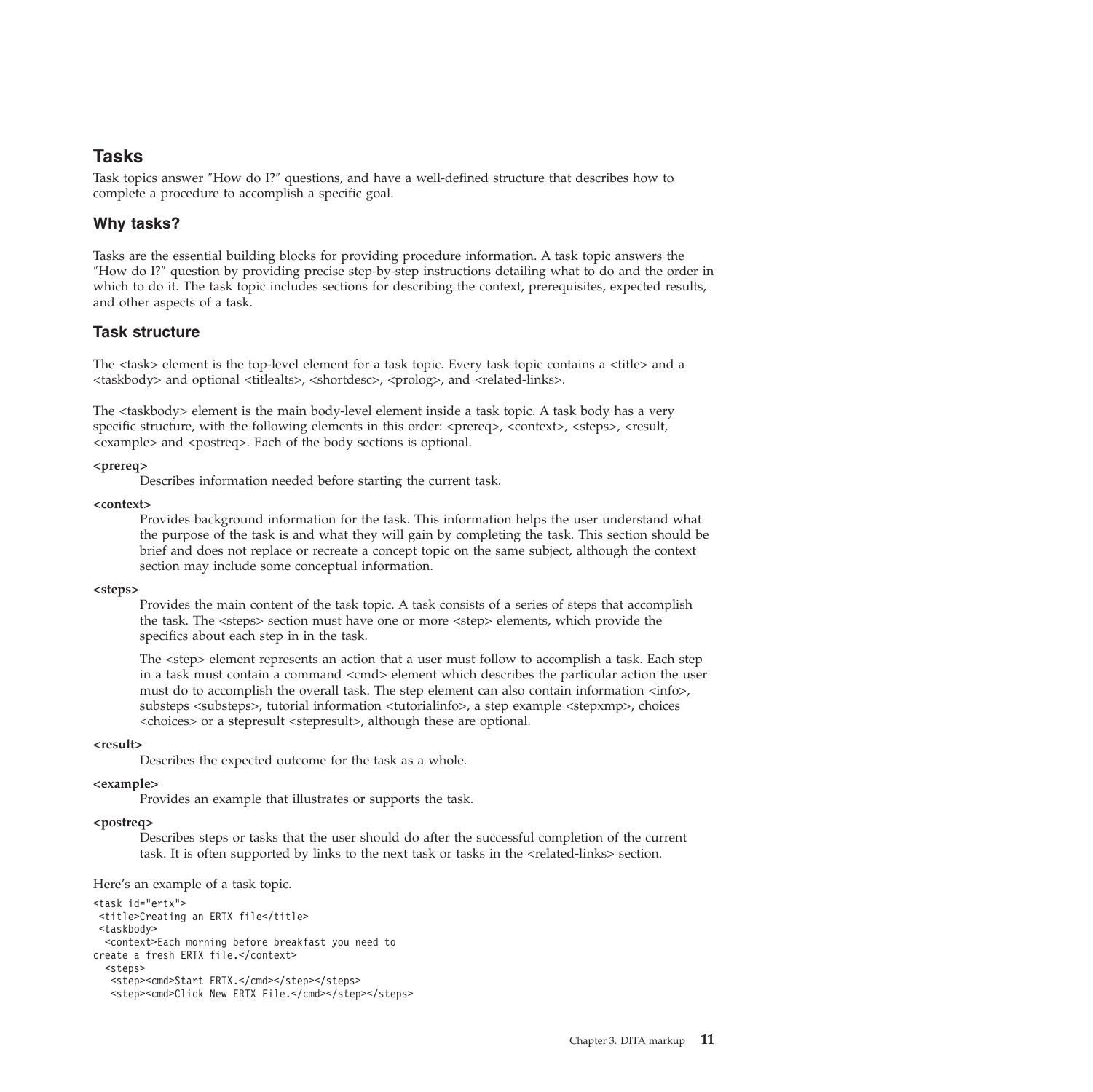```
</steps>
 <result>You now have your ERTX file for today!</result>
</taskbody>
</task>
```
### **Modules**

task.mod (DTD) taskMod.xsd, taskGrp.xsd (Schema)

# **Reference**

Reference topics describe regular features of a subject or product, such as commands in a programming language.

### **Why reference?**

In technical information, reference topics are often used to cover subjects such as the commands in a programming language. Reference topics can hold anything that has regular content, such as ingredients for food recipes, bibliographic lists, catalogues, and the like. Reference topics provide quick access to facts. Information needed for deeper understanding of a reference topic or to perform related procedures should be provided in a concept or task topic.

### **Reference structure**

The <reference> element defines a top-level container for a reference topic. Reference topics have the same high-level structure as the other core DITA topic types, with a title, short description, and body. Within the body, reference topics organize content into one or more sections, property lists, or tables.

The <refbody> element holds the main content of the reference topic. Reference topics limit the body structure to tables (both simple and standard), property lists, syntax sections, and generic sections and examples.

All of the elements of <refbody> are optional and may appear in any sequence and number.

#### **<section>**

Represents an organizational division in a reference topic. Sections organize subsets of information within a larger topic. You can only include a simple list of peer sections in a topic; sections cannot be nested. A section may have an optional title.

#### **<refsyn>**

Contains syntax or signature content (for example, a command-line utility's calling syntax, or an API's signature). The <refsyn> contains a brief, possibly diagrammatic description of the subject's interface or high-level structure.

#### **<example>**

Provides containing examples that illustrate or support the current topic. The <example> element has the same content model as <section>.

#### **<table>**

Organizes information according into a tabular rows and columns structure. Table markup also allows for more complex structures, including spanning rows and columns, as well as table captions.

### **<simpletable>**

Holds information in regular rows and columns and does not allow for a caption.

#### **<properties>**

Lists properties and their types, values, and descriptions.

Here's an example of a reference topic.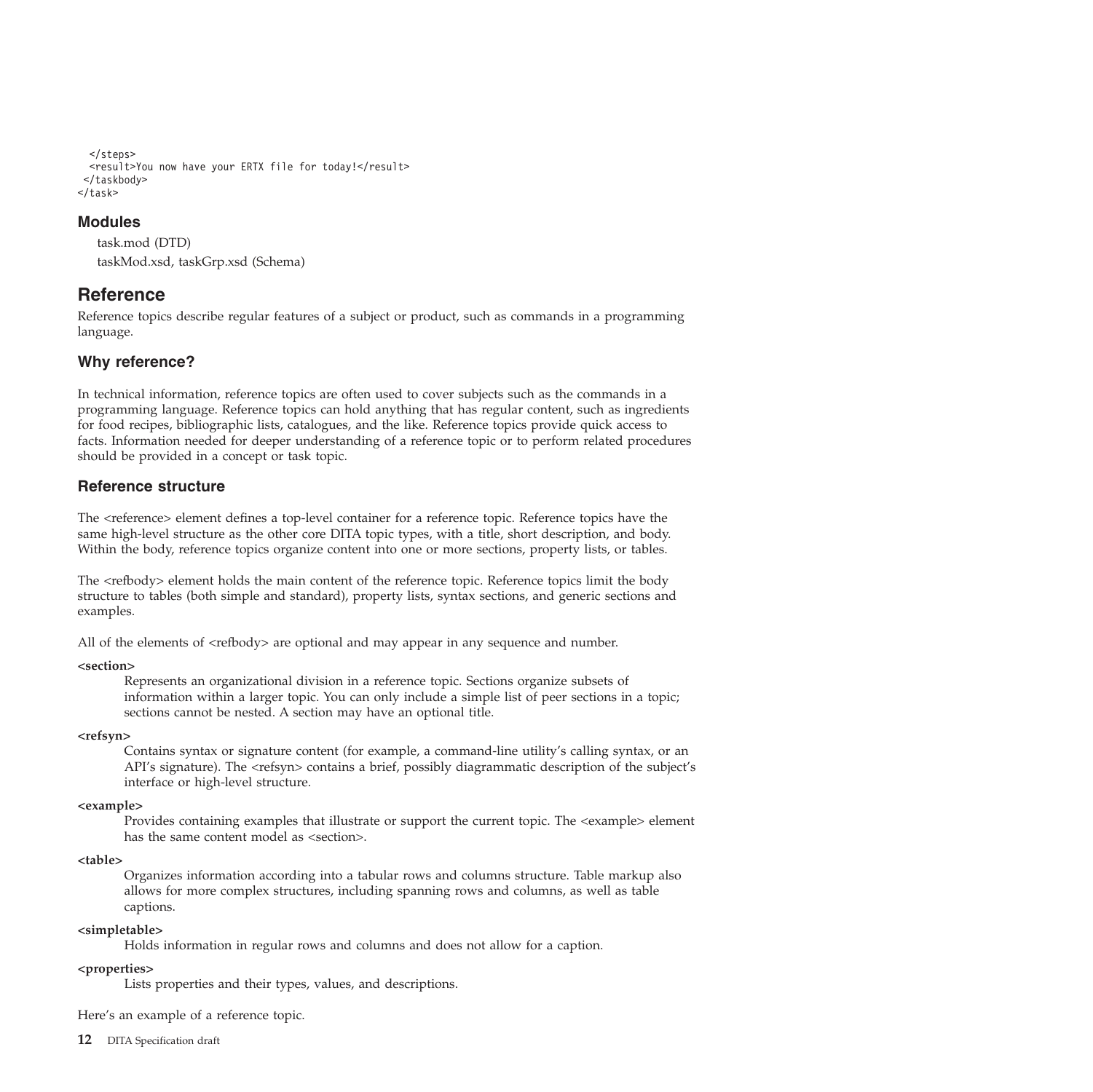```
<reference id = "boldproperty">
<title>Bold property</title>
<shortdesc>(Read-write) Whether to use a bold font for the specified
text string.</shortdesc>
<refbody>
 <refsyn>
    <synph>
      <var>object</var><delim>.</delim></delim>>></delim>></delim>
     <kwd>Bold</kwd><delim> = </delim><var>trueorfalse</var>
    </synph>
  </refsyn>
  <properties>
    <property>
     <proptype>Data type</proptype>
     <propvalue>Boolean</propvalue>
    </property>
    <property>
     <proptype>Legal values</proptype>
      <propvalue>True (1) or False (0)</propvalue>
    </property>
  </properties>
</refbody>
</reference>
```
### **Modules**

reference.mod (DTD) referenceMod.xsd, referenceGrp.xsd (Schema)

# **Domains**

A DITA domain defines a set of elements associated with a particular subject area or authoring requirement regardless of topic type.

The elements in a domain are defined in a domain module which can be integrated with a topic type to make the domain elements available within the topic type structure. Currently the following domains are provided:

| Domain           | Description                                                                 | Short name | Module name                                                   |
|------------------|-----------------------------------------------------------------------------|------------|---------------------------------------------------------------|
| Typographic      | For highlighting when the appropriate<br>semantic element doesn't exist yet | hi-d       | highlightDomain.mod (DTD)<br>highlightDomain.xsd (Schema)     |
| Programming      | For describing programming and<br>programming languages                     | pr-d       | programmingDomain.mod (DTD)<br>programmingDomain.xsd (Schema) |
| Software         | For describing software                                                     | sw-d       | softwareDomain.mod (DTD)<br>softwareDomain.xsd (Schema)       |
| User interfaces  | For describing user interfaces                                              | ui-d       | uiDomain.mod (DTD)<br>uiDomain.xsd (Schema)                   |
| <b>Utilities</b> | For providing imagemaps and other<br>useful structures                      | ut-d       | utilitiesDomain.mod (DTD)<br>utilitiesDomain.xsd (Schema)     |

*Table 1. DITA domains*

# **DITA maps**

Maps organize topics for output to a specific deliverable, including generating navigation files and links to related topics.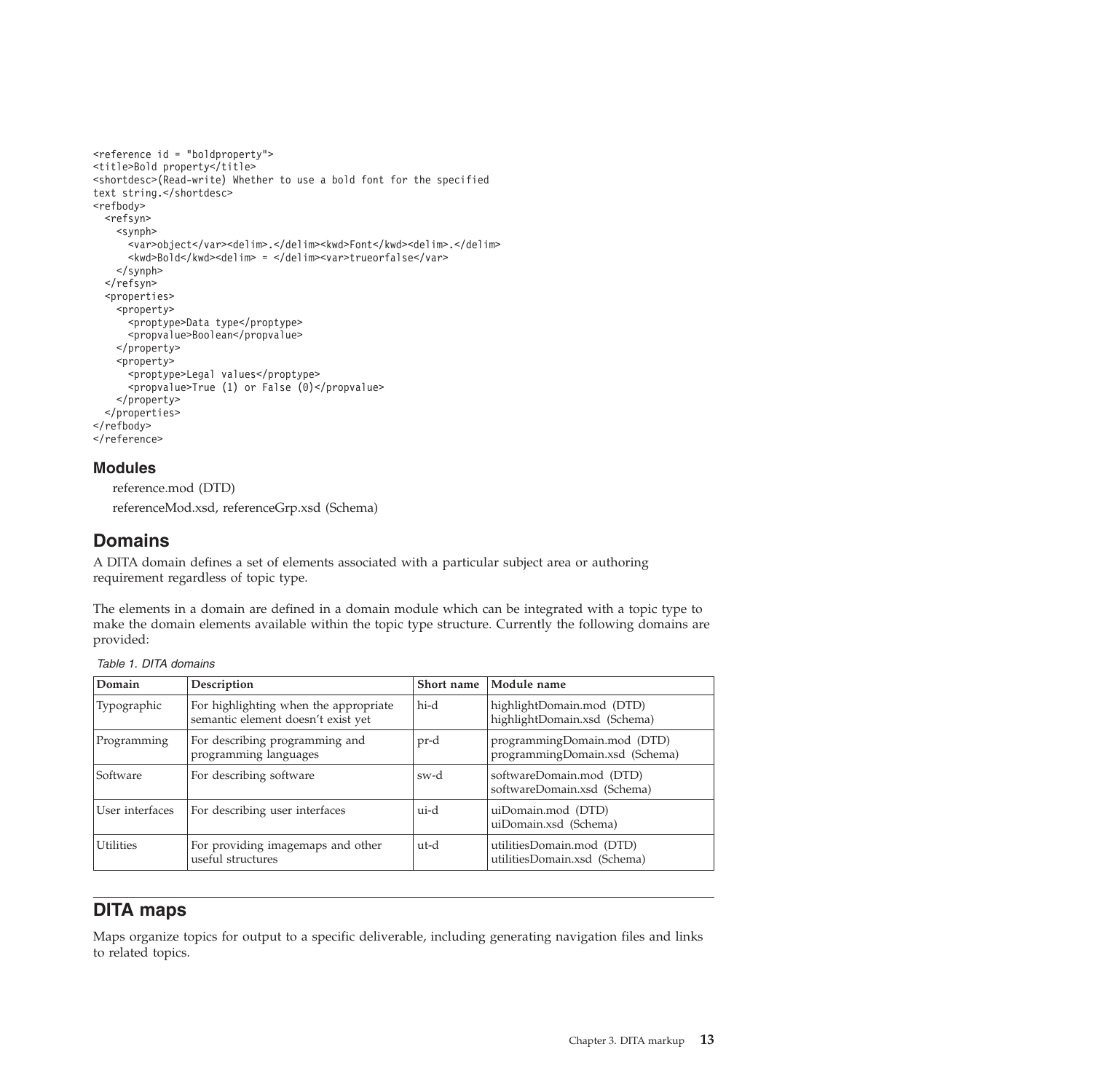# <span id="page-17-0"></span>**What are maps?**

DITA maps are documents that collect and organize references to DITA topics to indicate the relationships among the topics. They can also serve as outlines or tables of contents for DITA deliverables and as build manifests for DITA projects.

DITA maps represent the architecture of an information set – what topics are needed, in what order or relationships, to support a particular set of user goals or other requirements.

Maps describe the context in which the topics will be read – the audience, platform, relationships, requirements of the information set. In this way, the topics themselves become relatively context-free, and can be more easily used and reused in many different contexts, as defined by maps.

Maps draw on a rich set of existing best practices and standards for defining information models, such as hierarchical task analysis. They also support the definition of non-hierarchical relationships, such as matrices and groups, which provide a set of capabilities that has some similarities to RDF and ISO topic maps.

A map file references one or more DITA topic files using <topicref> elements. The <topicref> elements can be nested or otherwise organized to reflect the desired relationships between the referenced topics. Map files need to have a file extension of .ditamap to be processed properly

# **Why DITA maps?**

Maps allow scalable reuse of content across multiple contexts. They can be used by information architects, writers, and publishers to plan, develop, and deliver content.

Among the specific uses that maps support:

#### **Defining an information architecture**

The map can be used to define what topics are required for a particular audience and user goals, even before the topics themselves exist.

#### **Providing an authoring interface**

The map can be used as a starting point for authoring new topics and integrating existing ones.

#### **Defining what topics to build for a particular output**

Maps point to topics that are included in output processing. Authors or publishers can use maps to specify a set of topics to transform at the same time, instead of transforming each topic individually.

#### **Defining online navigation**

Maps can define the online navigation or table of contents for the topics it points to.

#### **Defining what topics to print**

Maps can define a hierarchy that will determine how topics will be combined and nested for printing.

### **Defining related links**

Maps define relationships among the topics they reference; on output, these relationships can be expressed as related links among the topics in each relationship.

#### **Common DITA map attributes and metadata** |

DITA maps have many of the same common attributes as DITA content, but also have some additional | ones for controlling the way relationships are interpreted for different output purposes.  $\blacksquare$ 

Because DITA maps may encode structures that are wholly or partially specific to a particular medium or | I kind of output (for example, hyperlinked web pages or printed books), DITA maps contain attributes to help processors interpret the map for each kind of output. These attributes are not available in DITA |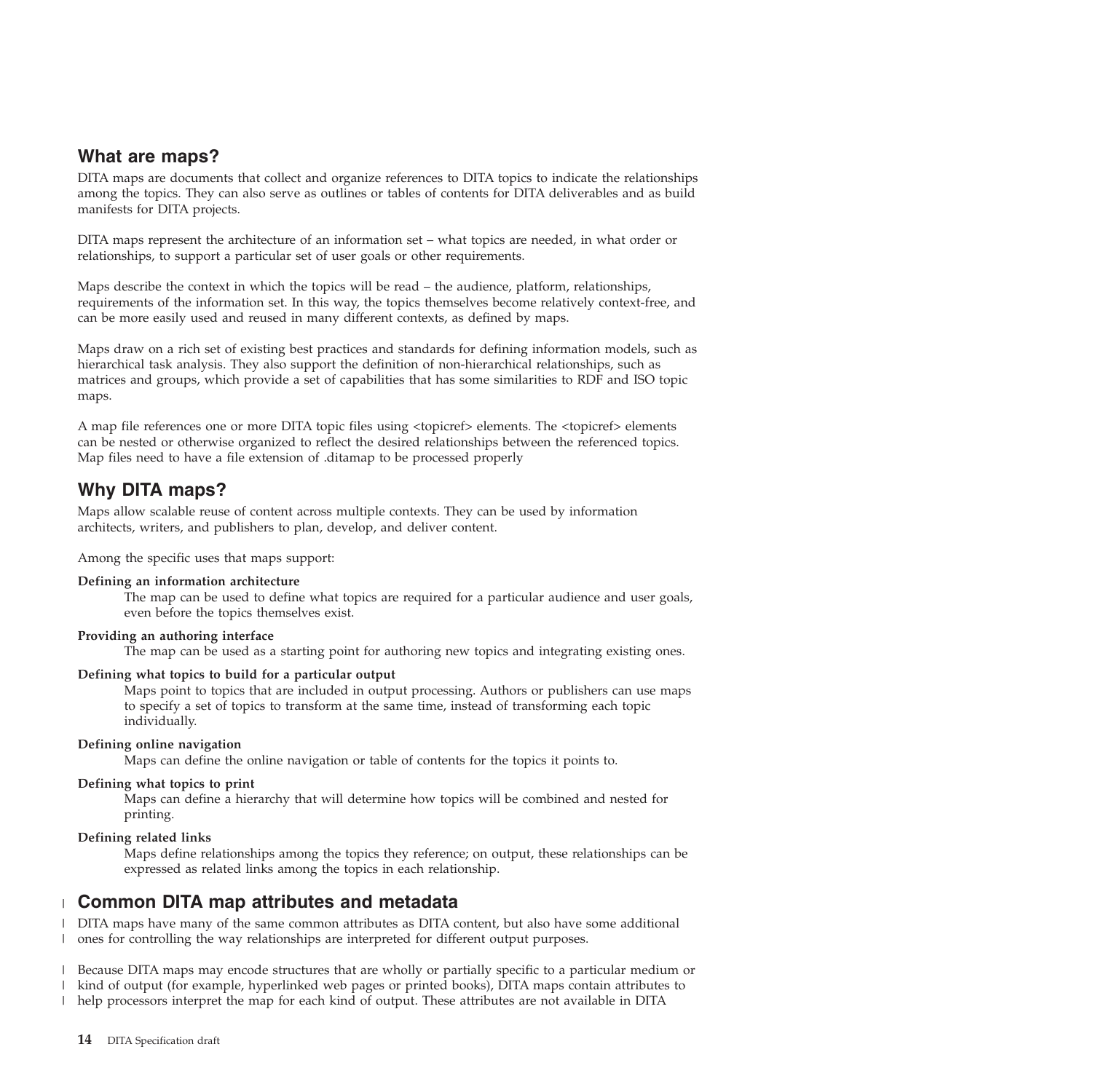content: individual topics, once separated from the high-level structures and dependencies associated | with a particular kind of output, should be entirely reusable across multiple media. |

### **Linking attributes** |

The collection-type and linking attributes affect how related links are generated for topics described in | I the map.

### **collection-type** |

The containment structure in a map can be used to generate related links or references on output. The author can annotate the containment structure to identify a particular set of siblings as being part of a specific type of collection, such as a family or sequence. The collection-type value for a group of siblings can indicate whether to generate links among the siblings, and what kind of links to generate (for example, next and previous links for a sequence). The collection-type attribute can also indicate how the parent topic should link to its children (for example, showing the child links as a numbered list when the collection-type is sequence). |  $\mathbf{I}$  $\mathbf{I}$ | | | |

### **linking** |

By default, relationships between topics in a map are reciprocal: children link to parents and vice versa; | next and previous topics in a sequence link to each other; topics in neighboring table cells link to each | other, and so on. This default behavior can be modified using the linking attribute, which lets a topic | modify how it participates in a relationship: |

- A topic reference with linking="none" does not exist in the map for the purposes of calculating links |
- linking="sourceonly" means that the topic will link to its related topics but not vice versa |
- linking="targetonly" means that the related topics will link to it, but not vice versa |
- v linking=″normal″ is the default, and means that linking will be reciprocal (the topic will link to related topics, and they will link back to it) | |

```
<topicref href="A.dita" collection-type="sequence">
    <topicref href="A1.dita"/>
     <topicref href="A2.dita"/>
 </topicref>
  <reltable>
     <relrow>
       <relcell>A.dita</relcell>
       <relcell>B.dita</relcell>
    </relrow>
  </reltable>
  A links to A1, A2, A3 as children
           links to B as related
  A1 links to A as a parent
           links to A2 as next in the sequence
  A2 links to A as a parent
           links to A1 as previous in the sequence
  B links to A as related
|
|
|
\mathbf{I}\blacksquare|
|
|
|
|
|
|
|
|
|
|
|
|
|
```
*Figure 1. Simple linking example*

| |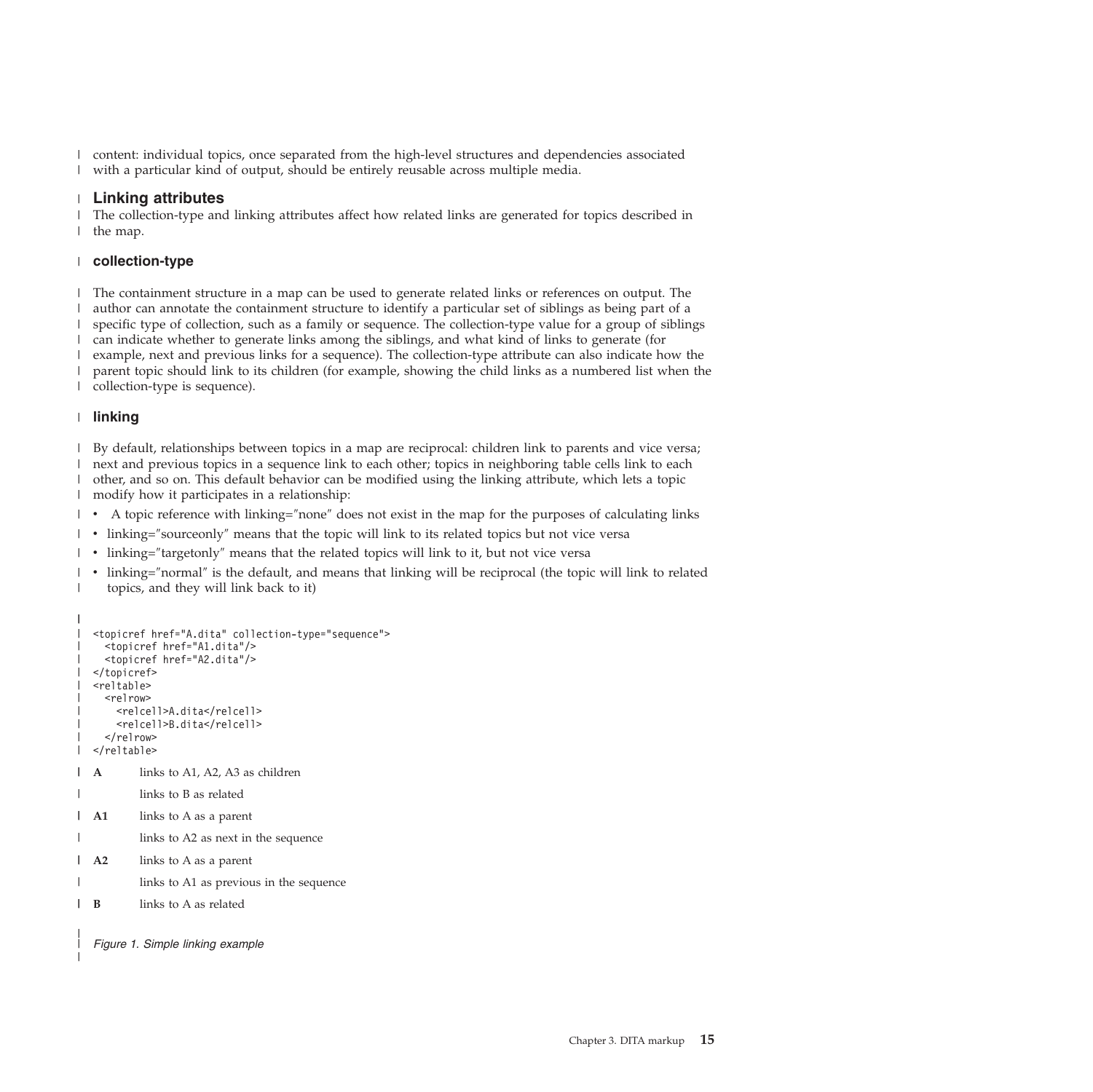```
<topicref href="A.dita" collection-type="sequence">
     <topicref href="B.dita" linking="none"/>
     <topicref href="A1.dita"/>
     <topicref href="A2.dita"/>
</topicref>
|
 <reltable>
     <relrow>
       <relcell>A.dita</relcell>
       <relcell linking="sourceonly">B.dita</relcell>
     \langlerelrow\rangle</reltable>
  A links to A1, A2 as children
            (no links to B as a child, no links to B as related)
  A1 links to A as a parent
            links to A2 as next in the sequence
            (no links to B as previous)
  A2 links to A as a parent
            links to A1 as previous in the sequence
            links to A as related
|
|
|
\perp|
|
|
|
|
|
|
|
|
|
|
|
|
\mathbf{B}
```
*Figure 2. Linking example with the linking attribute*

### **Navigation, media, and chunking attributes** |

There are standard attributes available for identifying output-media-specific content and for rechunking topics. |  $\blacksquare$ 

#### **toc, navtitle, locktitle** |

| | |

Authors can exclude entries from navigation output (such as an online table of contents, or a Web site | map) using the toc attribute. By default, hierarchies are included in navigation output, and tables are | excluded. |

Authors can provide a shorter version of the title for use in the navigation using the navtitle attribute. By | default the navtitle attribute is ignored, and used only to help the author keep track of the target topic's | title. The locktitle attribute can be set to ensure that the navtitle takes effect and overrides any title values | in the target topic, or defined elsewhere in the topic reference metadata. |

#### **print, search, chunk, copy-to**  $\mathbf{I}$ |

You can set attributes on a topic to indicate whether it should be included in printed output and search indexes. |  $\blacksquare$ 

#### **chunk, copy-to** |

When a set of topics is transformed using a map, multi-topic files can be broken into smaller files, and multiple individual topics can be combined into a single larger file, using the chunk attribute. | |

New topic versions can be created using the copy-to attribute. The copied topic will have a new file | name, and the map can override the default title and shortdesc by providing values for them in the map. |

#### **Shared attributes** |

DITA maps use the same metadata and reuse attributes that DITA topics use. |

| • product, platform, audience, otherprops, rev, status, importance, xml:lang, translate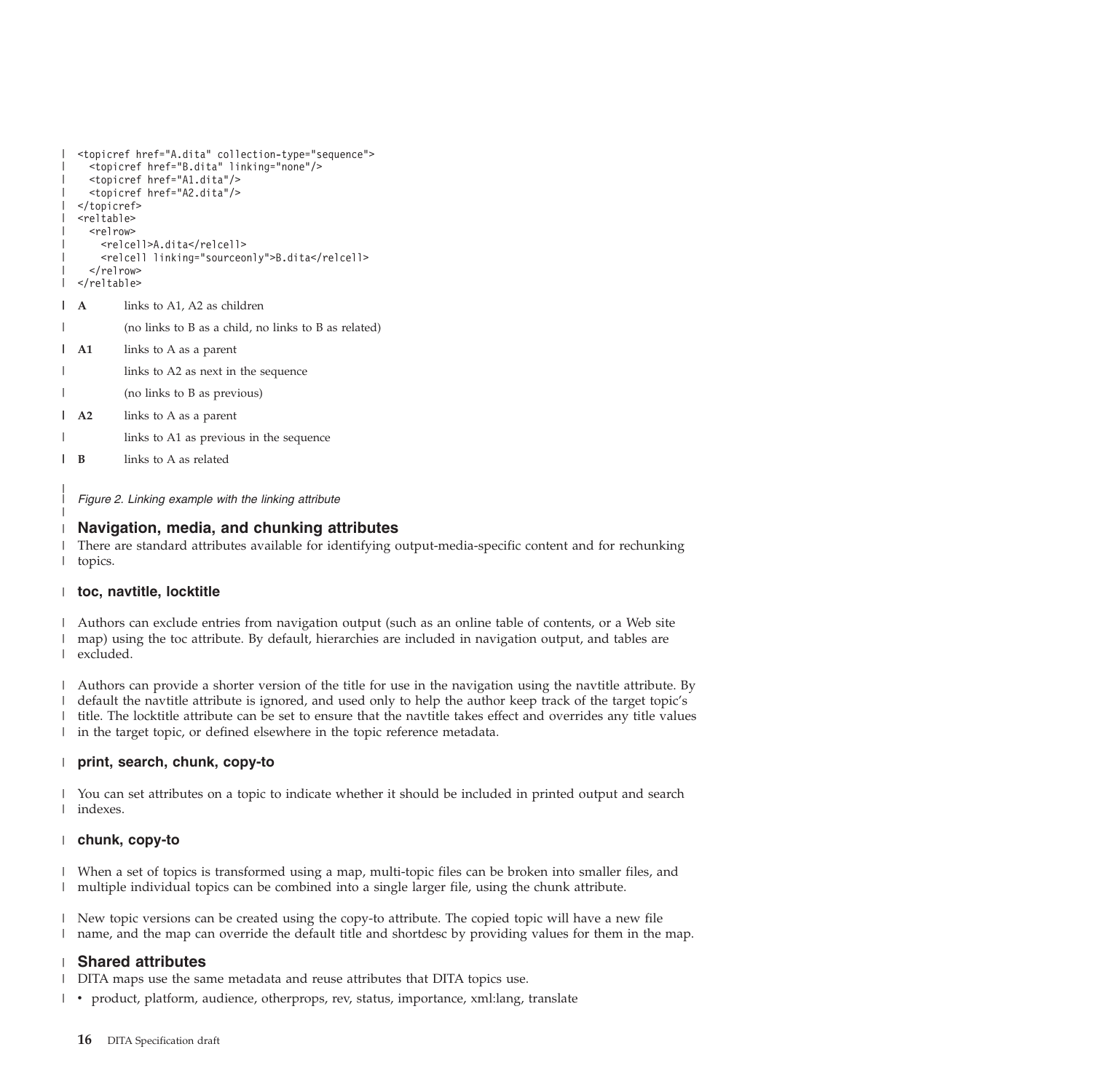- <span id="page-20-0"></span>| • id, conref
- | props, base

DITA maps also use many of the same attributes that are used with link or xref elements in DITA content: |

| • format, scope, href, keyref, type, query

When new attributes are specialized off of props or base as a domain, they may be incorporated into | both map and topic structural types. |

# **Shared metadata elements, and the lockmeta attribute** |

You can associate topic metadata with a topic or branch of topics in a map. By default metadata in the | map supplements or overrides metadata in the topic. If the lockmeta attribute is set to ″no″, then the | metadata in the map will not take precedence over the metadata in the topic, and conflicts will be | resolved in favor of the topic. |

The metadata elements in a map are the same as those in a topic, although they may be in a separate | order. The map also includes a short description and alternate titles, which can override their equivalents | in the content. In sum, the map can override or supplement everything about a topic except its content | (in the topic's body element). |

# **DITA map structure**

Maps organize topics into hierarchies, tables, and groups, and have special elements for referencing other maps.

topicref elements are the basic elements of a map. A topicref can point to a DITA topic, map, or to any other resource that can be processed or linked to.

topicref elements can be nested to create a hierarchy, which can be used to define print output, online navigation, and parent/child links. The topichead element can be used for nodes in the hierarchy that provide containers without equivalent topics: they are equivalent to topicref elements with a navtitle but no href or equivalent referencing attribute.

Relationship tables are defined with the reltable element. Relationship tables can be used to define relationships among the topics in different cells of the same row. In a relationship table, the columns define common attributes or metadata for the topics in that column. The rows define relationships, with each cell representing a different role in the relationship. For example, a table with different columns for concepts, tasks, and reference topics could be used to define the relationship between a task and the topics that support it.

Both hierarchies and tables can be annotated using the collection-type attribute to define sets of siblings that are part of a particular kind of collection, for example a set of choices, a sequence, or a family. These collection-types can affect link generation, and may be interpreted differently for different outputs.

Groups or collections outside of a hierarchy or table can be defined with the topicgroup element, which is equivalent to a topicref with no referencing attributes or titles. Groups can be combined with hierarchies and tables, for example by including a group within a table cell or within a set of siblings in a hierarchy.

### **Example of a simple relationship table**

```
<reltable>
  <relheader>
    <relcolspec type="concept"/>
    <relcolspec type="task"/>
    <relcolspec type="reference"/>
  </relheader>
  <relrow>
   <relcell>
      <topicref href="A.dita"/>
```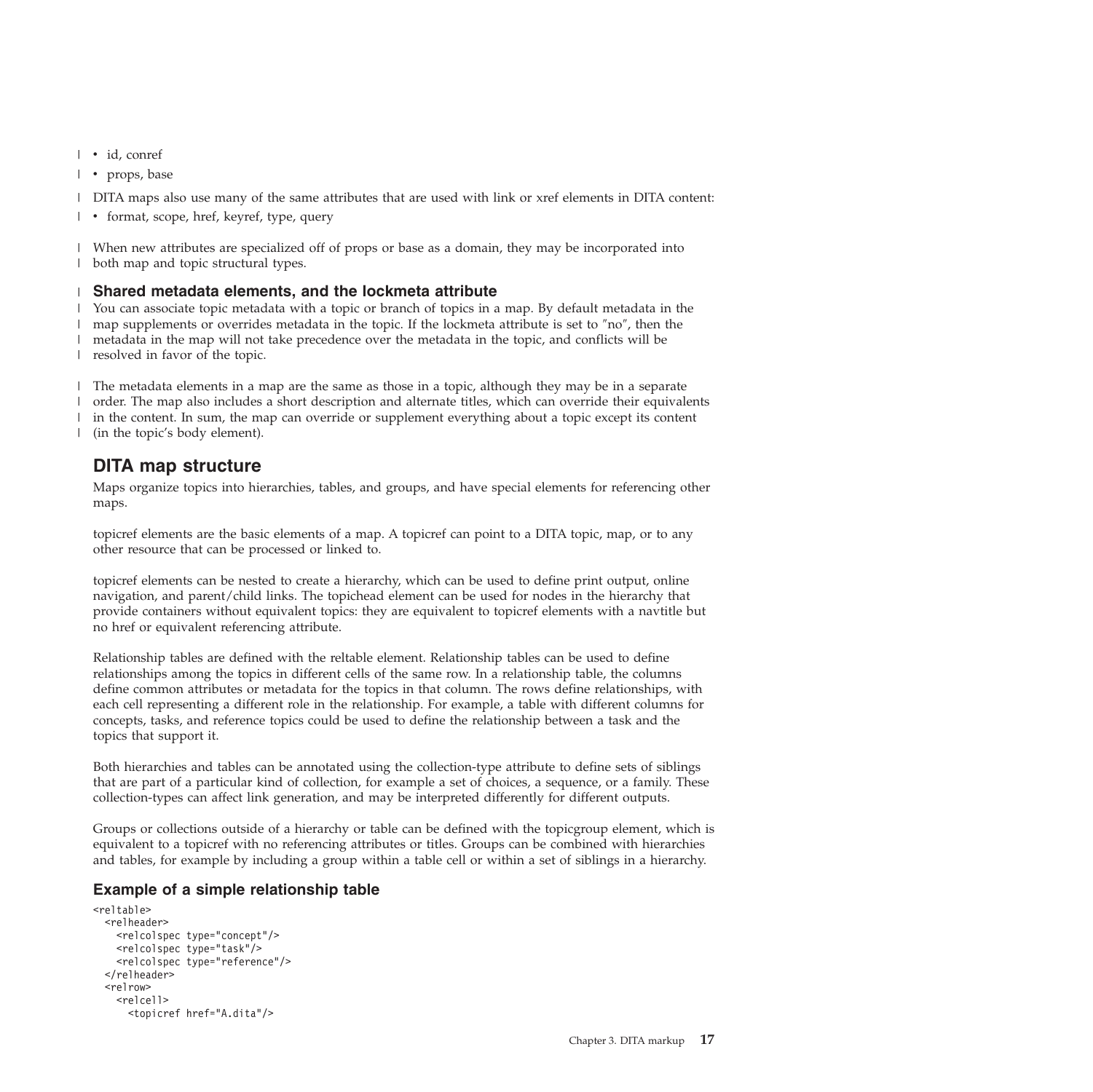```
</relcell>
    <relcell>
      <topicref href="B.dita"/>
    <relcell><relcell>
      <topicref href="C1.dita"/>
      <topicref href="C2.dita"/>
    </relcell>
  </relrow>
</reltable>
```

| type="concept" | type="task" | type="reference" |
|----------------|-------------|------------------|
| IА             |             | ◡                |
|                |             | $\sim$<br>∼      |

**A** links to B, C1, C2

**B** links to A, C1, C2

**C1, C2** link to A, B

#### **Inheritance of attributes and metadata** |

Some of the attributes and metadata in a map can be inherited based on the structures in the map. |

Inheritance is additive except where this would cause a conflict. When there is a conflict, the value defined closest to the topicref takes effect.  $\blacksquare$ |

The following attributes and metadata elements are inheritable: |

#### **Attributes** |

- audience, platform, product, otherprops, rev |
- props and any attribute specialized from props |
- linking, toc, print, search |
- chunk, format, scope, type |

**Elements** |

|

|

|

- author, source, publisher, copyright, critdates, permissions
- audience, category, keywords, prodinfo, othermeta |

Attributes and metadata can be defined at the root level (attributes on the map element itself, topicmeta | as a direct child of the map element) to apply them to the entire map. They can also be applied at any  $\overline{\phantom{a}}$ point in a hierarchy, group, or table. Tables can be particularly useful for attribute and metadata  $\blacksquare$ management, since they can be applied to entire columns or rows as well as individual cells.

# **DITA map modules**

Maps have the same module structure as topics, and share some of the same modules for defining metadata.

**map.mod (DTD) mapMod.xsd, mapGrp.xsd (Schema)** Defines the base map structures.

### **mapGroup.mod (DTD)**

### **mapGroup.xsd (Schema)**

Adds topicgroup and topichead as specialized variants of topicref.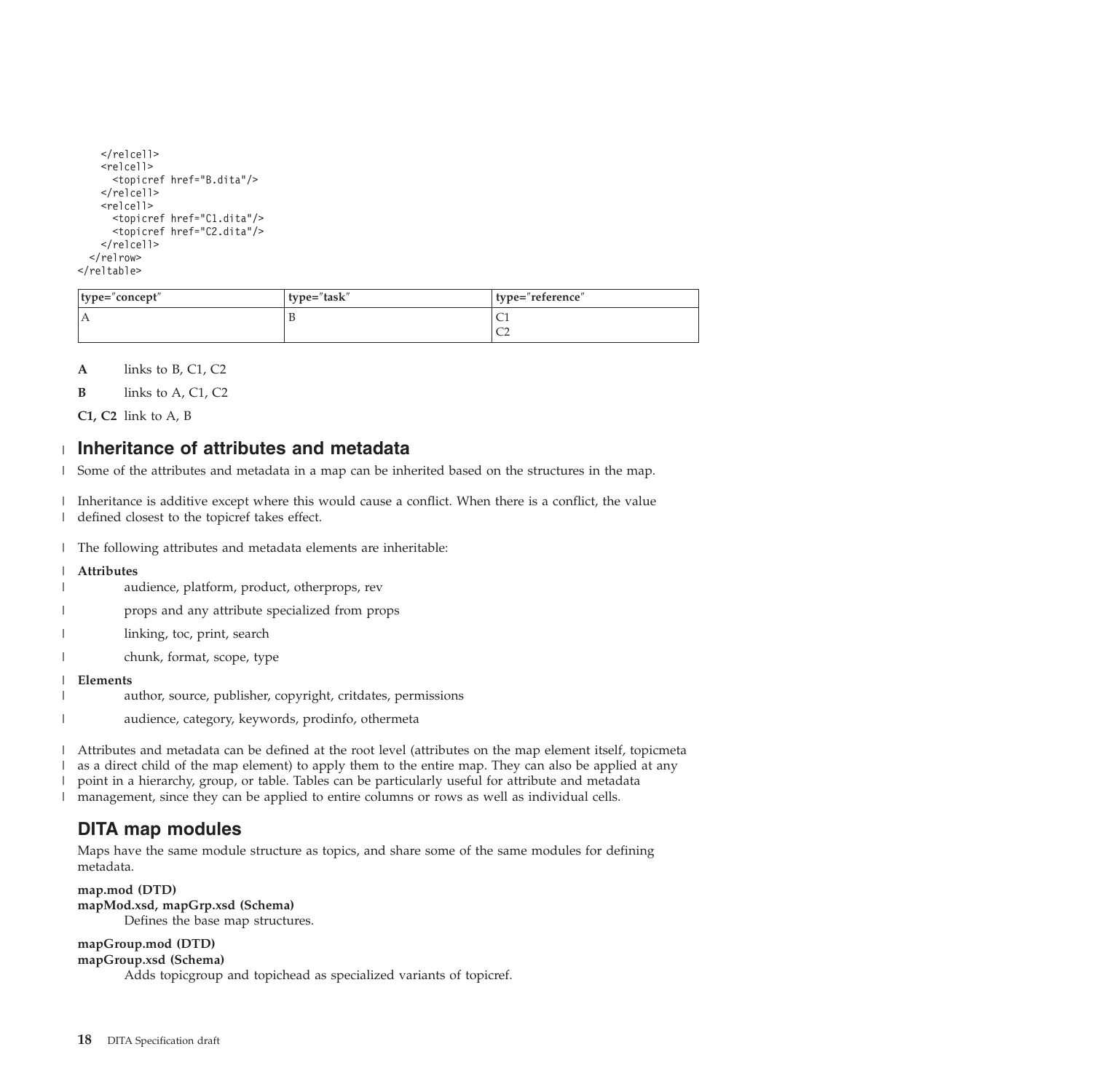# <span id="page-22-0"></span>**How and when to use bookmap** |

The bookmap specialization of DITA's standard ditamap allows you to organize your DITA topics into a collection that can be printed as a book or other paged layout. | | |

#### **Draft comment**

| | | | | |

Discuss motivations for printing DITA topics, introduce bookmap's overall design. In subtopics, discuss metadata, general body structure, booklists, etc.. Then discuss processing and production possibilities.

#### **What is a bookmap?** |

A bookmap is a special kind of DITA map that defines the major structures and setup information for producing maps of information as a book. | |

A typical DITA map has perhaps a title and then a set of topicrefs, in a sequence, in a hierarchy, or both, | that define the structure by which topics are to be viewed as a complete information deliverable. A DITA | map does not have structures to specifically designate how topics are to be treated as chapters, preface | content, or even for constructing a cover or special content (such as edition notice boilerplate). To enable | DITA content to be viewed in a more booklike manner, you need a context that represents all the special | processing that might be invested on producing a map or set of maps as a book. That is the role of DITA's bookmap specialization. | |

A bookmap has the following specialized major structures: |

- 1 An optional title or booktitle (which itself can have substructure for complex titles)
- | Optional bookmeta (all the information about the book--its owners, authors, publishing data, and so forth) |
- | Optional frontmatter (the usual preface and introductory topics in a book prior to the gist of the book, and also including booklists--containers for special collections of information in a book) |
- 1 Any number of chapters or parts (which can contain chapters)
- 1 Any number of appendix topics
- | Optional backmatter (often for special notices or supplementary information, and also for booklists)
- 1 Any number of reltables, as in a typical map.

#### **What is bookmeta?:** |

Bookmeta is a specialization of the topicmeta element in a DITA map. It has specialized content for | | holding information about a particular book represented by the bookmap.  $\mathbf{L}$ 

filler |

#### **What are booklists?:** |

A booklist is a specialized topicref that indicates a collection of information from the content of a book. | | Sets of <booklist> elements (or elements derived from booklist) are contains in the <br/> <br/> <br/>dooklists> element.

A common kind of booklist is the Table of Contents. If you wish, you can define a completely new | collection such as a Table of Footnotes and provide either a pre-populated topic with that content, or provide processing that will collect and insert that topical content during the book processing. | |

- Specific booklist elements are provided in the OASIS bookmap for: |
- $\cdot$  toc--the usual Table of Contents (commonly located in the frontmatter booklists)
- | figurelist--a list of figures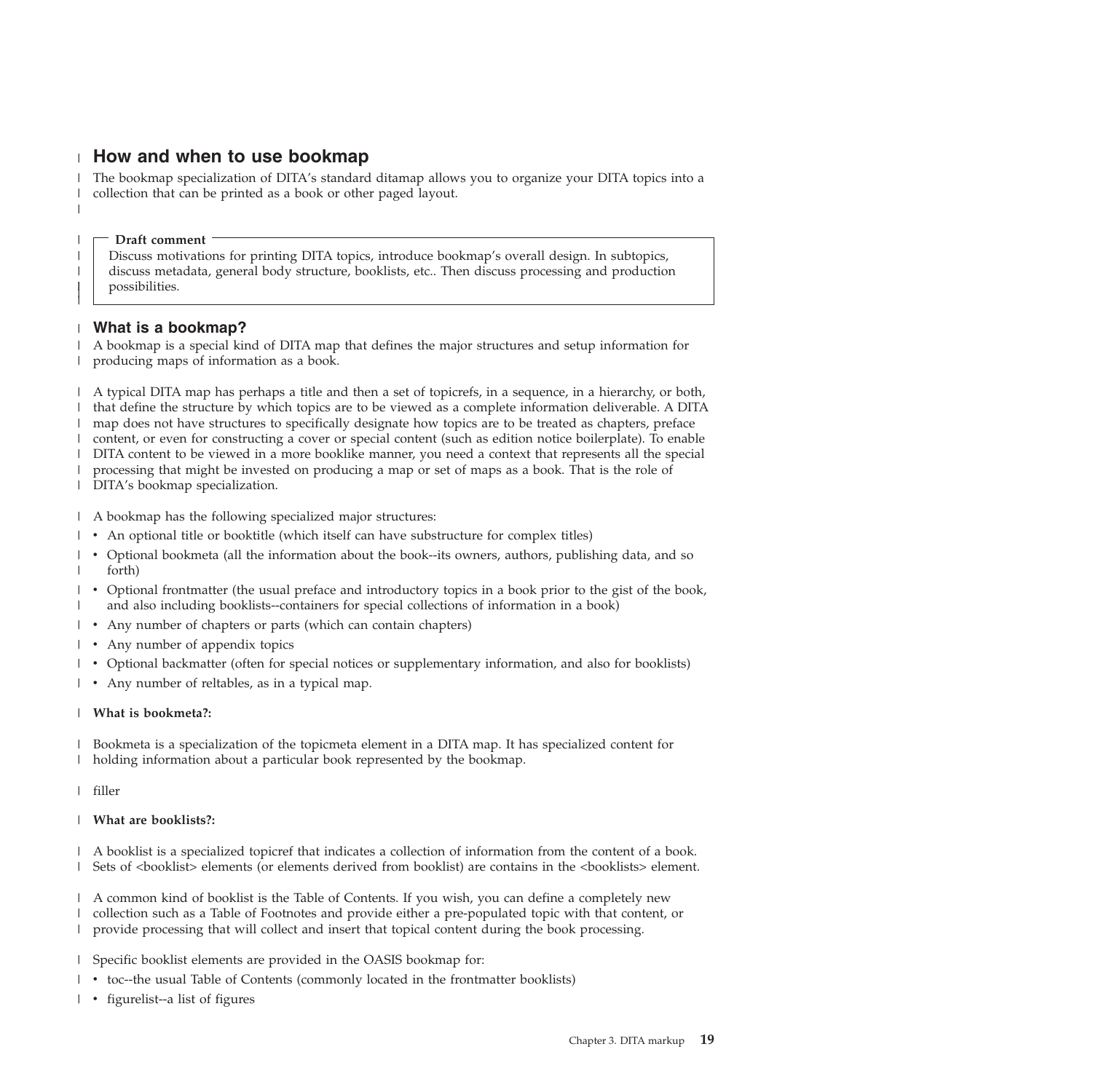- | tablelist--a list of tables
- | abbrevlist--a list of abbreviations
- | trademarklist--a list of trademarks
- | bibliolist--a list of bibliographic references
- | glossarylist--a list of glossary terms and definitions
- | indexlist--an index (commonly located in the backmatter booklists)
- v booklist--reference any other topic that contains booklist-like material, or specialize the element to represent a collection that will be gathered by new override processing. | |

#### **What is in frontmatter?:**  $\blacksquare$

Front matter of a book typically contains prefaces, instructions, or other introductory material prior to the | actual content of a book. |

Specific frontmatter elements include any number of: |

- v booklists--collections of book parts, like ToC
- v notices--edition notices, safety notices, terms and conditions, and so forth
- | dedication--to my forebearing significant other...
- | colophon--how the book was produced
- | abstract--handy for search tools and registry into tracking/workflow systems
- | draftintro--special content for reviewers
- | preface--usual

|

|

| | | |

- | topicref--extensible placeholder for any topic
- | topichead--as in a DITA map, this element allows grouping with a title
- | topicgroup--as in DITA map, this element allows grouping without a title.

#### **What is in backmatter?:** |

Back matter of a book typically contains closing information that follows the main content of a book. |

Specific backmatter elements include any number of:  $\blacksquare$ 

- | booklists--collections of book parts, like the index
- v notices--edition notices, safety notices, terms and conditions, and so forth
- | dedication--to my first grade teacher...
- v colophon--how the book was produced
- v amendments--notification to readers of content changes from previous editions |

#### **Draft comment**

Is this definition correct? need to corroborate agains the Lang Ref topic for amendments.

- topicref--extensible placeholder for any topic |
- v topichead--as in a DITA map, this element allows grouping with a title |
- topicgroup--as in DITA map, this element allows grouping without a title. |

### **Why use a bookmap?** |

I The OASIS bookmap application of DITA allows you to produce your DITA topics and even whole DITA maps as the content of a formally defined book. This allows you to produce not only maps for online | I deliverables, but also PDFs with the same content, replete with covers, formal notices and frontmatter, and so forth. |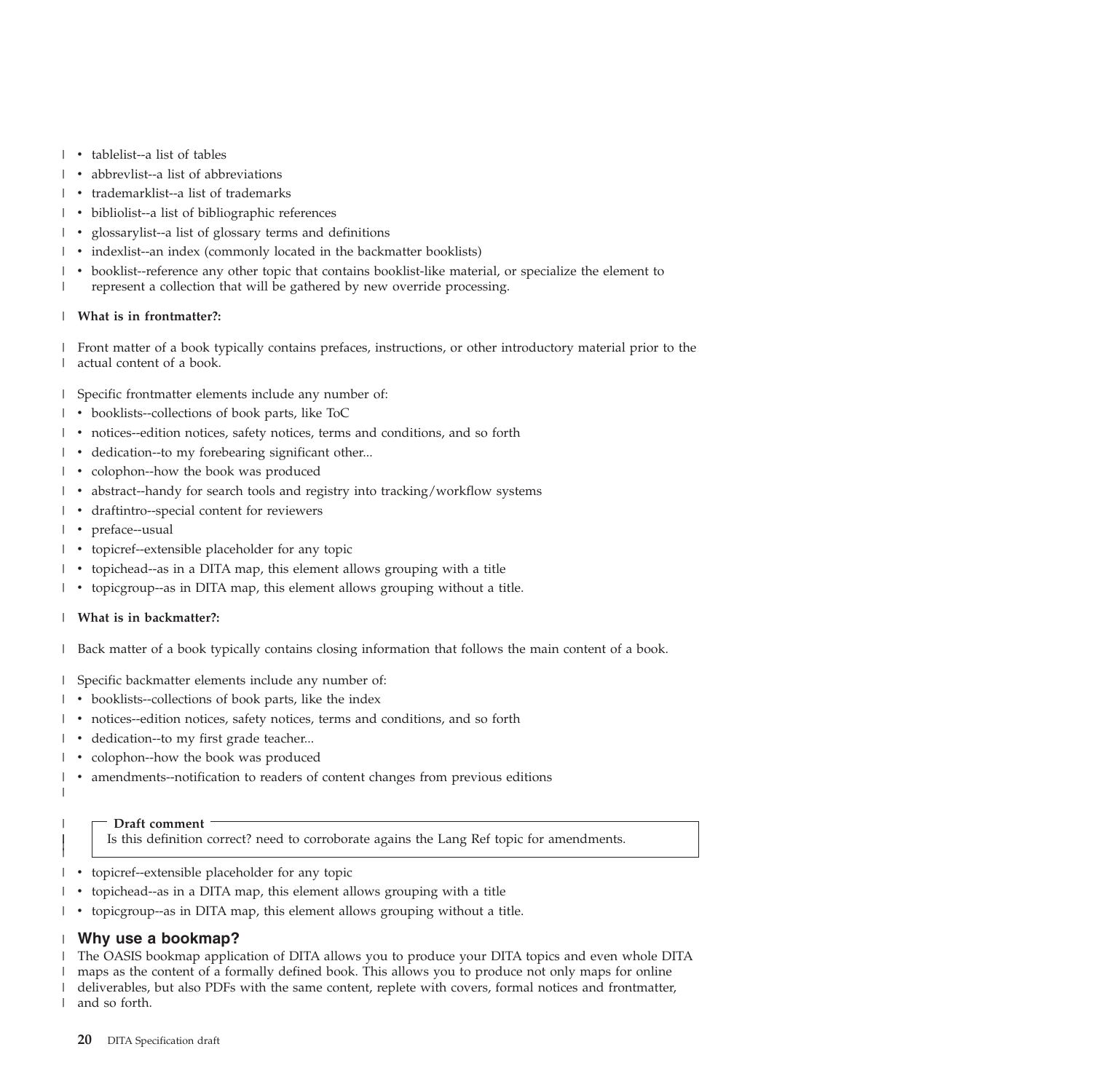<span id="page-24-0"></span>asdf |

#### **How is a bookmap authored and produced?** |

As a specialization of DITA map, the OASIS bookmap will be supported by default like a typical DITA map in DITA-aware editors and processing tools. | |

With appropriate style and function overrides, XML editors can display an OASIS bookmap just as they would the XML structure for other book-supporting DTDs, and specialized DITA processing or OASIS bookmaps will exploit the book metadata and book features in high quality paged output. | | |

For example, you might have a DITA map that represents the hierarchy you intend for a particular Web deliverable of your DITA topics. Now you wish to also produce that map as a formal book to be packaged along with your boxed product. You can open a new bookmap instance and define a title for the book, indicate any required publisher information in the bookmeta area, link in a preface, indicate whether you want a table of figures along with the table of contents, and finally create a chapter element that references your existing ditamap. You have created a complete book deliverable, at least in a simplistic manner. The design of bookmap allows you to refine your deliveable and even make the book version of the map have content that is specific to the book version, versus the Web version. | | | | | | |  $\blacksquare$ 

#### **Example** |

 $<$ bookmap $>1$ |

</bookmap> |

#### **Transitional text** |

Most writers are familiar with narrative writing, in which writers provide transitions that lead a reader from one section to the next (like ″Next, we will consider...″ or ″Having completed the previous tasks,...″). The topic-oriented paradigm incorporated in DITA's design--and implicit in the bookmap model derived from DITA maps--favors a writing style that minimizes the use of such narrative filler between topics. | | | |

#### **Why topic orientation in writing?** |

Topic-oriented writing is a disciplined approach to writing that emphasizes modularity and reuse of concise units of information--topics. A topic is enough information to fully convey an idea or task in one reading. Well-written topics can be reused in many contexts, as long as writers are careful about a few things. | | | |

#### **Conciseness and appropriateness** |

Readers who are trying to quickly learn or do something will appreciate if that information is written in | | a clear pattern that is easy to follow and contains only the information they need to complete that task or grasp a fact. Recipes, encyclopedia entries, car repair procedures--all are informational units that serve up L | a uniquely focused unit of information that someone has consulted. Typically, anything before or after in | | the sequence of the document is not of interest--the topic contains everything pertinent to the reason the reader looked up the topic in the first place. |

1.

**Draft comment** ... to be developed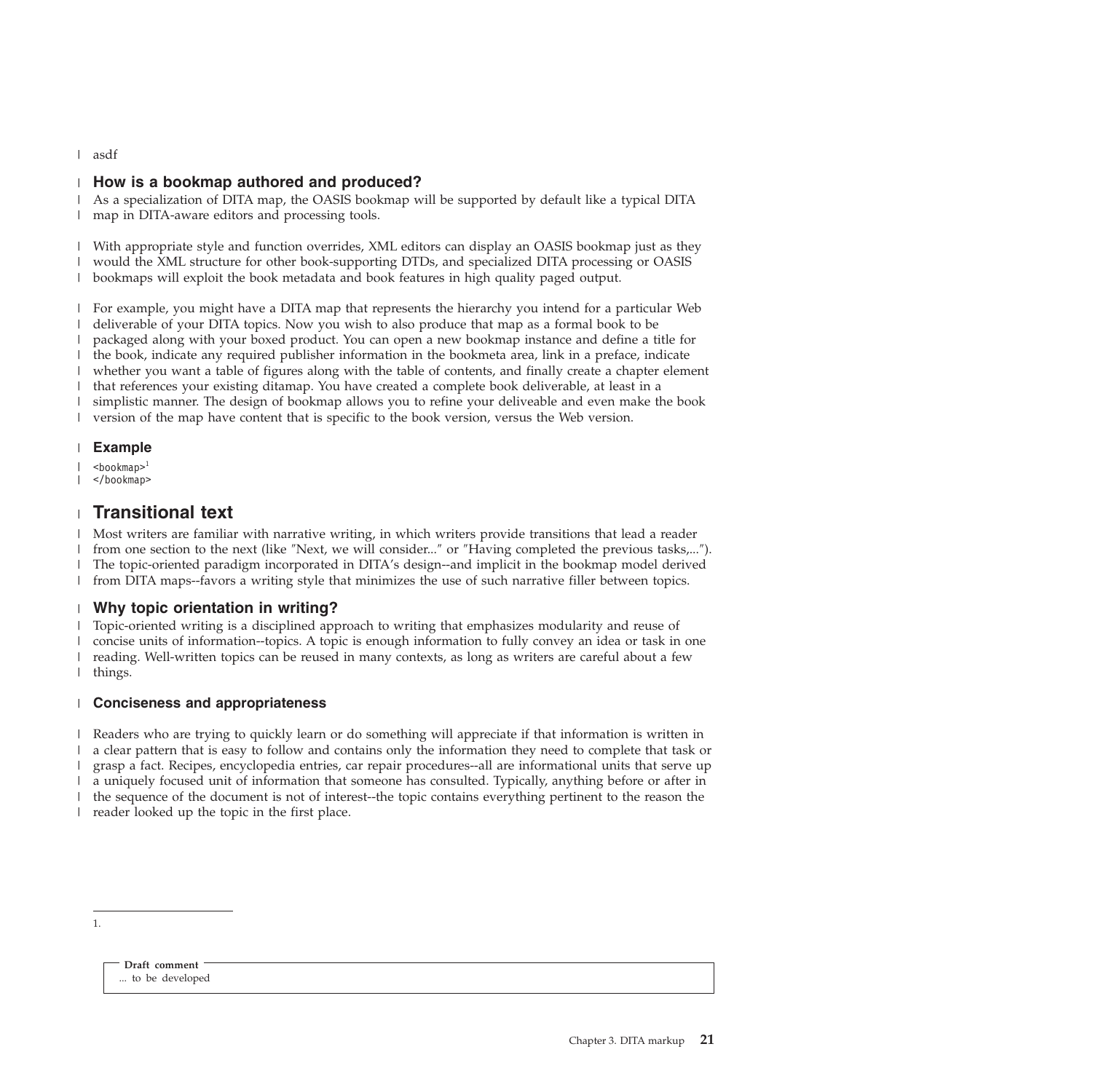### <span id="page-25-0"></span>**Locational independence** |

A well-written topic is reusable in other context if it is "context free," meaning that it can be inserted into | a new document without revision of its content to refer to a changed context. This is where the issue of transitional text is perhaps most obvious to writers who are new to topic orientation. Phrases like ″As we | considered earlier...″ or ″Now that you have completed the initial step...″ are likely to make little sense if a topic is reused in a new context in which those preliminary conditions are different or perhaps no longer existent. A well-written topic will read appropriately in any new context because the writing style within it does not lead the reader outside of the topic.  $\blacksquare$  $\mathbf{I}$  $\blacksquare$ | |

#### **Navigational independence** |

Most HTML web pages are a mixture of both content and navigation, with the contained links representing the web of reading sequences and choices that a reader can make as he or she navigates through a web site. A standalone topic obviously should not have any navigation within it that would need to be changed if the topic were used in a different context. The DITA design supports this separation of navigation from topics through the use of ditamaps, which represent how topics should be organized for particular information deliverables. However, it is still tempting for writers to want to provide links within the content of a topic that allow a reader to consult external resources. DITA does not prohibit such linking, and in fact the markup allows writers to indicate that such links are external--choosing them opens a new browser window rather than taking the reader on a navigational tangent. A well-written DITA topic generally eschews internal linking to other topics within the document set--these are best supported through the map, which allows the topics to be used in any context without internal revision. |  $\blacksquare$ | | | | | | |  $\perp$  $\blacksquare$ |

#### **Transitional text workarounds** |

Topic orientation does not mean that transitions can't be authored in DITA. The key to providing both locational independence and intentional sequences is the adroit use of DITA markup features. | |

For DITA 1.1, the print attribute on the topicref element of a ditamap now allows a new value of "printonly," which directs processing to skip such a topic if the map is instead being output to an online format, for which transitions are not necessary. A topic designated as printonly can be written in | whatever style an author feels necessary to let the topic serve as a transitional topic in the flow of printed I information. A DITA topic can be as minimal as just a title, so you can craft your transitional topic to have just as much information as necessary for this output-specific nonce.  $\blacksquare$ | | |

Another strategg that you can use to insert transitional sequences into a map of topics is the use of conditionality to include or exclude the content of shortdescs or of paragraphs at the end of a topic. With rigor among your team, this can be made to work, but it is not as general as the printonly approach--if you share your conditionally marked topics with other business partners or teams, you will have to instruct them on the proper runtime settings to enable those conditions to be honored the way you | intended. The printonly method works generally for everyone who inherits maps that reference transitional topics.  $\blacksquare$ |  $\blacksquare$ |  $\blacksquare$ |

# **The xNAL domain** |

Book metadata has many commonalities with other metadata standards, in particular those for addressing persons and places. The OASIS xNAL Standard (extensible Name and Address Language) was selected to represent close mappings from the DITA bookmap metadata content model to an existing standard. |  $\blacksquare$ |  $\blacksquare$ 

The OASIS CIQ standard for global customer information management contains the definition of the OASIS [extensible](http://www.oasis-open.org/committees/ciq/ciq.html#4) Name and Address Language (xNAL) metadata elements. Version 2 of the standard states: |  $\blacksquare$ |

The objective of xNAL is to describe a common structure for Personal/Organization Names and Addresses that would enable any applications that want to represent customer names and addresses

| |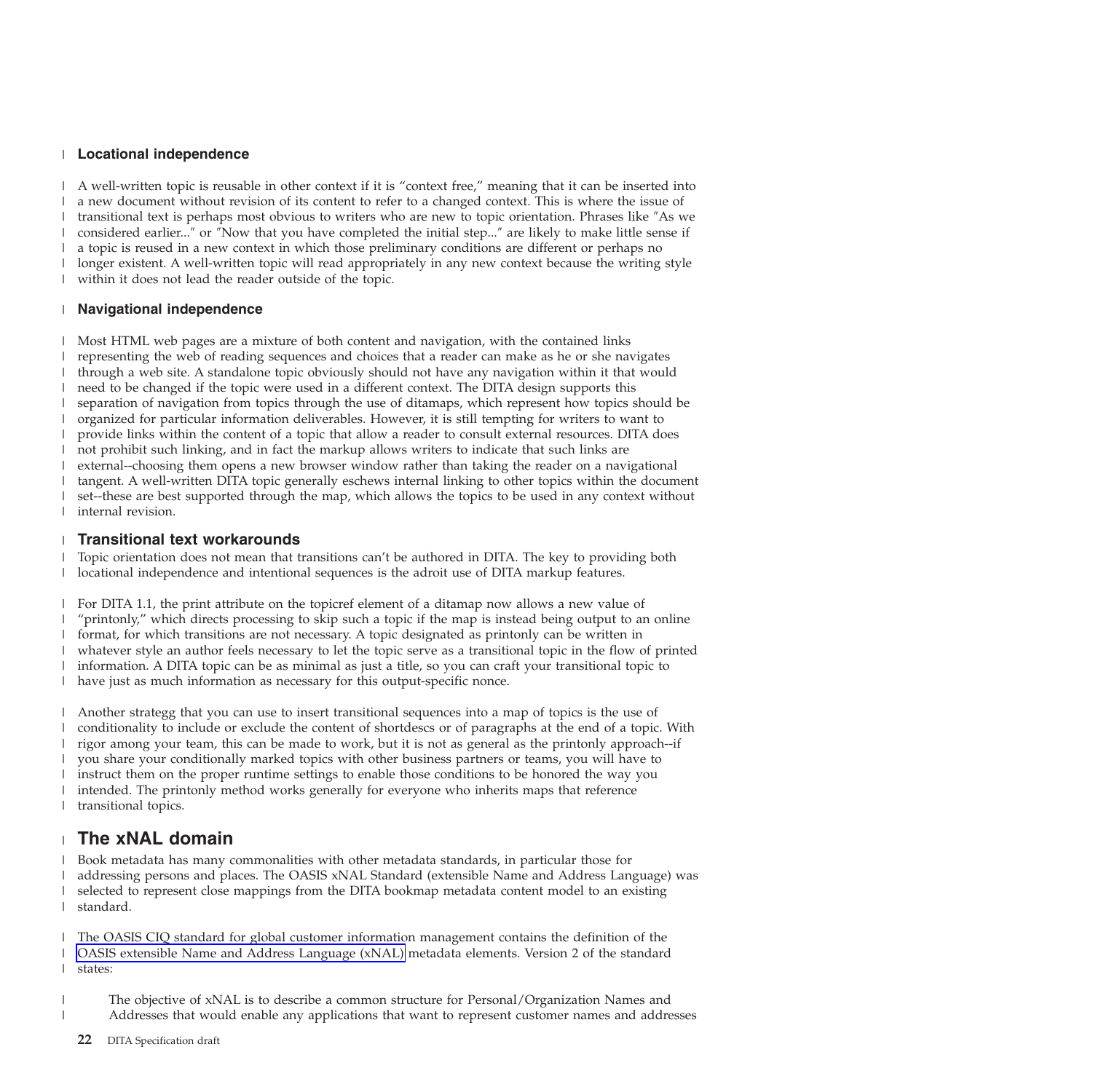- <span id="page-26-0"></span>in a common standard format. The applications could be CRM/e-CRM, Customer Information |
- Systems, Data Quality (Parsing, Matching, Validation, Verification, etc), Customer Data Warehouses, Postal services, etc. | |
- However, any party for its own purposes and applications may use xNAL grammar or parts of it. |

The metadata elements defined for bookmap naturally include structures that identify the authors and content owners. Although it was not possible to subset the xNAL standard definitions directly into DITA due to differences between the two processing architectures, OASIS DITA TC members determined that there was value in having at least a transformational equivalence between bookmap and xNAL | definitions for names and addresses. This equivalence enables XML-aware tools in workflow systems to | capture and manipulate DITA bookmap names and addresses in a standard way. | | | |

For DITA 1.1, the xNAL domain is part of the bookmap specialization. This means that the xNAL | elements appear any place that bookmap allows the <author> element - within bookmeta and topicmeta. |

#### **Common metadata and data elements** |

The same metadata elements are available in both DITA topic types and DITA map types. This allows the metadata assigned to a topic when it is created to be supplemented or overridden when the topic is I included in a collection. | |

#### **Publication metadata elements** |

These elements provide standard information about the topic as a publication. |

Some content providers might choose to provide such information only in the map or the initial topic for | a deliverable.  $\blacksquare$ 

**author** The person or organization who created the content. This element is equivalent to the Dublin Core Creator. | |

**publisher**

| | |

|

|

|

|

The organization who provides and distributes the content. This element is equivalent to the Dublin Core Publisher.

**copyright** |

The legal ownership for the content. This element is equivalent to the Dublin Core Rights.

#### **Management metadata elements** |

These elements provide a basis for managing the publication process for topics. L |

The management elements might get updated by workflow processes or provide input for such processes: |

- **source** An identifier or name for the original form of the content. This element is equivalent to Dublin Core Source.  $\mathsf{I}$ |
- **critdates** |

Milestones in the publishing cycle. This element is equivalent to Dublin Core Date.

**permissions** |

Specification of the level of entitlement needed to access for content.

#### **resourceid** |

The identifier associated with the topic when provided to the specified application.

#### **Metadata qualification elements** |

These elements qualify the topic for processes such as flagging, filtering, or retrieval. |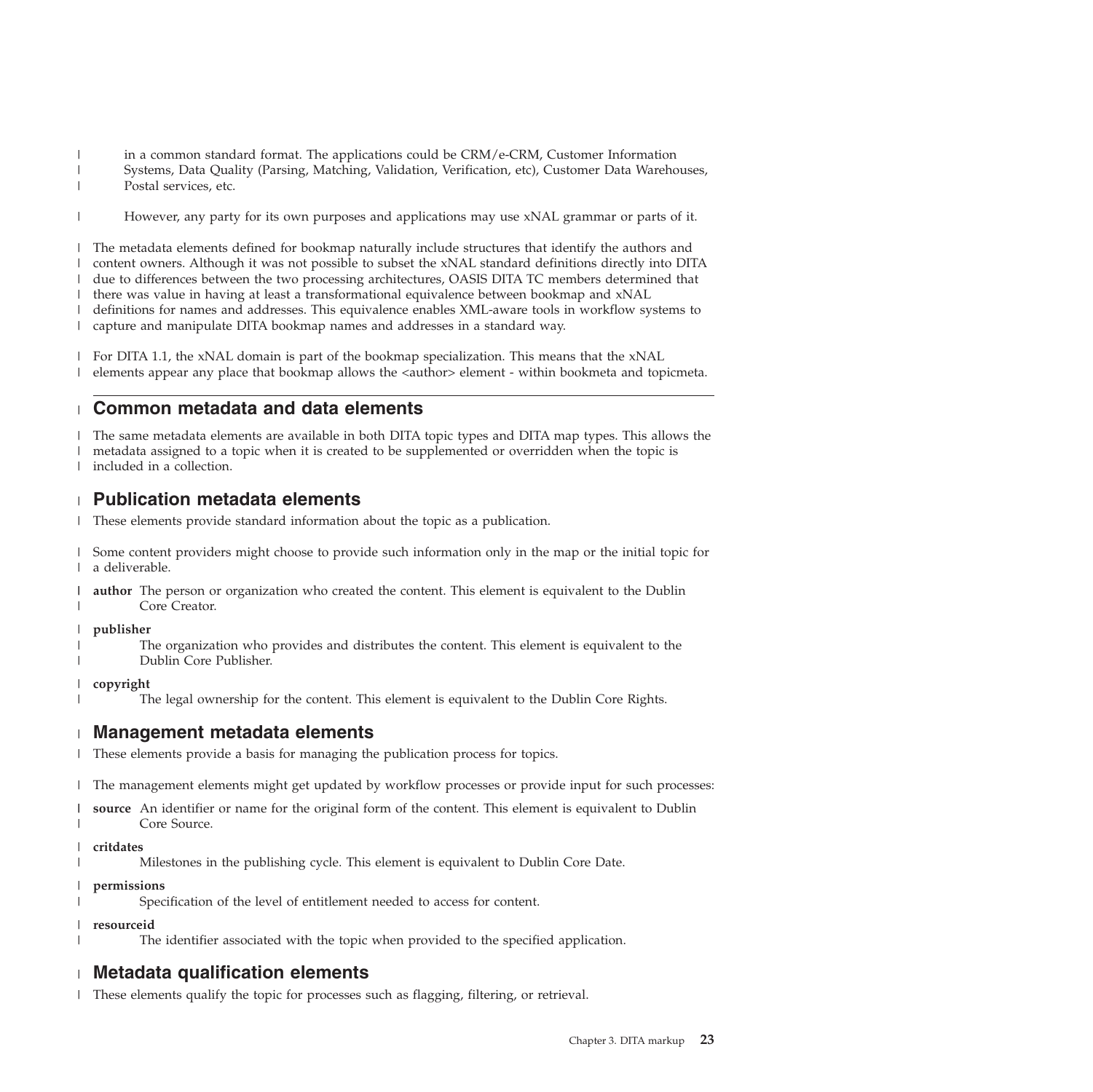<span id="page-27-0"></span>The metadata elements apply to an entire topic, and can also be used in a map to apply metadata to | multiple topics at a time. Metadata elements can expand on the values used in metadata attributes. (See | metadata [attributes.](#page-31-0)) For example, the audience element in a topic's prolog can define an audience in | terms of type, job, and experience level, and give it a name; when there is content within the topic's body that applies only to that audience, that content can identify its audience by the same name used in the prolog. |  $\mathbf{I}$  $\|$ 

When metadata is expressed in a map, it supplements any metadata expressed in the topics it references. | When metadata in a map and a topic conflict (for example, both define a publisher), by default the value in the map takes precedence, on the assumption that the author of the map has more knowledge of the reusing context than the author of the topic. |  $\blacksquare$  $\blacksquare$ 

#### **audience**

| | | | | | | | | | | | | |

The type, job, experience level, and other characteristics of the reader for the topic. Many of these characteristics have enumerated values, but the enumeration can be extended through associated attributes. For instance, the audience type enumeration can be extended through an othertype attribute. The audience element can elaborate values used by audience attributes.

#### **category**

A classification of the topic content. Such classifications are likely to come from an enumerated or hierarchical set. This element is equivalent to both Dublin Core Coverage and Dublin Core Subject.

#### **keywords**

Terms from a controlled or uncontrolled subject vocabulary that apply to the topic.

#### **prodinfo**

The definition of the product or platform for the topic. The prodinfo element can elaborate values used by the product and platform attributes.

#### **othermeta** |

|

| | | A name-value pair specifying other metadata about the topic.

#### **Topic properties in topics and maps** |

The properties of a topic can be specified in the topic itself or on references to the topic within maps. |

Within a topic, properties can be expressed using metadata [attributes](#page-31-0) on the topic element or using [publication,](#page-26-0) [management,](#page-26-0) or [metadata](#page-26-0) elements in the topic prolog. | |

Within a map, the same properties can be expressed on the topicref element that refers to the topic. That | is, the topicref attributes and the topicref subelements within the topicmeta container apply to the | referenced topic. In addition, the metadata properties map or topicref element set the default properties for nested topicref elements within the map hierarchy. Because the topics in a branch of the navigation | hierarchy typically have common subject or properties, this mechanism provides a convenient way to set the properties for a set of topics. | | |

If a property is set in both the map and topic, the map properties are additive if the property (such as the | audience type) takes a list of values. If, instead, the property (such as the importance) takes a single value, the map property overrides the topic property. |  $\blacksquare$ 

#### **Example of audience metadata in prolog and body** |

The practice of providing full metadata in the prolog and referencing it from attributes when a subset of | metadata applies is not a best practice. Prolog metadata and attribute metadata can be used and | expressed independently. The coordination shown here is possible but is not required. |

```
<prolog>
 <metadata>
    <audience name="AdminNovice"
```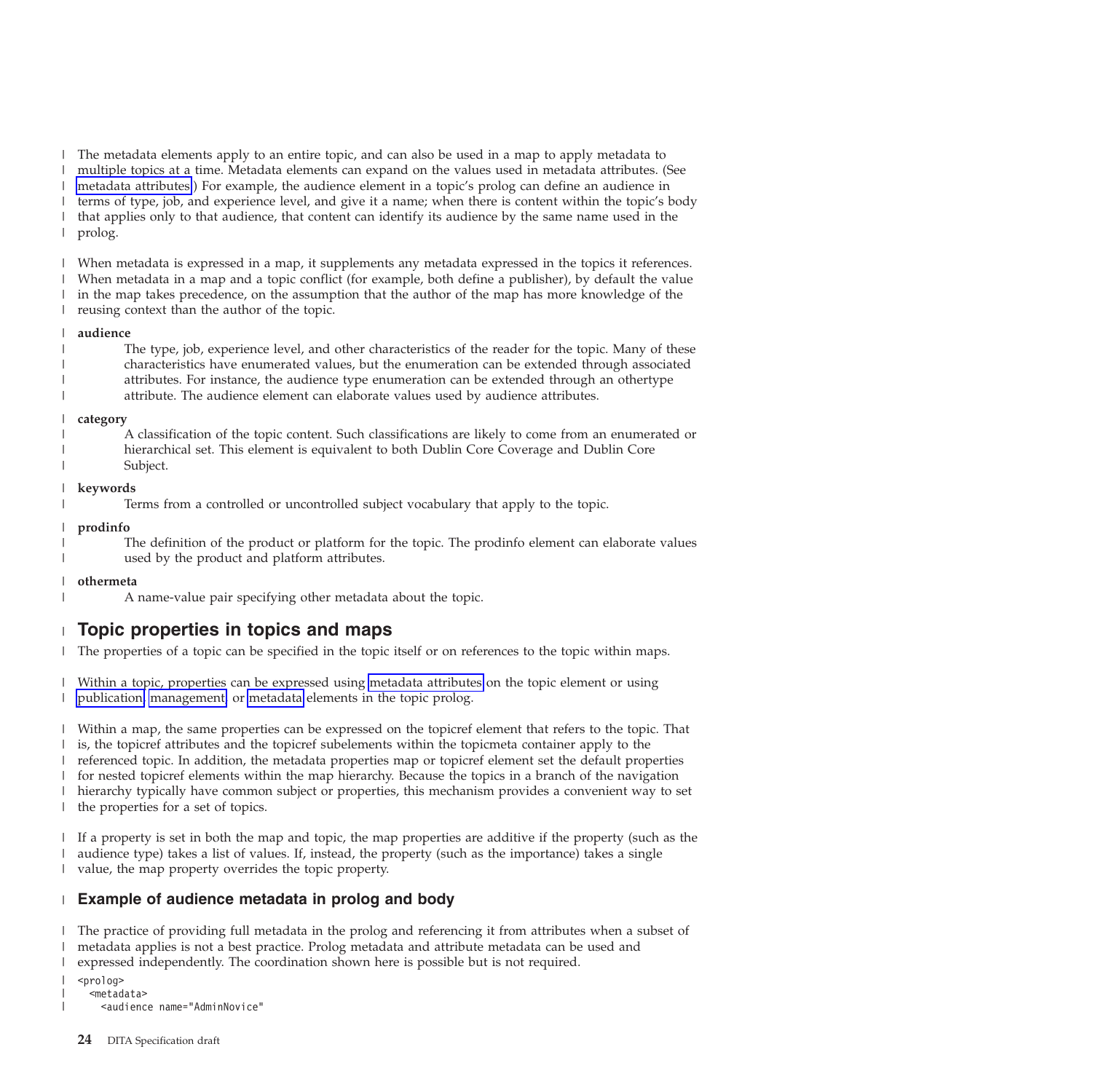```
type="administrator"
                 job="customizing"
                 experiencelevel="novice">
    </metadata>
</prolog>
|
   ....
 <p audience="AdminNovice ProgrammerExp">This paragraph applies to both
novice administrators and expert programmers</p>
|
|
|
|
|
\perp
```
#### **Data extensibility** |

| |

The <data> element represents properties ranging from simple values to complex structures. Processes can harvest the <data> element for automated manipulation or to format data associated with the body flow. | | |

You can nest <data> elements for structures. You can use the name attribute to indicate the semantic of | instances of the <data> element such as addresses, times, amounts, and so on. In many cases, however, you may prefer to specialize the <data> element for more precise semantics and for constraints on structures and values. For instance, a specialization can specify an enumeration for the value attribute. | | |

In some cases, it isn't possible or convenient to maintain a property as part of the content of its subject. | For instance, you might prefer to maintain extensive data in the  $\langle$ prolog $\rangle$  that applies to a note or example within the body. To handle such exceptions, you can use the <data-about> element to identify the subject of the property. | | |

A process can harvest the data values for a machine-processable representation such as RDF. The default formatting ignores the <data> element within the <body> element. Understanding whether and how the properties should display, customized or specialized processing can extend formatting to include data values in some formatted outputs. | | | |

### **CAUTION:** |

 $\perp$  It is an abuse of the DITA architecture to specialize <data> element for text that is part of the body **flow, particularly to escape the constraints of the base content models. For example, a special kind of** | **paragraph must specialize the base <p> element rather than the <data> element. When exchanging content with others or retiring a specialization, a paragraph specialized from the <data> element will be generalized and thus skipped by the base formatting, mangling the discourse flow and resulting in invalid content.** |  $\blacksquare$ | |

### **Applications** |

Uses of the <data> element include the following: |

- **•** Complex metadata properties such as bibliographic records corresponding to citations.
- v Hybrid documents with data values as part of the content. (Word processor formats using form fields provide an example of such hybrid documents.) | |
- v Messages in which the payload includes human-readable content. Such applications can use the <data> element to define the addressing on the message envelope. For instance, a topic could model an email by representing the address with specialized <data> elements in the <prolog> element and the content with the <br/>body> element. | | | |
- <sup>1</sup> Transactional documents in which the values are processed but also displayed with human-readable content. In particular, a library of building blocks for transaction documents can be implemented through a DITA domain as specialized <data> elements including those from the UN/CEFACT Core Components Technical Specification [\(http://www.unece.org/cefact/\)](http://www.unece.org/cefact/). | | |

The following example specifies the delimited source code for a code fragment so an automated process can refresh the code fragment. The <fragmentSource>, <sourceFile>, <startDelimiter>, and | |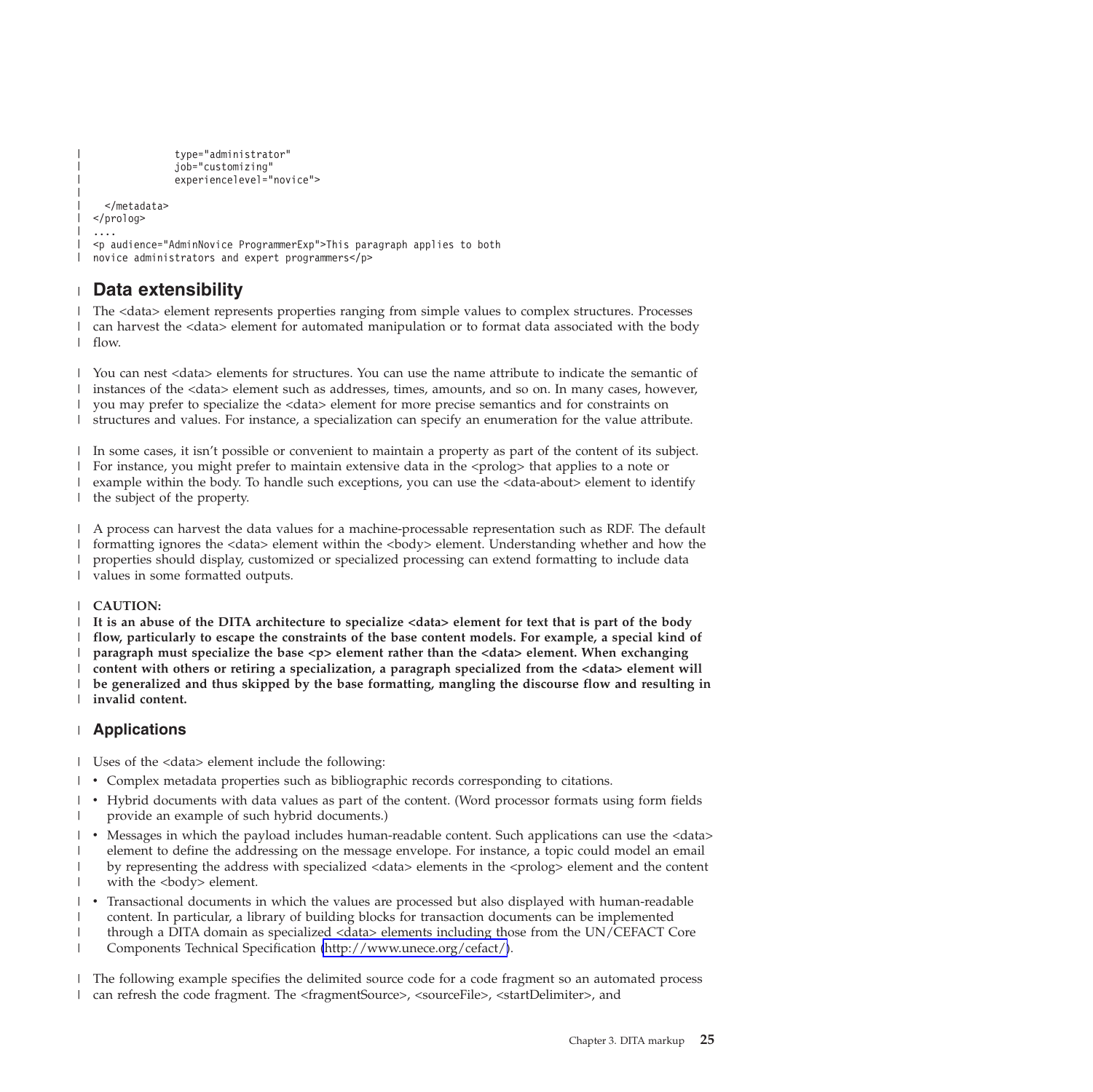<span id="page-29-0"></span>| <endDelimiter> elements are specialized from <data> but the <codeFragment> is specialized from <codeblock>. These properties wouldn't appear in the formatted output (except perhaps for debugging problems in the refresh):  $\blacksquare$  $\mathbf{I}$ 

```
<example>
       <title>An important coding technique</title>
       <codeFragment>
           <fragmentSource>
               <sourceFile value="helloWorld.java"/>
               <startDelimiter value="FRAGMENT_START_1"/>
               \leqendDelimiter value="FRAGMENT END 1^{\frac{1}{1}}/>
           </fragmentSource>
           ...
       </codeFragment>
  </example>
|
|
```
The following example identifies a real estate property as part of a house description. The <realEstateProperty> element and everything it contains are specialized from <data>. The <houseDescription> element is specialized from <section>. A specialized process can format the values to I identify the lot if appropriate for the brochure.

```
<houseDescription>
  <title>A great home for sale</title>
  <realEstateProperty>
    <realEstateBlock value="B7"/>
    <realEstateLot value="4003"/>
    ...
  </realEstateProperty>
  <p>This elegant....</p>
  <object data="B7_4003_tour360Degrees.swf"/>
</houseDescription>
```
| |

| |

| | | | | | |

| | |

| | | |  $\blacksquare$ |  $\blacksquare$ | |

# **Common attributes**

The following attributes are common across most DITA elements.

# **Identity attribute**

The DITA identity attribute provides mechanisms for identifying content for retrieval or linking.

The id attribute assigns a unique identifier to an element so the element can be referenced. The scope of uniqueness for the id attribute depends on the role of the element within the DITA architecture:

v Because topics are the basic units of information within DITA, the id attribute for the topic must be unique within the document instance.

A topic architecture assembles topics into a deliverable by reference. To ensure that topics can be referenced, the id attribute is required on the topic element.

The complete identifier for a topic consists of the combination of the URI for the document instance, a separating hash character, and the topic id (as in http://some.org/some/directory/ topicfile.xml#topicid). URIs are described in RFC 2396. As is typical with URIs, a relative URI can be used as the identifier for the document instance so long as it is resolvable in the referencing context. For instance, within a file system directory, the filename of the document instance suffices (as in some/directory/topicfile.xml#topicid). Within the same document, the topic id alone suffices (as in #topicid). Where the topic element is the root element of the document instance, contexts outside the document instance may omit the topic id when referring to the topic element (as in topicfile.xml).

The topic id can be referenced by topicrefs, links, xrefs, or conrefs to the topic as well as indirectly as part of references to the topic content.

The id attribute for DITA topics is of type ID in XML.

Because topic content is always contained within a topic, the id attribute for a topic content element must be unique only within the topic. This approach ensures maintainable references to content because the identifier remains valid so long as the document instance, topic, and content exist. The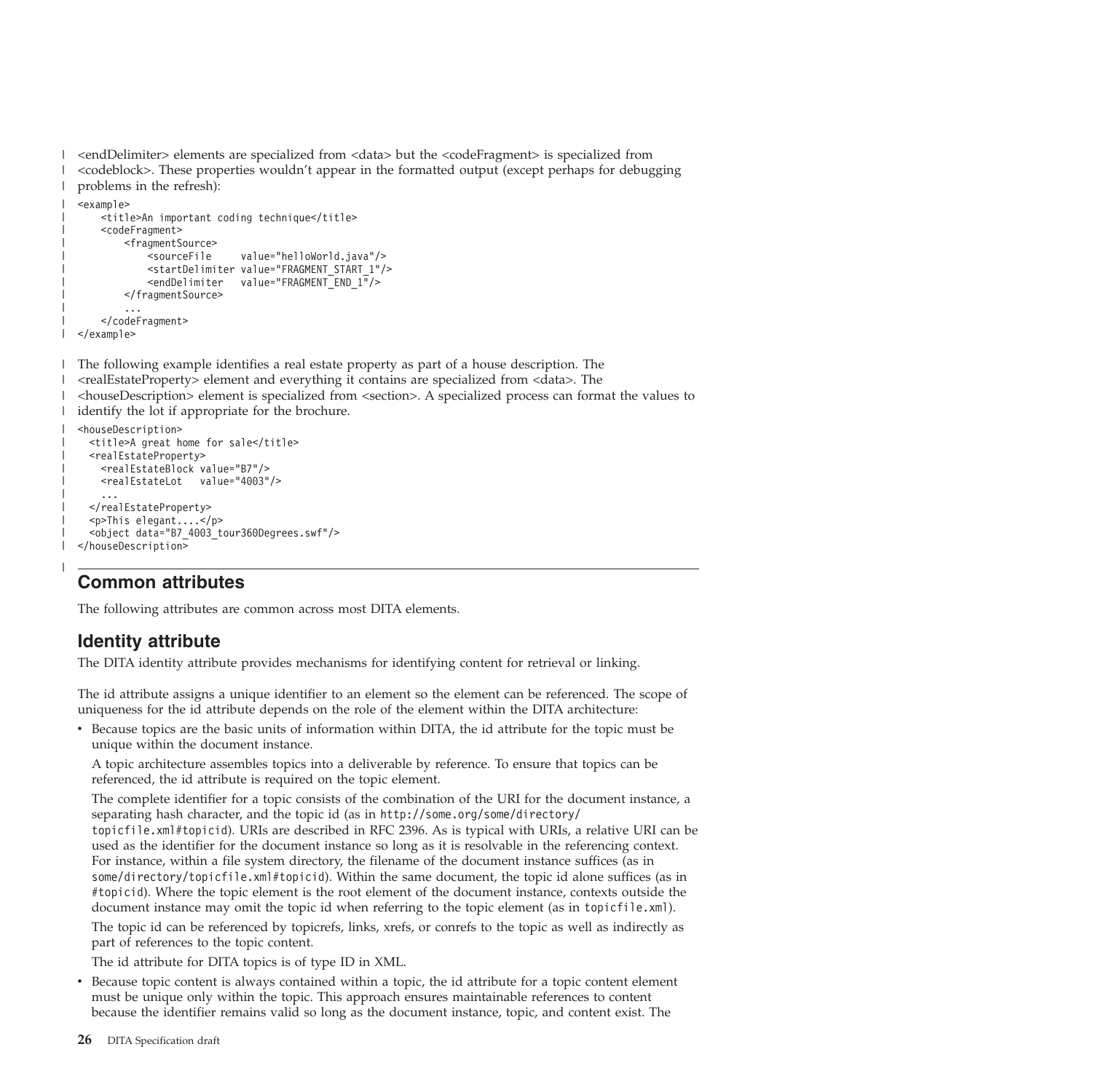<span id="page-30-0"></span>position of the content within the topic and the position of the topic within the document instance can change without invalidating the content identifier. In addition, this approach avoids the need to rewrite topic content ids to avoid naming collisions when aggregating topics.

The id is optional and need be added only to make the content referenceable.

The complete identifier for topic content consists of the combination of the complete identifier for the topic, a separating solidus (/), and the topic content id (as in http://some.org/some/directory/ topicfile.xml#topicid/contentid). As noted before, the topic identifier portion can use a relative URI for the document instance in contexts where the relative URI can be resolved (as in some/directory/topicfile.xml#topicid/contentid).

The containing topic id must always be included when referencing an element id. Otherwise, a reference to another topic couldn't be distinguished from a reference to an element within the same topic. For references within the same document instance, the identifier for the document instance can be omitted altogether (as in #topicid/contentid).

The id attribute for elements within DITA topics is not of type ID and is not required to be unique.

For a map, the id of a map, topicref, or anchor must be unique within the document instance. This approach ensures that these elements can be referenced outside the map without qualification by the map id.

For the anchor element, which exists only to identify a position within a map as a target for references, the id attribute is required. For the other elements, the id attribute is optional.

As with a topic, the complete identifier consists of the combination of the absolute URI for the map document instance and the element id (as in http://some.org/some/directory/ mapfile.xml#topicrefid).

The id attribute for maps, topicrefs, and anchors is of type ID.

v The id for a relationship table element must be unique only within the map.

As with topic content, the full identifier consists of the combination of the absolute URI for the map and the id for the relationship table element (as in http://some.org/some/directory/ mapfile.xml#mapid/reltableid).

The id attribute for reltable elements is not of type ID and is not required to be unique.

# **Content reference attribute**

The DITA conref attribute provides a mechanism for reuse of content fragments. The conref attribute stores a reference to another element and is processed to replace the referencing element with the referenced element.

The element containing the content reference acts as a placeholder for the referenced element. The identifier for the referenced element must be either absolute or resolvable in the context of the referencing element. (See "Identity [attribute"](#page-29-0) on page 26 for the details on identifiers.)

More formally, the DITA conref attribute can be considered a transclusion mechanism. In that respect, conref is similar to XInclude as well as HyTime value references. DITA differs from these mechanisms, however, by comparing the constraints of each context to ensure the ongoing validity of the replacement content in its new context. In other words, conref validity does not apply simply to the current content at the time of replacement, but to the ranges of possible content given the constraints of the two document types. A valid conref processor does not allow the resolution of a reuse relationship that could be rendered invalid under the rules of either the reused or reusing content.

If the referenced element is the same type as the referencing element and the list of domains in the referenced topic instance (declared on the domains attribute) is the same as or a subset of the list of domains in the referencing document, the element set allowed in the referenced element is guaranteed to be the same as, or a subset of, the element set allowed in the placeholder element. In the preferred approach, a processor resolving a conref should tolerate specializations of valid elements and generalize elements in the content fragment as needed for the referencing context.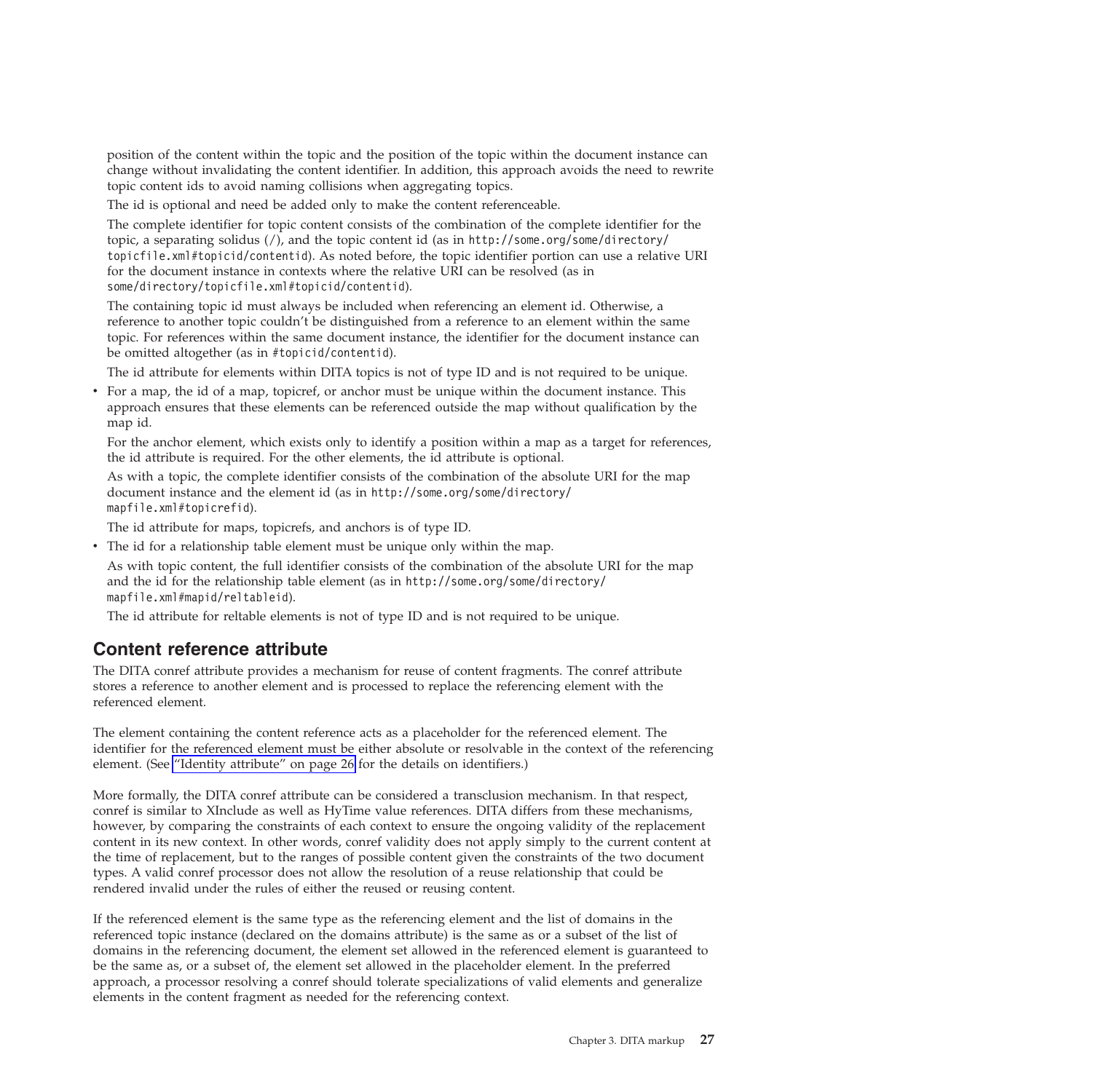<span id="page-31-0"></span>Replacement of the placeholder occurs after parsing of the document but prior to any styling or other transformational or presentational operations on the full topic.

The target of the conref may be substituted based on build-time or runtime conditions. For example, content such as product names or install paths can be separated out from topic content since they change when the topic is reused by other products; the reusing product can substitute their own targets for the conref to allow resolution to their own product name and install paths, and so on.

The target of a conref must be in a valid DITA topic or DITA map. Fragments of DITA content do not contain enough information on their own to allow the conref processor to determine the validity of a reference to them.

#### **Metadata attributes** |

The metadata attributes express qualifications on the content. These qualifications can be used to modify | the processing of the content. |

One typical use of the metadata attributes is to filter content based on their values. Another typical use is to flag content based on their values, for example by highlighting the affected text on output. Typically audience, platform, product, and otherprops are used for filtering, and the same attributes plus rev are used for flagging. Status and importance are used for tool-specific or transform-specific behavior, for example marking steps in a task as optional or required.  $\blacksquare$ |  $\blacksquare$  $\blacksquare$ |

#### **Conditional processing attributes** |

In general, a conditional processingattribute provides a list of one or more values separated with whitespace. For instance, audience="administrator programmer" qualifies the content as applying to administrators and programmers. |  $\blacksquare$ |

For a topic or topicref, the audience, platform, and product metadata can be expressed with attributes on the topic or topicref element or with elements within the topic prolog or topicmeta element. While the metadata elements are more expressive, the meaning of the values is the same, and can be used in coordination: for example, the prolog elements can fully define the audiences for a topic, and then metadata attributes can be used within the content to identify parts that apply to only some of those audiences.  $\blacksquare$ | |  $\blacksquare$ | |

#### **audience**

| | | | | | | | | | | | | | | | | | |

The values from the enumerated attributes of the audience metadata element have the same meaning when used in the audience attribute of a content element. For instance, the ″user″ value has the same meaning whether appearing in the type attribute of the audience element for a topic or in the audience attribute of a content element. The principle applies to the type, job, and experience level attributes of the audience element.

The values in the audience attribute may also be used to reference a more complete description of an audience in an audience element. Use the name of the audience in the audience element when referring to the same audience in an audience attribute.

The audience attribute takes a blank-delimited list of values, which may or may not match the name value of any audience elements.

**platform**

The platform might be the operating system, hardware, or other environment. This attribute is equivalent to the platform element for the topic metadata.

The platform attribute takes a blank-delimited list of values, which may or may not match the content of a platform element in the prolog.

**product**

The product or component name, version, brand, or internal code or number. This attribute is equivalent to the prodinfo element for the topic metadata.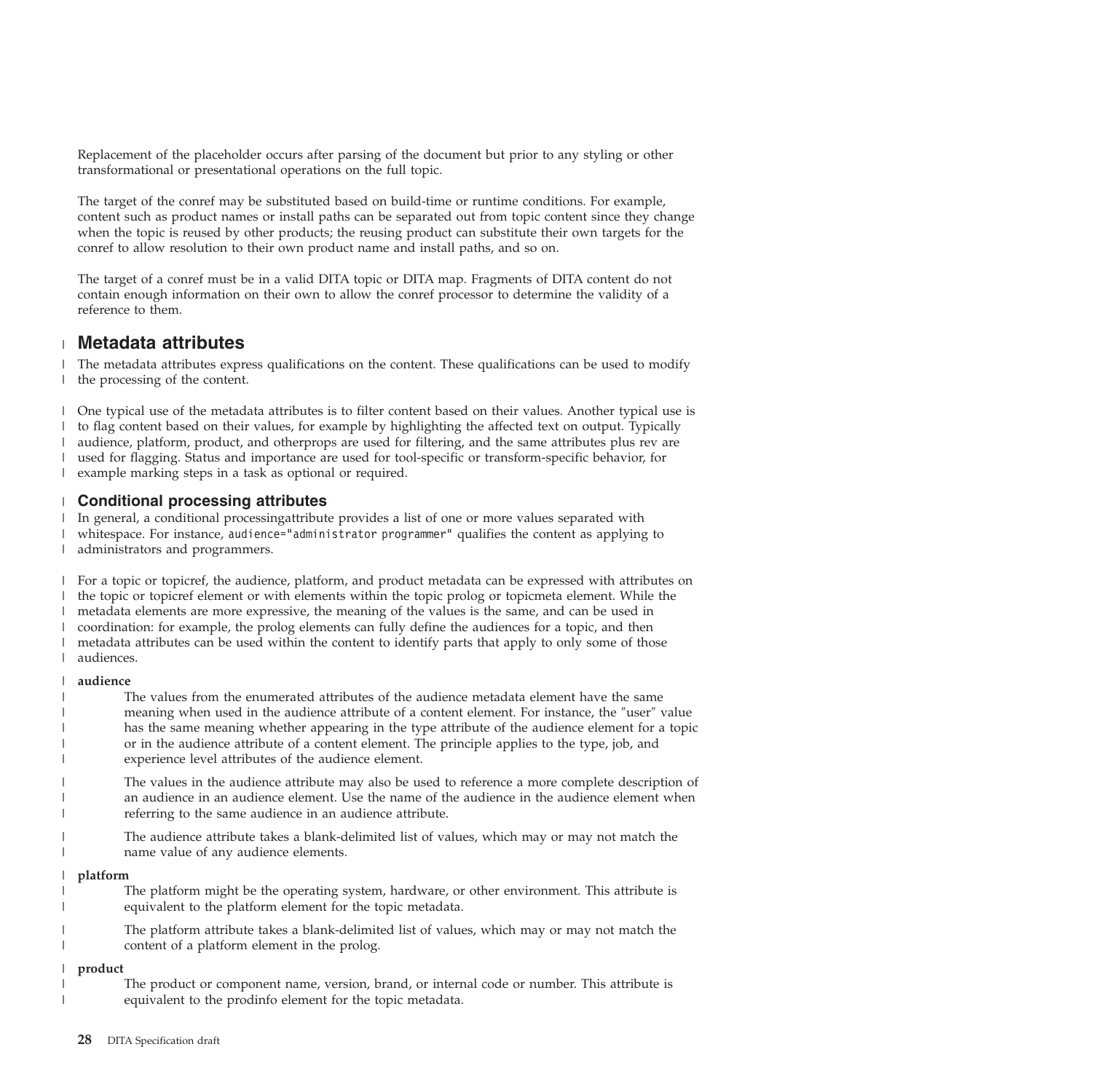<span id="page-32-0"></span>The product attribute takes a blank-delimited list of values, which may or may not match the value of the prodname element in the prolog. | |

The identifier for the revision level. |

#### **otherprops** |

| | | | | | | | | | | | | |

|

|

| | | | | | | | | | | | | | |

 $\overline{\phantom{a}}$ 

A catchall for metadata qualification values about the content. This attribute is equivalent to the othermeta element for the topic metadata.

The product attribute takes a blank-delimited list of values, which may or may not match the values of othermeta elements in the prolog.

The attribute can also take labelled groups of values. A labelled group consists of a string value followed by an open parenthesis followed by one or more blank-delimited values followed by a close parenthesis. The simple format is sufficient when an information set requires only one additional metadata axis, in addition to the base metadata attributes of product, platform, and audience. The full format is useful when an information set requires two or more additional metadata axes. A process can detect which format is in use by the presence of parentheses in the attribute.

For example, a simple otherprops value list: <codeblock otherprops="java cpp"> For example, a complex otherprops value list: <codeblock otherprops="proglang(java cpp) commentformat(javadoc html)">

**props** A generic attribute for conditional processing values. In DITA 1.1, the props attribute can be specialized to create new conditional processing attributes. |

#### **Other metadata attributes** |

Other attributes are still considered part of an element's metadata but are not designed for conditional processing, such as filtering or flagging. | |

#### **importance** |

The degree of priority of the content. This attribute takes a single value from an enumeration.

**status** The current state of the content. This attribute takes a single value from an enumeration. |

#### **Miscellaneous Attributes** |

The xml:lang attribute identifies the language of a topic or content fragment. The outputclass attaches a classifying label to an element. | |

Miscellaneous attributes of DITA elements include the following |

#### **xml:lang** |

The xml:lang attribute's behavior is described in detail in the XML specification: <http://www.w3.org/TR/REC-xml/#sec-lang-tag> The attribute identifies a language by means of the standard language and country codes (as described in RFC [3066\)](http://www.ietf.org/rfc/rfc3066.txt). For instance, French Canadian would be identified by the value fr-ca. As is usual, the language applies to the contained content and attributes of the current element and contained elements, other than fragments that declare a different language.

#### **outputclass**

The outputclass attribute provides a label on one or more element instances, typically to specify a role or other semantic distinction. As the outputclass attribute doesn't provide a formal type declaration or the structural consistency of specialization, it should be used sparingly, often only as a temporary measure while a specialization is developed. For example, <uicontrol> elements that define button labels could be distinguished by adding an outputclass: <uicontrol outputclass="button">Cancel</uicontrol>. The outputclass value could be used to trigger XSLT or CSS rules, as well as providing a mapping to be used for future migration to a more specialized set of UI elements.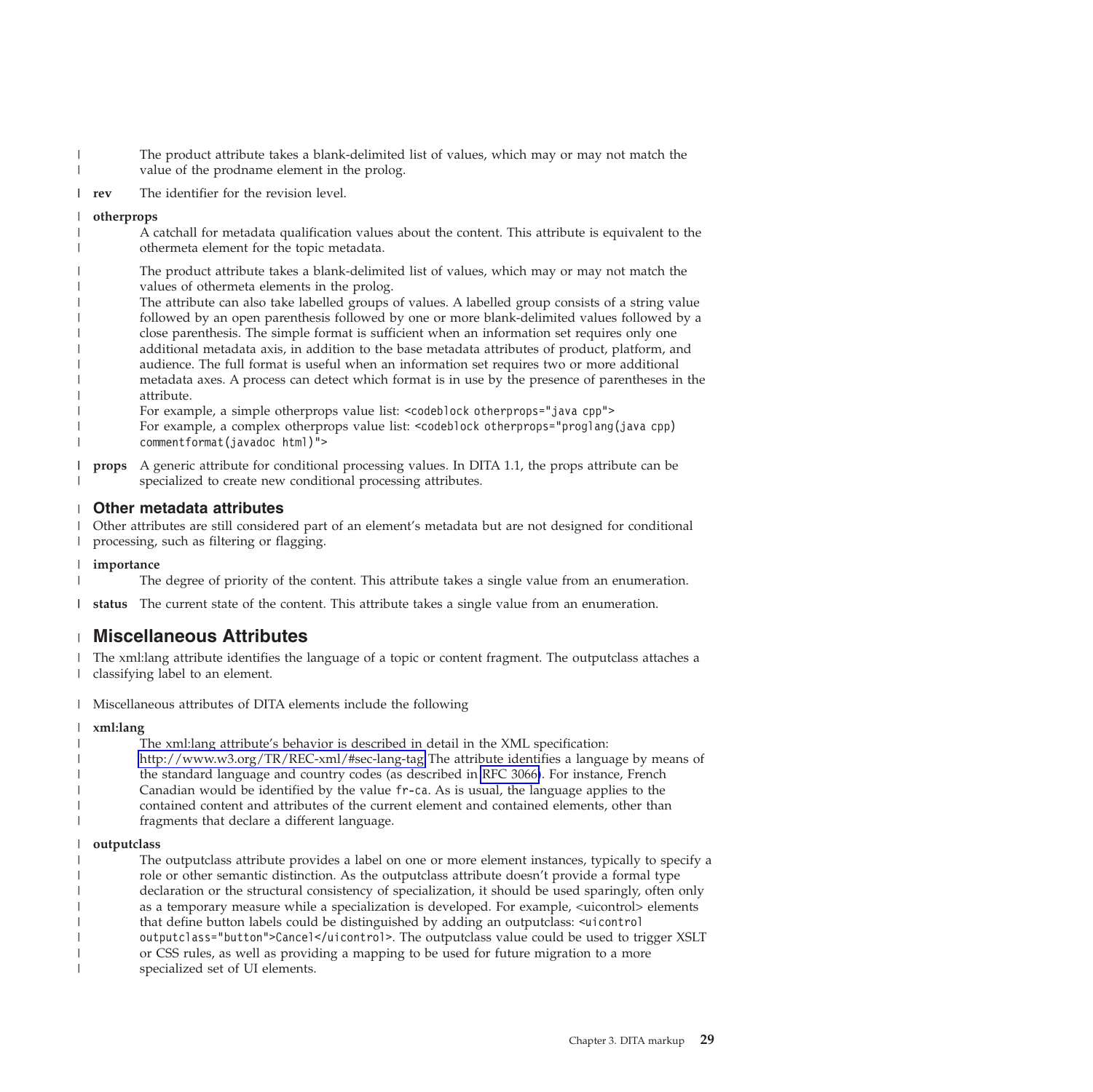<span id="page-33-0"></span>**base** A generic attribute that has no specific purpose, but is intended to act as a base for specialized attributes that have a simple value syntax like the conditional processing attributes (one or more alphanumeric values separated by whitespace). | base

# **Architectural attributes**

DITA provides some attributes to provide type information to processors instead of qualifications or properties of content.

Ordinarily, architectural attributes don't appear in the source files for document instances. Instead, architectural attributes appear in document instances through defaults set in the DTD or Schema declaration. This practice ensures that the creation of document instances cannot produce invalid values for the architectural attributes. These attributes are as follows:

**class** This attribute identifies the specialization module for the element type as well as the ancestor element types and the specialization modules to which they belong. Every DITA element has a class attribute.

#### **domains**

| |

> This attribute identifies the domain specialization modules used in a topic and, for each domains module, its module dependencies. Every topic and map element has a domains attribute.

#### **DITAArchVersion**

This attribute identifies the version of the DITA architecture used by the DTD or schema.Every topic and map element has a DITAArchVersion attribute. The attribute is declared in a DITA namespace to allow namespace-sensitive tools to detect DITA markup.

To make the document instance usable without the DTD or Schema declaration, a normalization process can instill the architectural attributes in the document instance.

# **Conditional processing** |

Conditional processing is the filtering or flagging of information based on processing-time criteria. |

DITA tries to implement conditional processing in a semantically meaningful way: rather than allowing | arbitrary values to accumulate in a document over time in a general-purpose processing attribute, with | meaning only to the original author, we encourage the authoring of metadata using specific metadata | attributes on content. These metadata values can then be leveraged by any number of processes, | l including filtering, flagging, search, and indexing, rather than being suitable for filtering only.

There are several attributes intended for conditional processing, available on most elements: |

- v product: the product that is the subject of the discussion. |
- | platform: the platform on which the product is deployed.
- v audience: the intended audience of the text |
- | rev: the revision or draft number of the current document (typically used for flagging only, not for filtering) |
- | otherprops: other properties that do not require semantic identification
- v props: a generic conditional processing attribute that can be specialized to create new semantic conditional processing attributes | |

#### **Using metadata attributes**  $\blacksquare$

Each attribute takes zero or more space-delimited string values. For example, you can use the product | attribute to identify that an element applies to two particular products. | |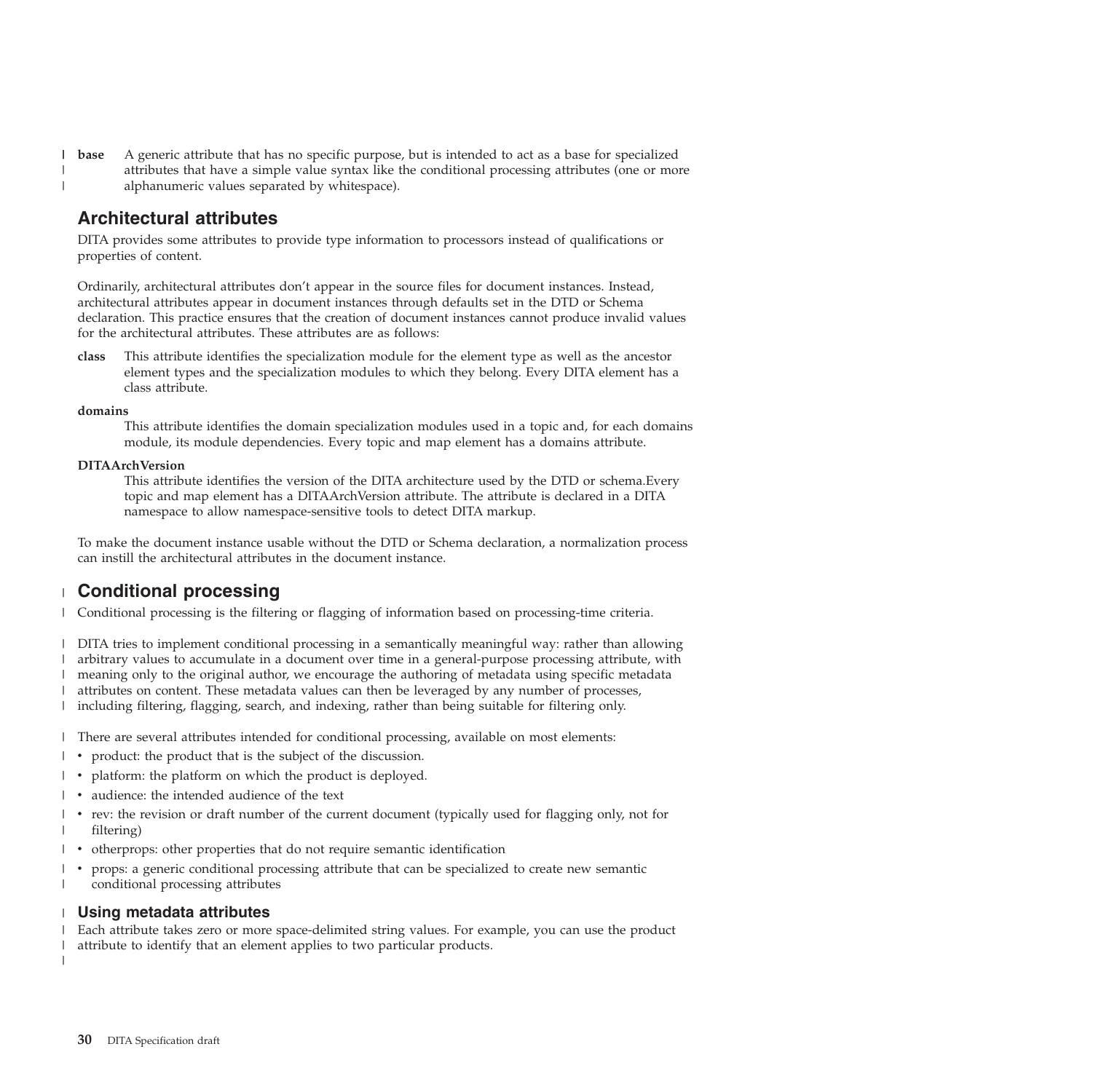```
<p audience="administrator">Set the configuration options:
 |<sub>u</sub>|><li product="extendedprod">Set foo to bar</li>
  <li product="basicprod extendedprod">Set your blink rate</li>
  <li>Do some other stuff</li>
  <li platform="Linux">Do a special thing for Linux</li>
\langle u| >\langle/p>
Figure 3. Example source
```
#### **Processing metadata attributes**  $\blacksquare$

| | | | | | | | | | |

|

|

| | |

At processing time, you specify the values you want to exclude and the values you want to flag. For example, a publisher producing information for a mixed audience using the basic product could choose to flag information that applies to administrators, and exclude information that applies to the extended product: | | |

```
<prop att="audience" val="administrator" action="flag" >
    <startflag>ADMIN</startflag>
  </prop>
  <prop att="product" val="extendedprod" action="exclude"/>
|
```
The format shown here for identifying values for filtering and flagging is not normative, and is shown purely for the sake of illustrating the expected processing logic. | |

At output time, the paragraph is flagged, and the first list item is excluded (since it applies to extendedprod), but the second list item is still included (even though it does apply to extendedprod, it also applies to basicprod, which was not excluded). | | |

The result should look something like: |

```
ADMIN Set the configuration options:
```
• Set your blink rate

| | | | | |

|

|

- Do some other stuff
- Do a special thing for Linux

#### **Filtering logic** |

| When deciding whether to exclude a particular element, a process should evaluate each attribute, and then evaluate the set of attributes: L

- v If all the values in an attribute have been set to ″exclude″, the attribute evaluates to ″exclude″ |
- I If any of the attributes evaluate to exclude, the element is excluded.

For example, if a paragraph applies to three products and the publisher has chosen to exclude all of them, the process should exclude the paragraph; even if the paragraph applies to an audience or platform that you aren't excluding. But if the paragraph applies to an additional product that has not been excluded, then its content is still relevant for the intended output and should be preserved. | | | |

### **Flagging logic** |

When deciding whether to flag a particular element, a process should evaluate each value. Wherever a | value that has been set as flagged appears in its attribute (for example, audience=″ADMIN″) the process | should add the flag. When multiple flags apply to a single element, multiple flags should be output, |

typically in the order they are encountered. |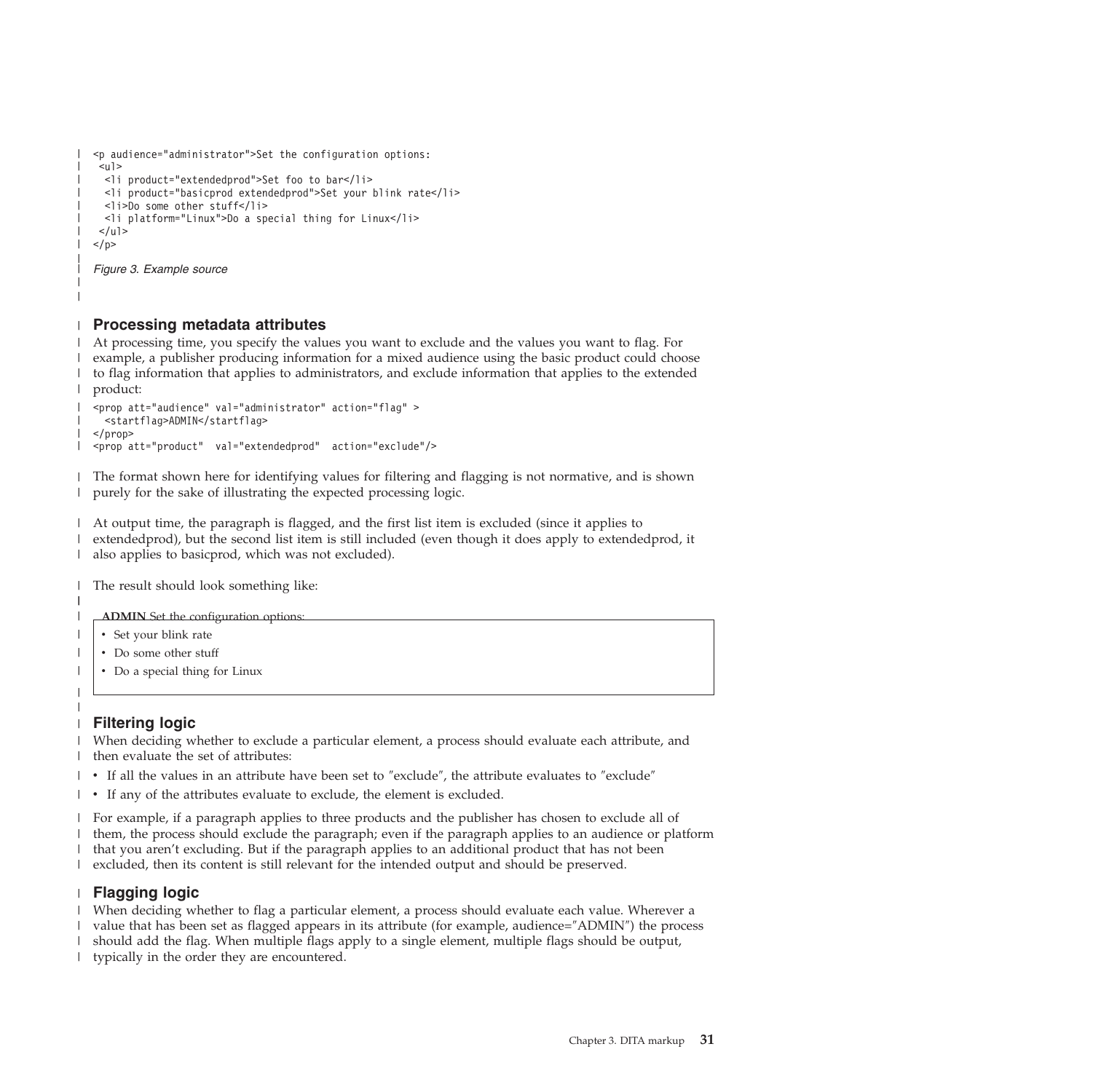Flagging could be done using text (for example, bold text against a colored background) or using images. |

When the same element evaluates as both flagged and filtered (for example, flagged because of an |

audience attribute value and filtered because of its product attribute values), the element should be | filtered.  $\blacksquare$ 

#### **Conditional processing profiles** |

You can create a conditional processing profile to identify which values you want to conditionally process for a particular output, build, or other purpose. The profile has the extension .ditaval to identify it to conditional processing systems.  $\blacksquare$ | |

The .ditaval format has several elements: val, the root element, can contain a style-conflict element followed by prop or revprop elements; the prop and revprop elements can contain startflag and endflag elements; and the startflag and endflag elements can contain alt-text elements.  $\blacksquare$  $\blacksquare$ |

**val** Root element, contains an optional style-conflict element followed by one or more prop or revprop elements. | |

#### **style-conflict**

| | | | | | | | | | | | | | |

| | | | | | | | | | | | |

An element that declares behavior to be used when one or more flagging methods collide on a single content element.

#### **@foreground-conflict-color**

The color to be used when more than one flagging color applies to a single content element.

#### **@background-conflict-color**

The color to be used when more than one flagging background color applies to a single content element.

In case of conflicts between flagging methods at different levels (for example, a section is flagged green and a paragraph within the section is flagged red) the most deeply nested flagging method applies.

In case of conflicts between flagging methods on the same element (for example, a single element is being flagged with both green and red color) it is recommended that the conflicts be resolved as follows:

### **Flagging method**

#### **Conflict behavior**

#### **startflag/endflag**

Add all flags that apply.

**color** Follow the style-conflict @foreground-conflict-color setting, or use an output-appropriate default color if no conflict color is set.

#### **backcolor**

Follow the style-conflict @background-conflict-color setting, or use an output-appropriate default color if no conflict color is set

**style** Add all font styles that apply. If two different kinds of underline are used, default to the heaviest (double underline) and use the foreground-conflict-color.

#### **changebar**

Add all change bars that apply.

**prop** Identifies an attribute, and usually values in the attribute, to take an action on. The attribute must be a conditional processing attribute: platform, product, audience, props. and otheprops; or a specialization of the props attribute. There can be at most one occurrence of a ″prop″ element with no attribute specified (setting a default action for every prop element), at most one for each attribute with no value specified (setting the default action for a specific attribute), and at most one with each attribute value specification (to avoid conflicting actions for the same attribute value). | | | | | | |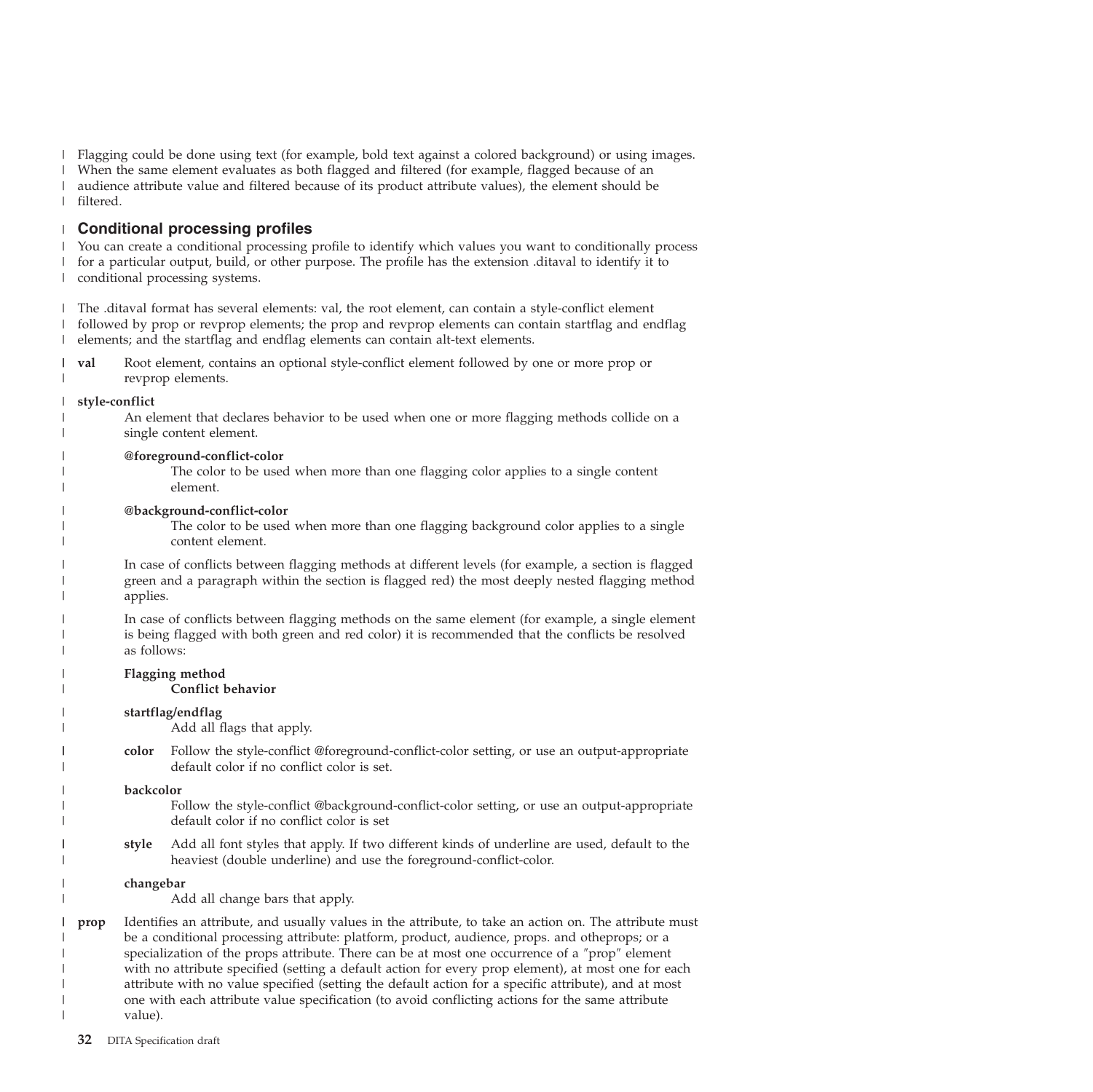|         | @att       | The attribute to be acted upon. Must be one of props, audience, platform, product,<br>otherprops, rev, or a specialization of props. If the att attribute is absent, then the prop<br>element declares a default behavior for any conditional processing attribute.                                                                                                                                                                                            |
|---------|------------|----------------------------------------------------------------------------------------------------------------------------------------------------------------------------------------------------------------------------------------------------------------------------------------------------------------------------------------------------------------------------------------------------------------------------------------------------------------|
|         | @val       | The value to be acted upon. If the val attribute is absent, then the prop element declares a<br>default behavior for any value in the specified attribute.                                                                                                                                                                                                                                                                                                     |
|         | @action    |                                                                                                                                                                                                                                                                                                                                                                                                                                                                |
|         |            | The action to be taken. The options are:                                                                                                                                                                                                                                                                                                                                                                                                                       |
|         |            | include                                                                                                                                                                                                                                                                                                                                                                                                                                                        |
|         |            | Include the content in output. This is the default behavior unless otherwise set.                                                                                                                                                                                                                                                                                                                                                                              |
|         |            | exclude<br>Exclude the content from output (if all values in the particular attribute are<br>excluded).                                                                                                                                                                                                                                                                                                                                                        |
|         |            | passthrough<br>Include the content in output, and preserve the attribute value as part of the<br>output stream for further processing by a runtime engine, for example runtime<br>filtering based on individual user settings. The value should be preserved in<br>whatever syntax is required by the target runtime. Values that are not explicitly<br>passed through should be removed from the output stream, even though the<br>content is still included. |
|         |            | flag<br>Include and flag the content on output (if the content has not been excluded).                                                                                                                                                                                                                                                                                                                                                                         |
|         |            | @color If flag has been set, the color to use to flag text. Colors may be entered by name or code.<br>Processor support is recommended for the color names listed in http://www.w3.org/TR/<br>xsl/slice5.html#section-N8794-Property-Datatypes and for the 6 digit hex code form<br>(#rrggbb, case insensitive). If flag has not been set this attribute is ignored.                                                                                           |
|         | @backcolor |                                                                                                                                                                                                                                                                                                                                                                                                                                                                |
|         |            | If flag has been set, the color to use as background for flagged text. Colors may be<br>entered by name or code. Processor support is recommended for the color names listed in<br>http://www.w3.org/TR/xsl/slice5.html#section-N8794-Property-Datatypes and for the 6<br>digit hex code form (#rrggbb, case insensitive). If flag has not been set this attribute is<br>ignored.                                                                              |
|         |            | @style If flag has been set, the text style to use for flagged text. The following values are<br>enumerated:                                                                                                                                                                                                                                                                                                                                                   |
|         |            | • underline                                                                                                                                                                                                                                                                                                                                                                                                                                                    |
|         |            | double-underline                                                                                                                                                                                                                                                                                                                                                                                                                                               |
|         |            | • italics                                                                                                                                                                                                                                                                                                                                                                                                                                                      |
|         |            | • overline                                                                                                                                                                                                                                                                                                                                                                                                                                                     |
|         |            | • bold                                                                                                                                                                                                                                                                                                                                                                                                                                                         |
|         |            | If flag has not been set this attribute is ignored.                                                                                                                                                                                                                                                                                                                                                                                                            |
| revprop | value).    | Identifies a value in the rev attribute that should be flagged in some manner. Unlike the other<br>conditional processing attributes, which can be used for both filtering and flagging, the rev<br>attribute can only be used for flagging. There can be at most one occurrence of a "revprop"<br>element for each attribute value specification (to avoid conflicting actions for the same attribute                                                         |
|         | @val       | The value to be acted upon. If the val attribute is absent, then the revprop element<br>declares a default behavior for any value in the rev attribute.                                                                                                                                                                                                                                                                                                        |
|         | @action    | The action to be taken. The options are:                                                                                                                                                                                                                                                                                                                                                                                                                       |
|         |            |                                                                                                                                                                                                                                                                                                                                                                                                                                                                |

 $\ensuremath{\mathsf{I}}$  $\|$  $\|$  $\|$  $\|$  $\,$   $\,$ |  $\begin{array}{c} \hline \end{array}$ | |  $\vert$ | |  $\begin{array}{c} \hline \end{array}$  $\begin{array}{c} \hline \end{array}$  $\vert$  $\begin{array}{c} \hline \end{array}$  $\vert$ |

||  $\vert$  $\begin{array}{c} \hline \end{array}$  $\vert$ | |  $\,$   $\,$  $\|$  $\|$ |  $\sf I$  $\|$ |  $\begin{array}{c} \hline \end{array}$ | |  $\begin{array}{c} \hline \end{array}$  $\|$ 

 $\begin{array}{c} \hline \end{array}$  $\sf I$ 

 $\|$  $\|$  $\|$  $\|$  $\|$ |  $\|$  $\bar{\mathbb{I}}$  $\|$ 

 $\overline{1}$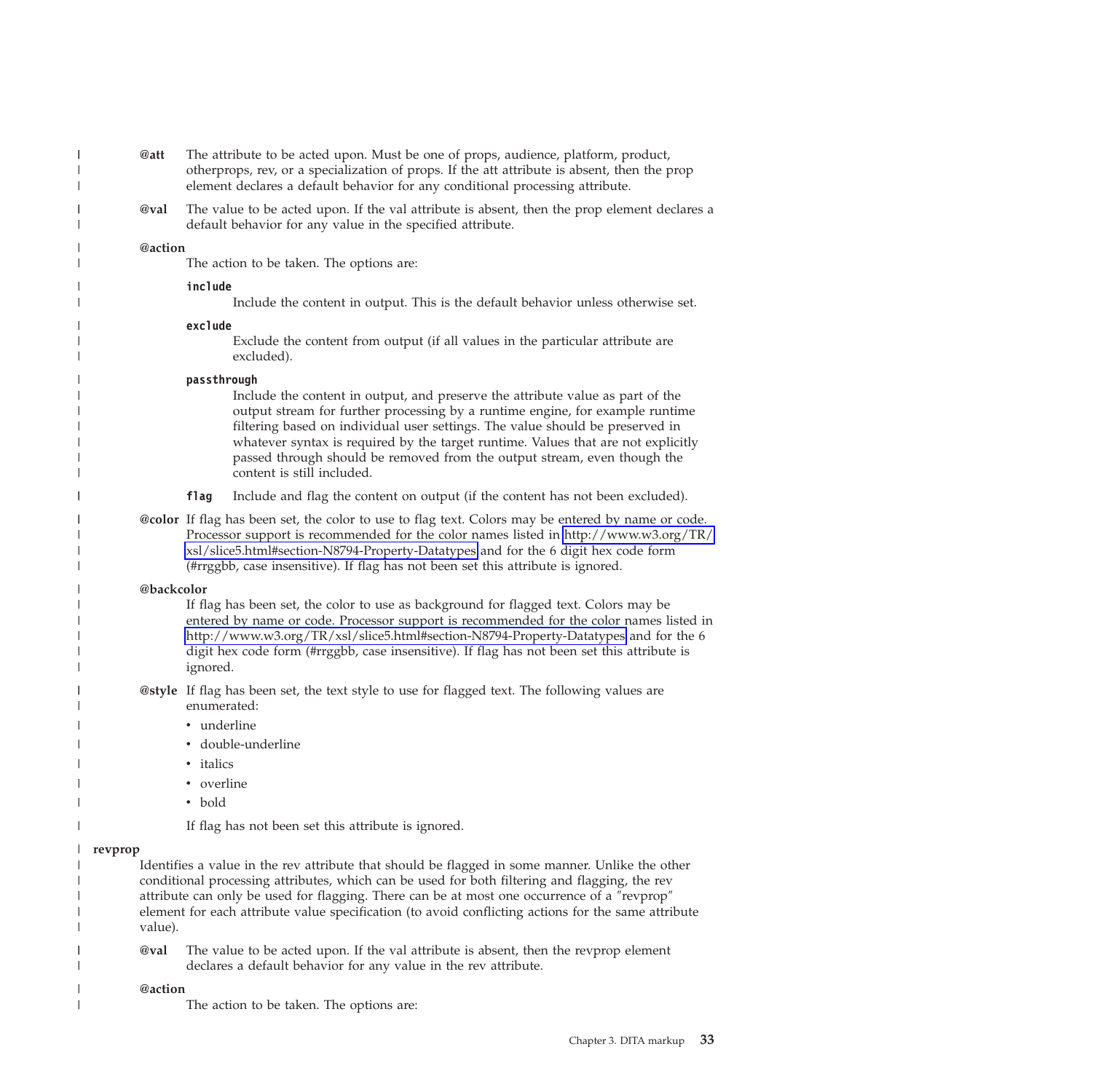| include<br>Include the content in output without flags. This is the default behavior unless<br>otherwise set.                                                                                                                                                                                                                                                                                                                                                  |
|----------------------------------------------------------------------------------------------------------------------------------------------------------------------------------------------------------------------------------------------------------------------------------------------------------------------------------------------------------------------------------------------------------------------------------------------------------------|
| passthrough<br>Include the content in output, and preserve the attribute value as part of the<br>output stream for further processing by a runtime engine, for example runtime<br>filtering based on individual user settings. The value should be preserved in<br>whatever syntax is required by the target runtime. Values that are not explicitly<br>passed through should be removed from the output stream, even though the<br>content is still included. |
| flag<br>Include and flag the content on output (if the content has not been excluded).                                                                                                                                                                                                                                                                                                                                                                         |
| @changebar<br>When flag has been set, specify a changebar color, style, or character, according to the<br>changebar support of the target output format. If flag has not been set this attribute is<br>ignored.                                                                                                                                                                                                                                                |
| @color, @backcolor, @style<br>Same as for prop element.                                                                                                                                                                                                                                                                                                                                                                                                        |
| startflag<br>An element allowed inside either prop or revprop. Takes text or an image reference to be used for<br>identifying the beginning of flagged content.                                                                                                                                                                                                                                                                                                |
| @imageref<br>The relative path or URL to the image file. The attribute uses conventional URL syntax to<br>point to the resource: href="/images/construction.gif"                                                                                                                                                                                                                                                                                               |
| endflag<br>An element allowed inside either prop or revprop. Takes text or an image reference to be used for<br>identifying the beginning of flagged content.                                                                                                                                                                                                                                                                                                  |
| @imageref<br>The relative path or URL to the image file. The attribute uses conventional URL syntax to<br>point to the resource: href="/images/construction.gif"                                                                                                                                                                                                                                                                                               |
| alt-text<br>An element allowed inside either startflag or endflag to provide alternate text for an image, when<br>the imageref attribute sets an image to be used for flagging. The default alternate text for revprop<br>start of change is "start of change". The default alternate text for revprop end of change is "end of<br>change".                                                                                                                    |

### **Notes on ditaval messages** |

It is recommended but not required that conditional processing code provide a report of any attribute | values encountered in content that do not have an explicit action associated with them. |

#### **Note on ditaval flagging of images** |

If an image in DITA content becomes flagged using a background color, the color should be represented | as a thick border. If a foreground color is expressed, it should be represented as a thin border. |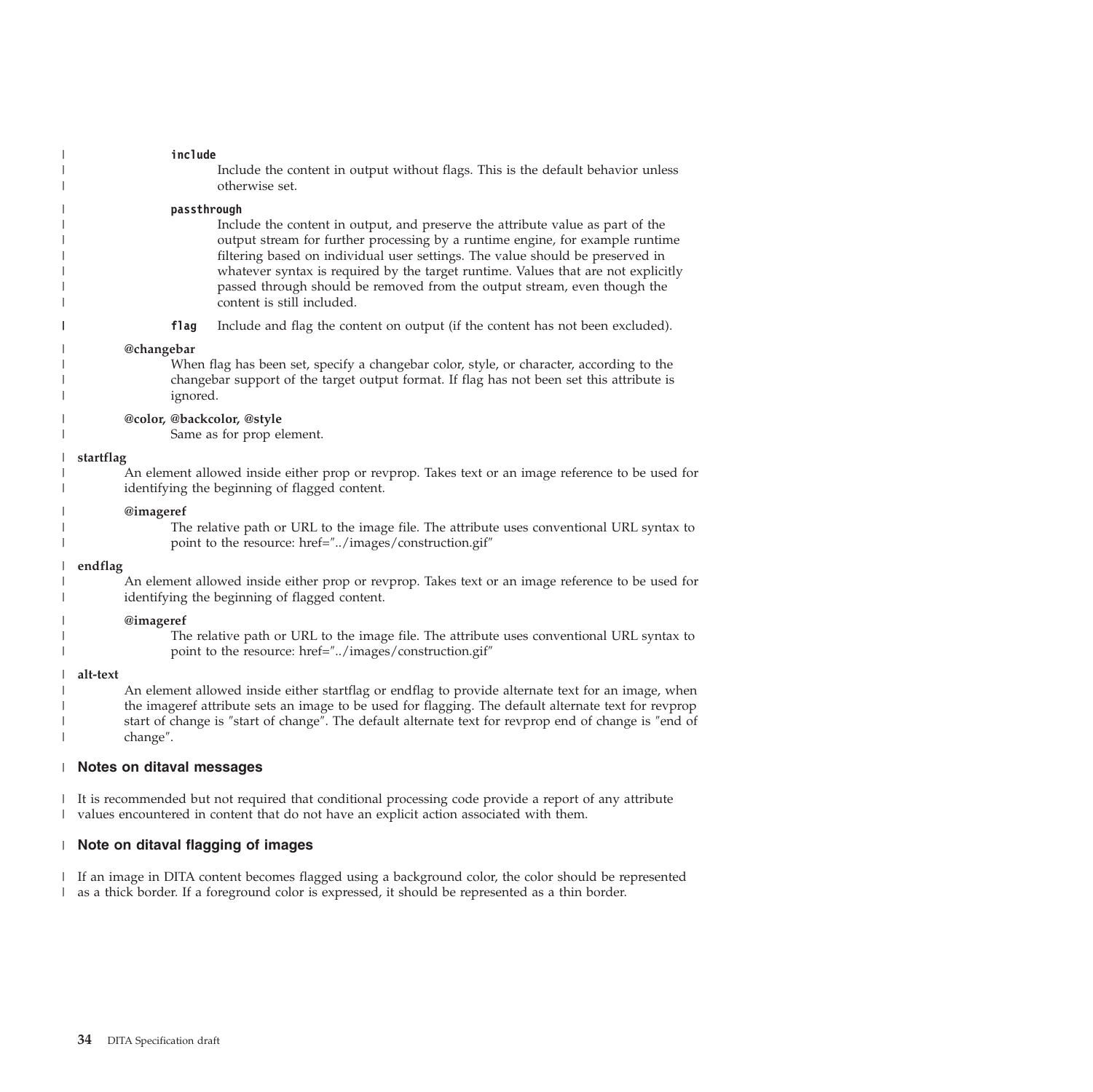# <span id="page-38-0"></span>**Chapter 4. DITA specialization**

Specialization is the process by which new designs are created based off existing designs, allowing new kinds of content to be processed using existing processing rules.

Specialization provides a way to reconcile the needs for centralized management of major architecture and design with the needs for localized management of group-specific and content-specific guidelines and behaviors. Specialization allows multiple definitions of content and output to co-exist, related through a hierarchy of types and transforms. This hierarchy lets general transforms know how to deal with new, specific content, and it lets specialized transforms reuse logic from the general transforms. As a result, any content can be processed by any transform, as long as both content and transform are specialization-compliant, and part of the same hierarchy. Specializers get the benefit of specific solutions, but also get the benefit of common standards and shared resources.

| Content       | Processing              | Result                                                                                                                                 |
|---------------|-------------------------|----------------------------------------------------------------------------------------------------------------------------------------|
| Unspecialized | Unspecialized           | Base processing, expected output                                                                                                       |
| Unspecialized | Specialized             | Base processing, specialized overrides<br>are ignored, expected output                                                                 |
| Specialized   | Unspecialized           | Base processing, specialized content<br>treated as general, output may fall<br>short of expectations                                   |
| Specialized   | Specialized             | Specialized processing, expected<br>output                                                                                             |
| Specialized   | Differently specialized | Some specialized processing,<br>specialized content treated as nearest<br>common denominator, output may<br>fall short of expectations |

The following topics provide an overview of specialization, some recommendations for use, and detailed rules for its mechanisms.

#### **What is specialization?** |

Specialization allows you to define new kinds of information (new structural types or new domains of | information), while reusing as much of existing design and code as possible, and minimizing or  $\mathbf{L}$ |

eliminating the costs of interchange, migration, and maintenance. |

Specialization is used when new structural types or new domains are needed. DITA specialization can be used when you want to make changes to your design for the sake of increased consistency or | |

descriptiveness or have extremely specific needs for output that cannot be addressed using the current |

data model. Specialization is not recommended for simply creating different output types as DITA |

documents may be transformed to different outputs without resorting to specialization (see |

["Customization"](#page-54-0) on page 51). |

There are two kinds of specialization hierarchy: one for structural types (with topic or map at the root) | and one for domains (with elements in topic or map at their root, or the attributes props or base). | Structural types define topic or map structures, such as concept or task or reference, which often apply | across subject areas (for example, a user interface task and a programming task may both consist of a | series of steps). Domains define markup for a particular information domain or subject area, such as programming, or hardware. Each of them represent an "is a" hierarchy, in object-oriented terms, with | |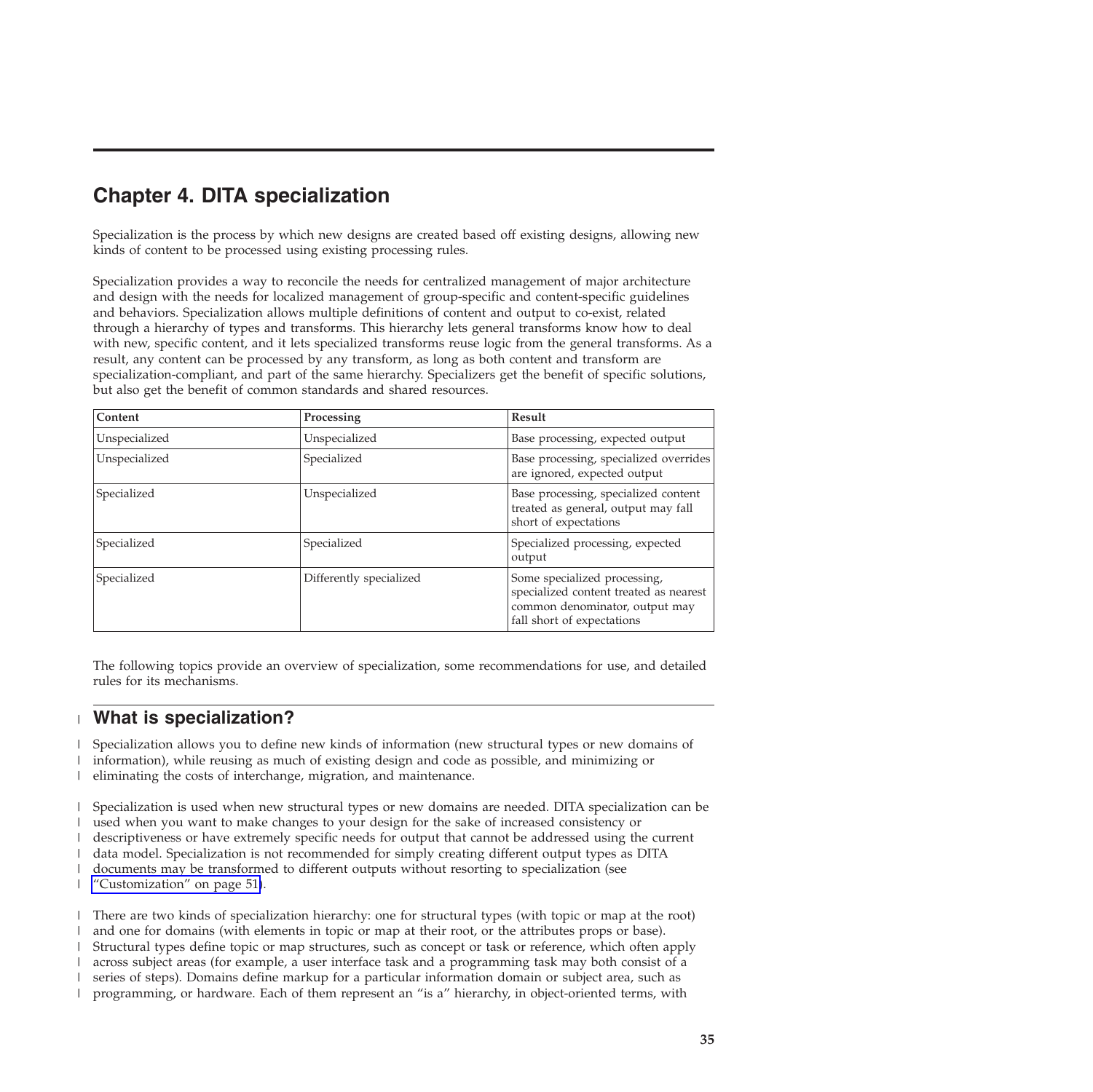<span id="page-39-0"></span>each structural type or domain being a subclass of its parent. For example, a specialization of task is still | a task; and a specialization of the user interface domain is still part of the user interface domain. |

Use specialization when you are dealing with new semantics (new, meaningful categories of information, either in the form of new structural types or new domains). The new semantics can be encoded as part of a specialization hierarchy, that allows them to be transformed back to more general equivalents, and also ensures that the specialized content can be processed by existing transforms.  $\blacksquare$ | | |

#### **Why specialization?** |

Specialization can have dramatic benefits for the development of new document architectures. |

Among the benefits: |

|

- v No need to reinvent the base vocabulary Create a module in 1/2 day with 10 lines vs. 6 months with 100s of lines; allows faster design iterations and scalable prototyping; automatically pick up changes to the base | | |
- $\blacksquare$  No impact from other designs that customize for different purposes Avoid enormous, kitchen-sink vocabularies; Plug in the modules for your requirements |
- v Interoperability at the base type Guaranteed reversion from special to base |
- v Reusable type hierarchies Share understanding of information across groups, saving time and presenting a consistent picture to customers | |
- v Output tailored to customers and information More specific search, filtering, and reuse that is designed for your customers and information not just the common denominator | |
- v Consistency Both with base standards and within your information set |
- Learning support for new writers Instead of learning standard markup plus specific ways to apply the markup, writers get specific markup with guidelines built in | |
- Explicit support of different product architectural requirements Requirements of different products and architectures can be supported and enforced, rather than suggested and monitored by editorial staff | | |

# **Structural versus domain specialization**

Structural specialization defines new types of structured information, such as new topic types or new map types. Domain specialization creates new markup that can be useful in multiple structural types, such as new kinds of keywords, tables, or lists, or new conditional processing attributes. | | |

Structural types define structures for modules of information, such as concept or task or reference, which  $\blacksquare$  $\mathbf{L}$ | often apply across subject areas (for example, a user interface task and a programming task may both consist of a series of steps). When new elements are introduced through structural specialization, the  $\blacksquare$ elements that contain the new elements must be specialized as well; and the new container elements  $\blacksquare$ must have their containers specialized in turn, all the way to the root element for the module (for  $\blacksquare$ example, the <topic> element or <map> element). |

Domains typically define markup for a particular domain or subject area, such as programming, or | hardware. Domain elements become available wherever their ancestor elements are allowed once the domains are integrated with the structural specializations in a document type. Domain attributes (based off of props or base) become available wherever the props or base attributes are allowed.  $\Box$ | |

Both structural specialization hierarchies and domain specialization hierarchies are "is a" hierarchies, in object-oriented terms, with each structural type or domain being a subclass of its parent. For example, a specialization of task is still a task; and a specialization of the programming domain is still concerned with programming. | $\blacksquare$ | |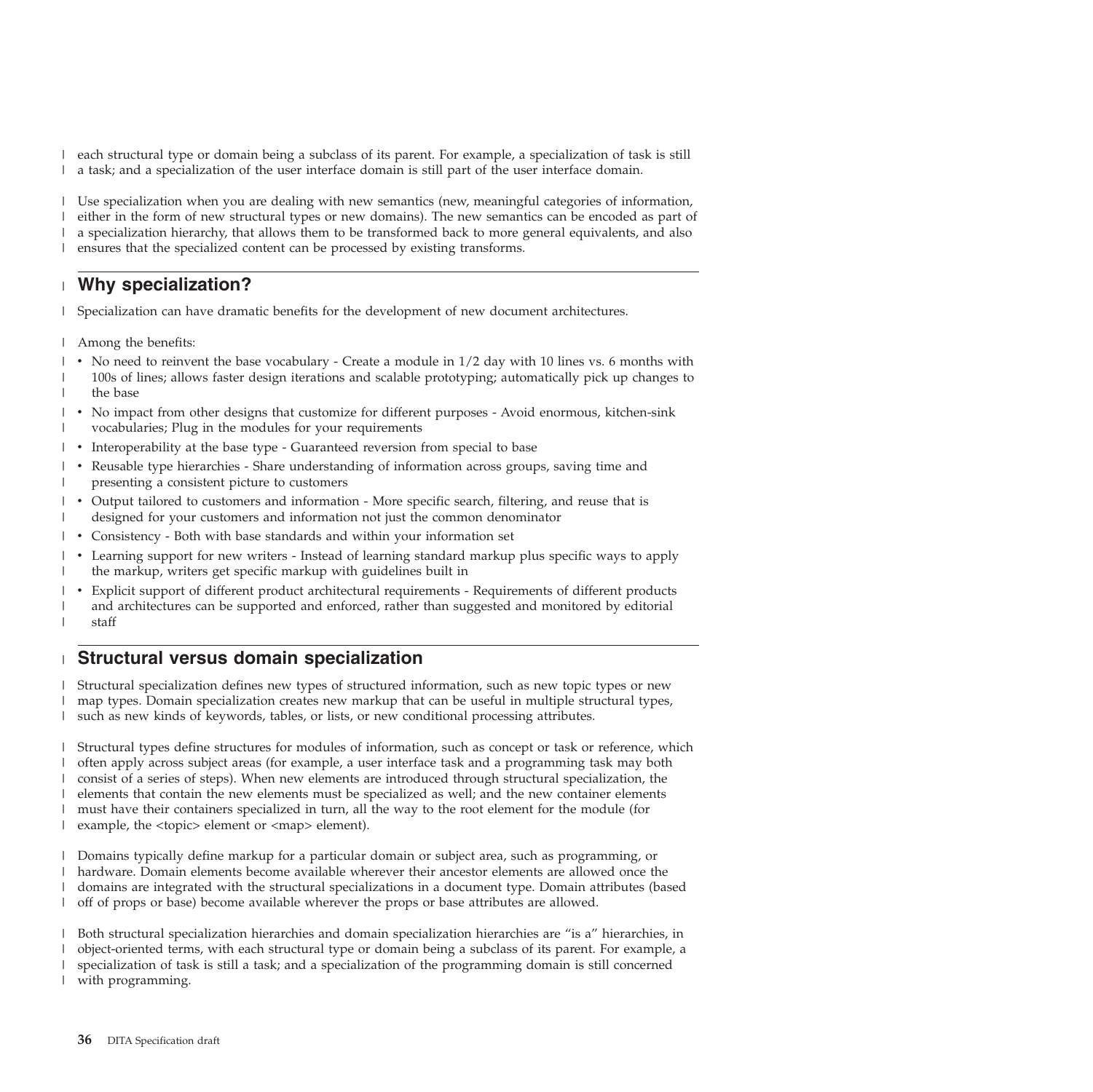<span id="page-40-0"></span>Structural and domain hierarchies must share a common base module in order to be integrated together. |

For example, domains for use across topic types must ultimately be specialized off of elements or the |

specializable attributes in <topic>; domains for use across both topic types and map types must be |

specialized off of the elements or specializable attributes that are common to both types. |

With the exception of the common base modules (topic and map), a domain cannot be specialized from a structural type. For example, a domain cannot be specialized from elements in <task>, only from the root structural modules for <topic> or <map>. This rule ensures that domains can be integrated and document types can be generalized predictably. The rule may be relaxed in future versions of DITA if a mechanism is added for tracking dependencies between structural and domain specializations in use by a document type. | | | | | |

Elements and attributes created by specialization are scoped by the name of the structural type or domain | in which they were declared. For structural types, the name is the same as the root element: for example, | task is the name of the structural type whose root element is <task>. For domains, the name is not shared with any element, but is assigned by the developer of the specialization. By convention, domain names end with ″-d″ and are kept short; for example, ui-d for the user interface domain and pr-d for the programming domain. Attribute domains are a special case, typically named after the attribute being defined, with the addition of ″-a″. | | | | |

# **Limits of specialization** |

There are times when a new structural or domain type appears not to fit into the existing hierarchy, | based on the semantics of the existing types and the restrictions of the specialization process. In these cases there are a variety of options to consider. | |

The basic specialization mechanism used by the DITA document types can also be used for non-DITA document types in order to provide the same re-use, specialization, and interoperation benefits that one can get from the DITA document types, but restricted to the specific domain within which the new document types apply. Note that even if one uses the DITA-defined types as a starting point, any change to those base types not accomplished through specialization defines a completely new document type that has no meaningful or normative relationship to the DITA document types and cannot be considered in any way to be a conforming DITA application. In other words, the use of DITA specialization from non-DITA base types does not produce DITA-compliant document types. | | | | | | | |

However, given the substantial benefits of building from the common DITA base classes (including the | ability to generalize to a common format, use of standards-compliant tools and processes, and reuse of content across document types through DITA maps and conref) there are some techniques to consider before complete departure from the DITA content architecture. | | |

#### **Specialize from generic elements** |

The first option to consider is to choose more generic base elements from the available set. There are generic elements in DITA available at every level of detail, from whole generic topics down to individual generic keywords. | | |

I For example, if you want to create a new kind of list but cannot usefully do so specializing from <ul>, | <ol>, <sl>, or <dl>, you can create a new set of list elements by specializing nested <ph> elements. This new list structure will not be semantically tied to the other lists by ancestry, and so will require | specialized processing to receive appropriate output styling. However, it will remain a valid DITA specialization, with the standard support for generalization, content referencing, conditional processing, and so forth. |  $\blacksquare$ |

The following base elements in <topic> are generic enough to support almost any structurally valid | specialization: |

**topic** any content unit that has a title and associated content |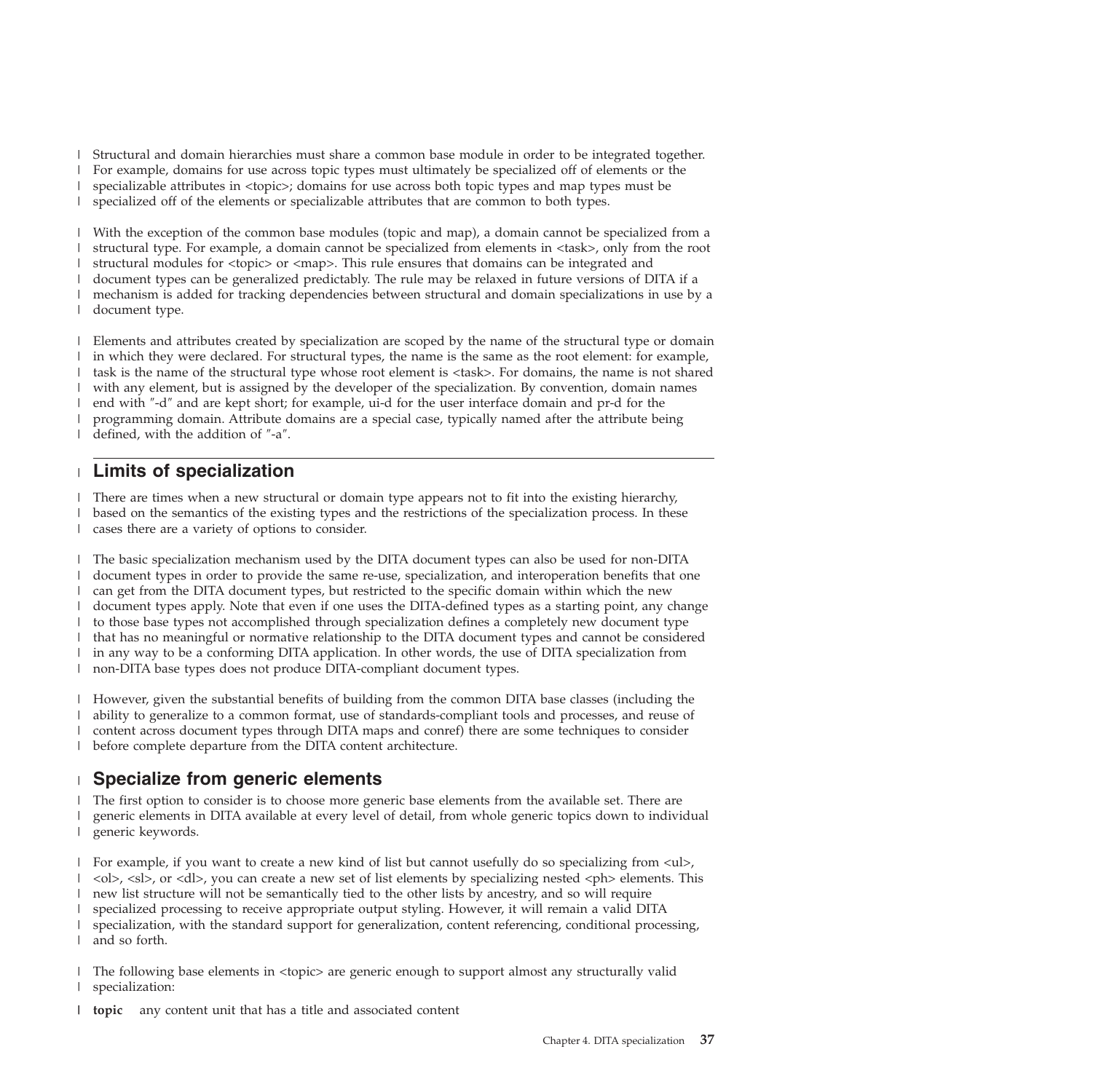<span id="page-41-0"></span>

| section   |                                                                                                                                                                     |
|-----------|---------------------------------------------------------------------------------------------------------------------------------------------------------------------|
|           | any non-nesting division of content within a topic, titled or not                                                                                                   |
| l p       | any non-titled block of content below the section level                                                                                                             |
| $\ln$ fig | any titled block of content below the section level                                                                                                                 |
|           | ul, ol, dl, sl, simpletable<br>any structured block of content that consists of listed items in one or more columns                                                 |
| $1$ ph    | any division of content below the paragraph level                                                                                                                   |
| keyword   | any non-nesting division of content below the paragraph level                                                                                                       |
| data      | any content designed for internal processing rather than human-readable output                                                                                      |
| foreign   | any content that already has a non-DITA markup standard but needs to be authored as part of<br>the DITA document                                                    |
| @props    |                                                                                                                                                                     |
|           | any new conditional processing attribute                                                                                                                            |
|           | @base any new attribute that is universally available, has a simple syntax (space-delimited alphanumeric<br>values), and doesn't already have a semantic equivalent |

You should specialize from the semantically closest match whenever possible. When some structural requirement forces you to pick a more general ancestor, please inform the technical committee: over time a richer set of generic elements should become available. | | |

#### **Customized subset document types for authoring** |

DITA markup is organized into domain and topic type modules so that authoring groups can easily select the markup subset they require by creating a new document type shell. However, when an authoring group requires a subset of markup rules that does not follow the boundaries of the type modules (for example, global removal of certain attributes or elements), you can if necessary create a customized document type for the sake of enforcing these rules at authoring time, as long as the document types are validated using a standards-compliant document type at processing time. |  $\blacksquare$ | |  $\blacksquare$ |

A customized subset document type should be created without editing of the type modules. The document type shell can override entities in the module files, including attributes and content models, by providing a new definition of the entity before importing the module files. | | |

Customized subset document types are not compliant with the DITA standard, and may not be supported  $\mathbf{I}$ | by standards-compliant tools. However, customized subset document types can help limit the quantity | and mitigate the consequences of non-standard design in a customized implementation.  $\blacksquare$ 

#### **Map from customized document type to DITA during preprocessing** |

While specialization can be used to adapt document types for many different authoring purposes, there are some authoring requirements that cannot be met through specialization - particularly splitting or renaming attributes, and simple renaming of elements. | | |

In cases where structural and domain specialization of elements or attributes is not sufficient, and where the new document type can be straightforwardly and reliably transformed to a standard document type, the authoring group may be best served by a customized document type that is transformed to a standard document type as part of the publishing pipeline. For example, if an authoring group requires the <p> element to be spelled out as <paragraph>, the document type could be customized to change  $<$ p $>$  to  $<$ paragraph $>$  and then preprocessed to rename  $<$ paragraph $>$  back to  $<$ p $>$  before feeding the documents into a standard publishing process.  $\blacksquare$ |  $\blacksquare$ | |  $\blacksquare$  $\perp$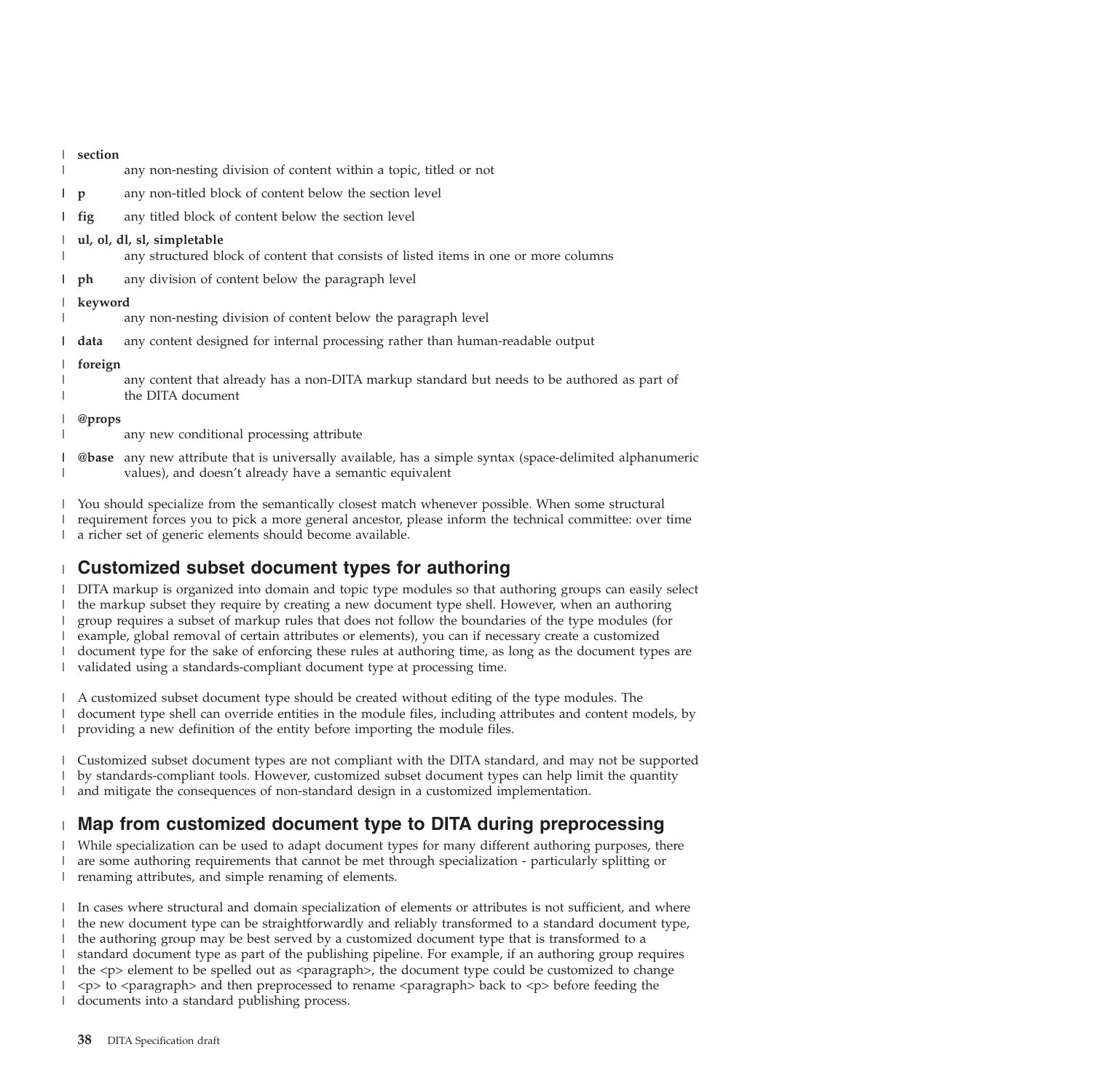<span id="page-42-0"></span>A customized document type should be created without editing of the type modules. The document type | shell can override entities in the module files, including attributes and content models, by providing a | new definition of the entity before importing the type module files. |

Customized document types are not compliant with the DITA standard, and will not be supported by | standards-compliant tools. Preprocessing can ensure compatibility with existing publishing processes, but | does not ensure compatibility with DITA-supporting authoring tools or content management systems. | However, when an implementation is being heavily customized in any case, a customized document | types can help isolate and control the implications of non-standard design in a customized implementation. | |

# **Specialization in content**

Specialization is expressed in content through the use of two attributes: the class attribute and the domain attribute. These are not typically present in the document instance, but are provided by default values expressed in a DTD or schema.

# **Why specialization in content?**

Specialization attributes let processes and tools know what set of rules your markup conforms to. This allows reuse of tools and processes for unfamiliar markup.

#### **Specialization of attributes** |

When creating a structural specialization, you can limit the contents of existing attributes on your new | elements; you can also create new attributes through domain specialization based off of the props | attribute (for conditional processing) or the base attribute (for other simple token attributes). |

Domain attribute specialization allows DITA document type developers to incorporate new conditional | processing attributes that can be used for filtering and flagging, or new attributes with no existing equivalent that can be managed and generalized in the same way as conditional processing attributes. | |

The new attributes need to be based off of either props or base: |

- 1 Attributes specialized from props are identified as conditional processing attributes
- 1 Attributes specialized from base have no existing behavior associated with them
- values in specialized attributes should be preserved during generalization and respecialization
- v While generalized, the attribute values should still operable on by either general or specialized behaviors (for example, conditional filtering or flagging) |

| Because there is a strong possibility that the existing conditional processing attributes (audience, platform, L. product, and otherprops) will be moved into a domain based off of props in the future, structural |

specializations are discouraged from limiting the values in those attributes. |

# **The class attribute**

Each element declared in the DITA architecture has a class attribute. This attribute provides a mapping between the element's current name and its more general equivalents. The more specialized the element type, the longer its class attribute value.

For example, the class attribute for the task topic type's step element is: <!ATTLIST step class CDATA "- topic/li task/step ">

This tells us that the step element is equivalent to the li element in a generic topic. It also tells us that step is equivalent to a step in a task topic, which we already knew, but it's worth noting this in the attribute because it enables round-trip migration between upper level and lower level types without loss of information. For example, if a user runs a ″generalize″ transform that maps all elements to their first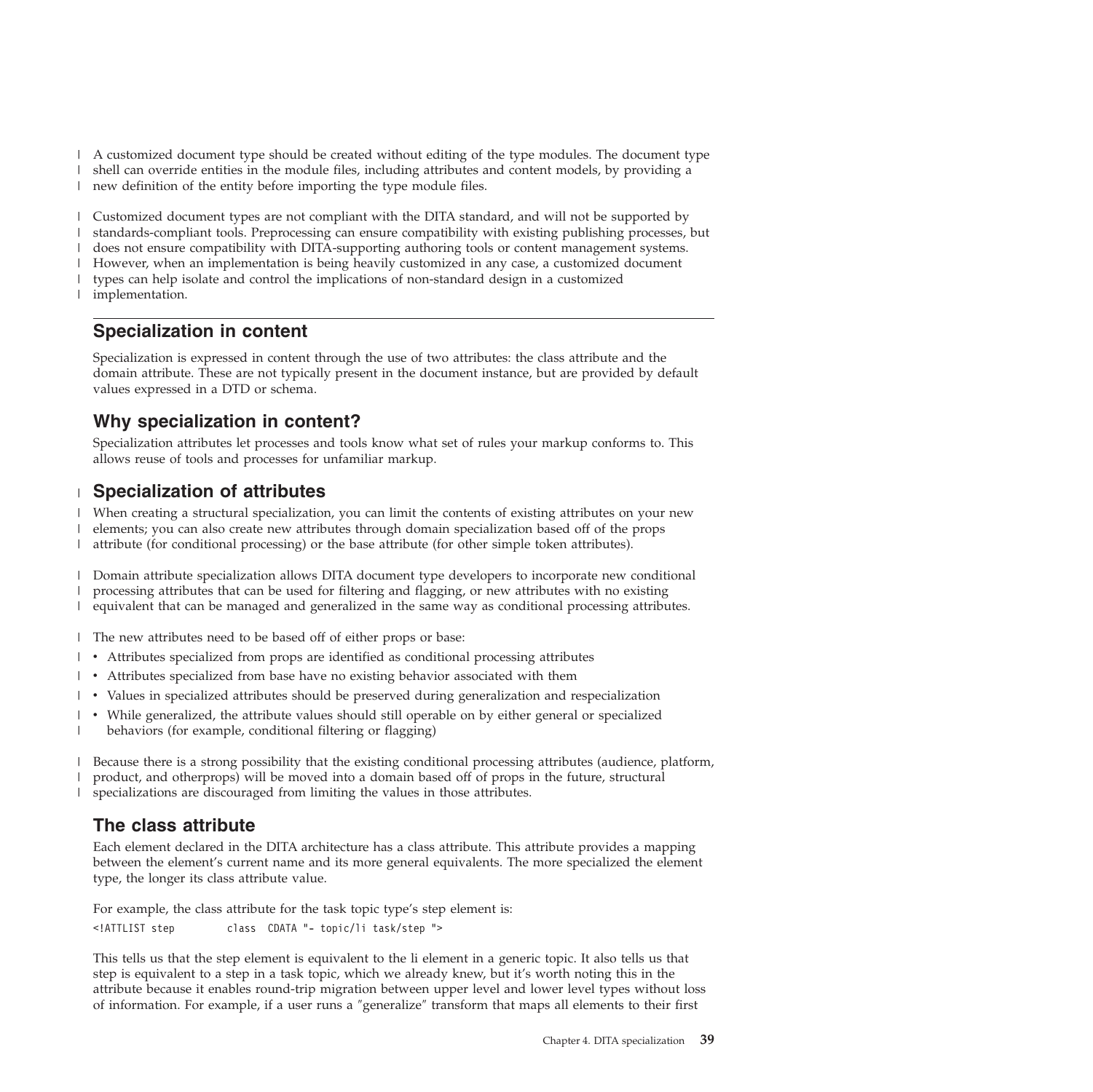<span id="page-43-0"></span>class value, but preserves their content and attribute values, then the user can follow it up with a ″specialize″ transform that maps all elements to their last class value (preserving content and attribute values), and provide a full round trip for all content between the two document types, using nothing but two generic transforms and the information in the class attribute.

The class attribute tells a processor what general classes of elements the current element belongs to. It's something like an architectural forms attribute, except that it contains multiple mappings in a single attribute, instead of one mapping per attribute. Also, DITA scopes values by module type (for example topic type, domain type, or map type) instead of document type, which lets us combine multiple topic types in a single document without complicating transform logic.

Combining the mappings into a single attribute gives us the following benefits:

- v preservation of sequence: you can tell by looking at the order of values which one is the most general and which one is the most specific. This is especially important for ″specializing″ transforms, where you can apply a general rule that says: if the element doesn't have a mapping to the target topic type, simply use the last value of the class attribute (and assume that the specialized topic type is reusing some general element declarations, which only have mappings for the level at which they were declared).
- mapping persistence through migration: when you migrate to a higher-level element, you can preserve its more specialized history in the class attribute. If you were declaring a new attribute for each new mapping (as in architectural forms), then when you migrated to the higher-level type the declaration for the mapping attribute would disappear, and roundtripping would be considerably more problematic.

# **Class attribute syntax**

The class attribute has a particular syntax that must be followed for it to be processed correctly.

Every element must have a class attribute. The class attribute starts with a ″-″ if it is declared in a structural module, or a ″+″ if it is declared in a domain module. After the starting token are one or more blank-delimited values, ending with a blank. Each value has two parts: the first part identifies a module package, for example a topic type or domain package name, and the second part (after a / ) identifies an element type. Structural names are taken from the root element for the topic type or map type. Domain names are defined in the domain package.

Typically, the class attribute value should be declared as a default attribute value in the DTD or schema rather than directly in the document instance. The class attribute should not be modified by the author.

<appstep class="- topic/li task/step bctask/appstep ">A specialized step</appstep>

*Figure 4. Example structural type element with class attribute*

<wintitle class="+ topic/keyword ui-d/wintitle ">A specialized keyword</wintitle>

### *Figure 5. Example domain element with class attribute*

When the class attribute is declared in the DTD or schema, it must be declared with a default value. In order to support generalization round-tripping (generalizing specialized content into a generic form and then returning it to the specialized form) the default value must not be fixed. This allows the generalization process to overwrite the default values in a general document type with specialized values taken from the document being generalized.

When a specialized type declares new elements, it must provide a class attribute for the new element. The class attribute must include a mapping for every structural type or domain in the specialized type's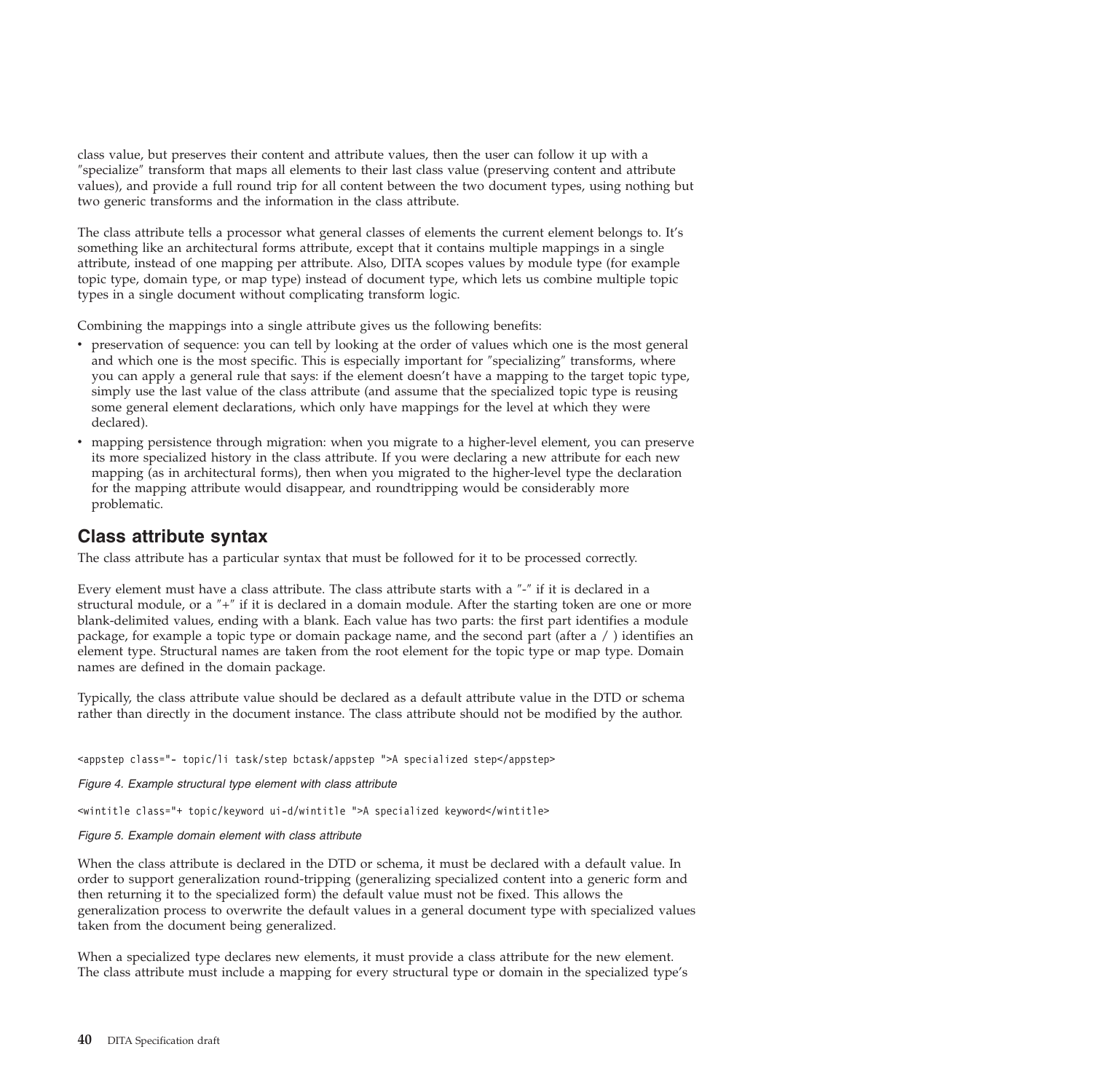<span id="page-44-0"></span>ancestry, even those in which no element renaming occurred. The mapping should start with the value for the base type (for example topic or map), and finish with the current element type.

<windowname class="- topic/kwd task/**kwd** guitask/windowname ">

*Figure 6. Example attribute with intermediate value*

Intermediate values are necessary so that generalizing and specializing transforms can map values simply and accurately. For example, if task/kwd was missing as a value, and a user decided to generalize this guitask up to a task topic, then the transform would have to guess whether to map to kwd (appropriate if task is more general than guitask, which it is) or leave as windowname (appropriate if task were more specialized, which it isn't). By always providing mappings for more general values, we can then apply the simple rule that missing mappings must by default be to more specialized values than the one we are generalizing to, which means the last value in the list is appropriate. For example, when specializing to  $\langle$  <task>, if a  $\langle p \rangle$  element has no target value for  $\langle$  task>, we can safely assume that  $\langle p \rangle$  does not specialize from <task> and should not be generalized.

While this example is trivial, more complicated hierarchies (say, five levels deep, with renaming occurring at two and four only) make explicit intermediate values essential.

A specialized type does not need to change the class attribute for elements that it does not specialize, but simply reuses by reference from more generic levels. For example, since task, bctask, and guitask use the p element without specializing it, they don't need to declare mappings for it.

A specialized type only declares class attributes for the elements that it uniquely declares. It does not need to declare class attributes for elements that it reuses or inherits.

# **The domains attribute**

The domains attribute lists the names of the domains in use by the current document type, and the ancestry for each domain. The domains attribute is declared on the root element for each topic type.

Each domain in use contributes a string in parentheses that gives the names of each ancestor domain plus the name of the contributing domain. Within each set of parentheses, the domain and its ancestry should be listed starting with the most distant ancestor (the root type off of which the domain hierarchy is based) and finishing with the name of the domain in use.

### **Example: task with three domains**

```
<task id="mytask" class="- topic/topic task/task "
domains="(topic ui-d) (topic sw-d) (topic pr-d cpp-d)">
...
\langletask>
```
In this example, the task allows the use of tags for describing user interfaces (ui-d), software (sw-d), and also C++ programming (cpp-d).

# **Specialization validity** |

When you specialize one element from another, or a new attribute from props or base, the new element | or attribute must obey certain rules in order to be a valid specialization. |

- 1 A new element must have a content model that is equivalent to or more restrictive than its parent.
- 1 A new element must have attributes that are equivalent to or a subset of the attributes of its parent.
- 1 A new element's attributes must have values or value ranges that are equivalent to or a subset of the parent's attributes' values or value ranges. |
- 1 A new element must have a properly formed class attribute.
- 1 A new attribute must be specialized from props or base, following the rules for attribute domain specialization. |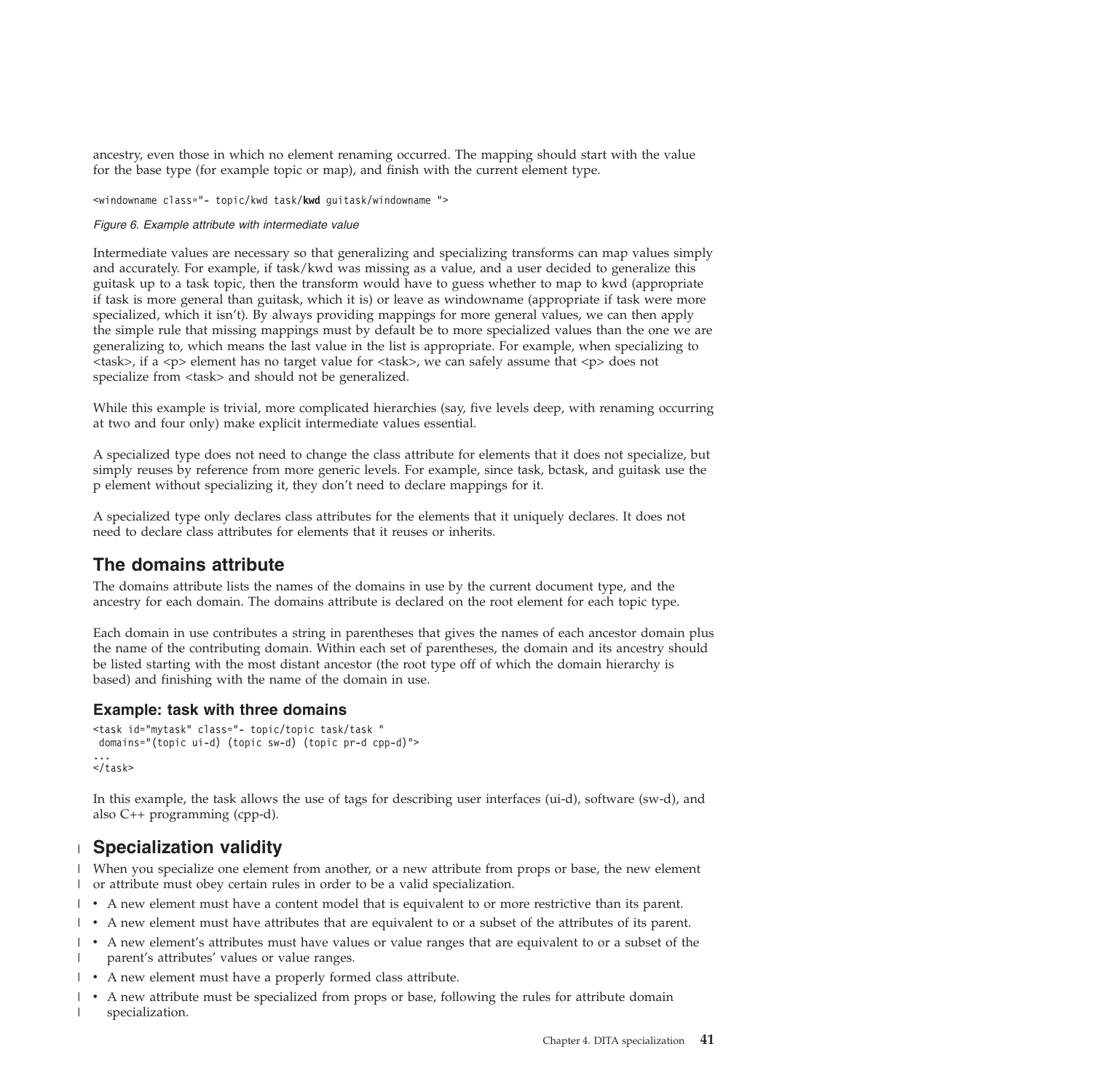- <span id="page-45-0"></span>1 • A new attribute's values must conform to the rules for conditional processing values, that is,
	- alphanumeric space-delimited values, except when in generalized form, when the values should conform to the rules for attribute generalization.

# **Generalization**

| |

> Specialized content can be generalized to any ancestor type. The generalization process can preserve information about the former level of specialization to allow round-tripping between specialized and unspecialized forms of the same content.

The generalization can either be for the purpose of migration (for example, when retiring an unsuccessful specialization) or for temporary round-tripping (for example, when moving content through a process that is not specialization aware and has only been enabled for instances of the base structural type). When generalizing for migration, the class attribute and domains attribute should be absent from the generalized instance document so that the default values in the general DTD or schema will be used. When generalizing for round-tripping, the class attribute and domains attribute should retain the original specialized values in the generalized instance document.

Any DITA document can contain a mix of markup from at least one structural type and zero or more domains. The structural types and domains allowed in a particular document type are defined by the document type shell.

When generalizing the document, the generalizer may choose to leave a structural type or domain as-is, or may choose to generalize that type or domain to any of its ancestors.

The generalizer can supply the source and target for each generalization: for example, generalize from reference to topic. The generalizer can specify multiple targets in one pass: for example, generalize from reference to topic and from ui-d to topic. When the source and target are not supplied, generalization is assumed to be from all structural types to the base (topic or map), and no generalization for domains.

The generalizer can also supply the target document type. When the target document type is not supplied, the generalized document will not contain a DTD or schema reference. At some time in the future it may be possible to automatically generate a document type shell and target document type based on the class and domains attributes in the generalized document.

The generalization process should be able to handle cases where it is given just sources for generalization (in which case the designated source types are generalized to topic or map), just targets for generalization (in which case all descendants of the target are generalized to that target), or both (in which case only the specified descendants of the target are generalized to that target).

For each structural type instance, the generalization process checks whether the structural type instance is a candidate for generalization, or whether it has domains that are candidates for generalization. It is important to be selective about which structural type instances to process: if the process simply generalizes every element based on its class attribute values, an instruction to generalize ″reference″ to ″topic″ could leave an APIReference topic with an invalid content model, since any elements it reuses from ″reference″ would have been renamed to topic-level equivalents.

The class attribute for the root element of the structural type is checked before generalizing structural types: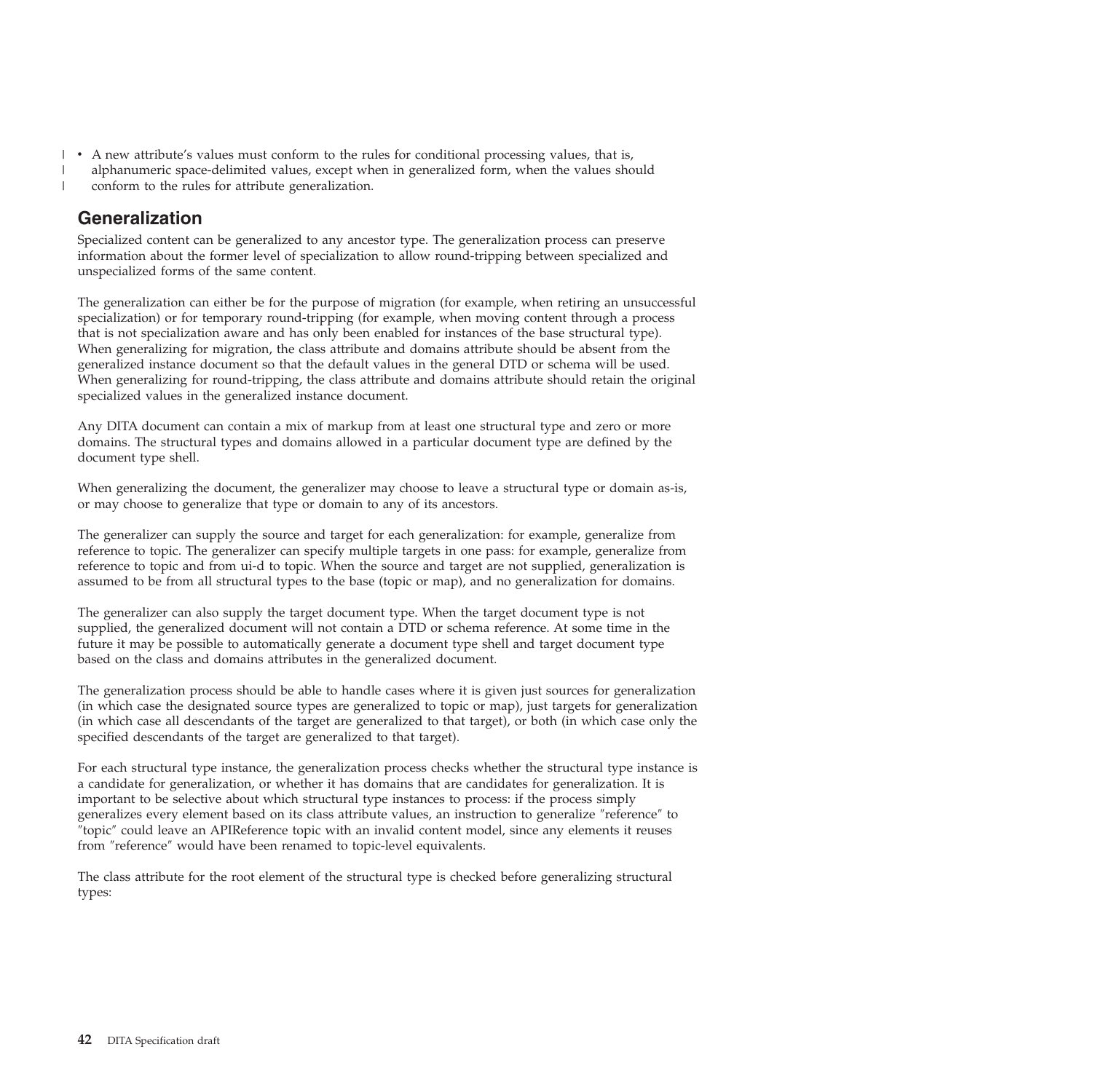| Target and source  | Source unspecified                                                                                                                                                                       | Source specified                                                                                                                                                                                                                                                                                                                                                |
|--------------------|------------------------------------------------------------------------------------------------------------------------------------------------------------------------------------------|-----------------------------------------------------------------------------------------------------------------------------------------------------------------------------------------------------------------------------------------------------------------------------------------------------------------------------------------------------------------|
| Target unspecified | Generalize this structural type to its<br>base ancestor                                                                                                                                  | Check whether the root element of<br>the topic type matches a specified<br>source; generalize to its base ancestor<br>if it does, otherwise ignore the<br>structural type instance unless it has<br>domains to generalize.                                                                                                                                      |
| Target specified   | Check whether the class attribute<br>contains the target; generalize to the<br>target if it does, otherwise skip the<br>structural type instance unless it has<br>domains to generalize. | If the root element matches a<br>specified source but its class attribute<br>does not contain the target, emit an<br>error message. If the root element<br>matches a specified source and its<br>class attribute does contain the target,<br>generalize to the target. Otherwise<br>ignore the structural type instance<br>unless it has domains to generalize. |

The domains attribute for the root element of the structural type is checked before generalizing domains:

| Target and source  | Source unspecified                                                                                                                                                                                        | Source specified                                                                                                                                                                                                                                                                                                                                                                                    |
|--------------------|-----------------------------------------------------------------------------------------------------------------------------------------------------------------------------------------------------------|-----------------------------------------------------------------------------------------------------------------------------------------------------------------------------------------------------------------------------------------------------------------------------------------------------------------------------------------------------------------------------------------------------|
| Target unspecified | Do not generalize domain<br>specializations in this structural type.                                                                                                                                      | Check whether the domains attribute<br>lists the specified domain; proceed<br>with generalization if it does,<br>otherwise ignore the structural type<br>instance unless it is itself a candidate<br>for generalization.                                                                                                                                                                            |
| Target specified   | Check whether the domains attribute<br>contains the target; generalize to the<br>target if it does, otherwise skip the<br>structural type instance unless it is<br>itself a candidate for generalization. | If the domains attribute matches a<br>specified source but the domain<br>value string does not contain the<br>target, emit an error message. If the<br>domains attribute matches a specified<br>source and the domain value string<br>does contain the target, generalize to<br>the target. Otherwise ignore the<br>structural type instance unless it is<br>itself a candidate for generalization. |

For each element in a candidate structural type instance:

| Target and source  | Source unspecified                                                                                                                                                                         | Source specified                                                                                                                                                                                                                                                                                                                                                                      |
|--------------------|--------------------------------------------------------------------------------------------------------------------------------------------------------------------------------------------|---------------------------------------------------------------------------------------------------------------------------------------------------------------------------------------------------------------------------------------------------------------------------------------------------------------------------------------------------------------------------------------|
| Target unspecified | If the class attribute starts with "-"<br>(part of a structural type) rename the<br>element to its base ancestor<br>equivalent. Otherwise ignore it.                                       | Check whether the last value of the<br>class attribute matches a specified<br>source; generalize to its base ancestor<br>if it does, otherwise ignore the<br>element.                                                                                                                                                                                                                 |
| Target specified   | Check whether the class attribute<br>contains the target; rename the<br>element to the value associated with<br>the target if it does contain the target,<br>otherwise ignore the element. | If the last value in the class attribute<br>matches a specified source but the<br>previous values do not include the<br>target, emit an error message. If the<br>last value in the class attribute<br>matches a specified source and the<br>previous values do include the target,<br>rename the element to the value<br>associated with the target. Otherwise<br>ignore the element. |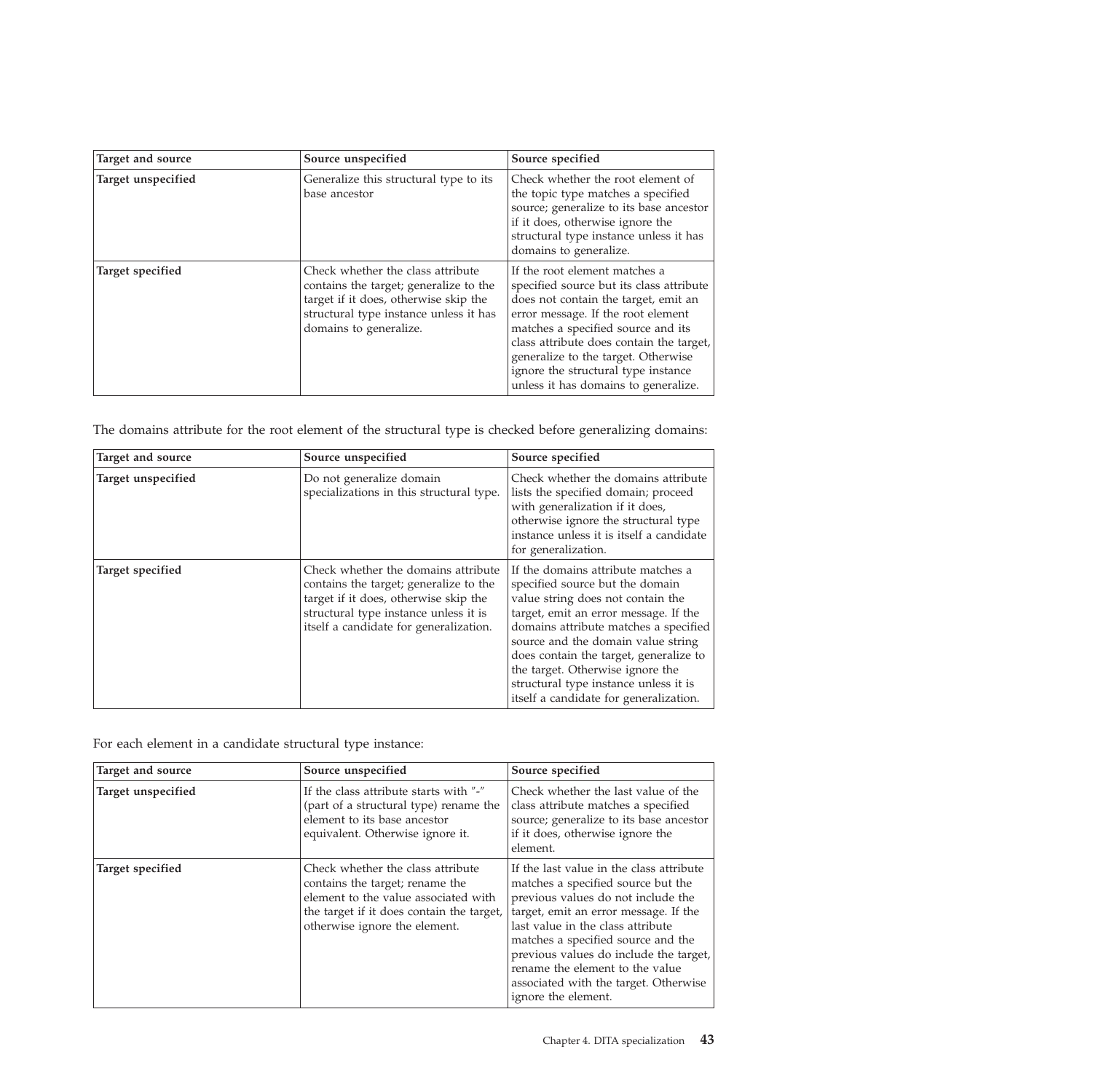<span id="page-47-0"></span>When renaming elements during round-trip generalization, the generalization process should preserve the values of all attributes. When renaming elements during one-way or migration generalization, the process should preserve the values of all attributes except the class and domains attribute, both of which should be supplied by the target document type.

### **Attribute generalization** |

Attributes specialized off of props or base can be generalized using a special attribute generalization | syntax. Specialization-aware processes should be able to recognize and process both the specialized and generalized forms of an attribute as being equivalent in their values. | |

When generalized, specialized attribute values are added to the end of their target ancestor attribute,  $\|$ 

within parentheses preceded by the name of the specialized attribute. For each attribute that has been |

generalized, a separate label and parentheses-enclosed set of values is added to the ancestor attribute.  $\blacksquare$ 

For example, given that ″role″ is an attribute specialized from ″person″, which in turn is specialized from ″props″:  $\blacksquare$ |

- | role="programmer" can be generalized to person="role(programmer)" or to props="role(programmer)"
- | props="role(programmer)" can be respecialized to person="role(programmer)" or to role="programmer"

Generalization and respecialization can use the domains attribute to determine the ancestry of role, and therefore the validity of person as an intermediate target for generalization.  $\blacksquare$ |

Generalized attributes are typically not expected to be authored or edited directly, but to preserve the | values of the specialized attributes while the document is temporarily in a generalized form. |

If a single element contains values for an attribute in more than one syntax, that is an error. For example <p prson=″role(programmer)″ role=″admin″>...</p> both provide values for the role attribute, but one in a generalized syntax and one in a specialized syntax. This is an error condition, since it means the document has been only partially generalized, or has been generalized and then edited using a specialized document type.  $\blacksquare$  $\blacksquare$  $\|$  $\blacksquare$ |

# **Specialization in design**

Specialization in design enables reuse of design elements, just as specialization in content allows reuse of processing rules. These rules involve the creation and management of markup modules as separate reusable units.

# **Why specialization in design?**

Following the rules for specialization design enables reuse of design elements, just as following the rules for specialized content enables reuse of content

By using standard schemes for developing design modules, a specializer enables:

- v Reuse of their design modules by others, allowing shared development of specific parts of a document type
- v Faster integration of their designs with other specializations, allowing quicker deployment of new design elements and quicker adoption of new markup standards
- v Better management of differences between authoring groups in the same organization: each group can create specific document types that integrate just the modules they require.

# **Modularization and integration of design**

Specialization hierarchies are implemented as sets of module files that declare the markup and entities that are unique to each specialization. The modules must be integrated into a document type before they can be used.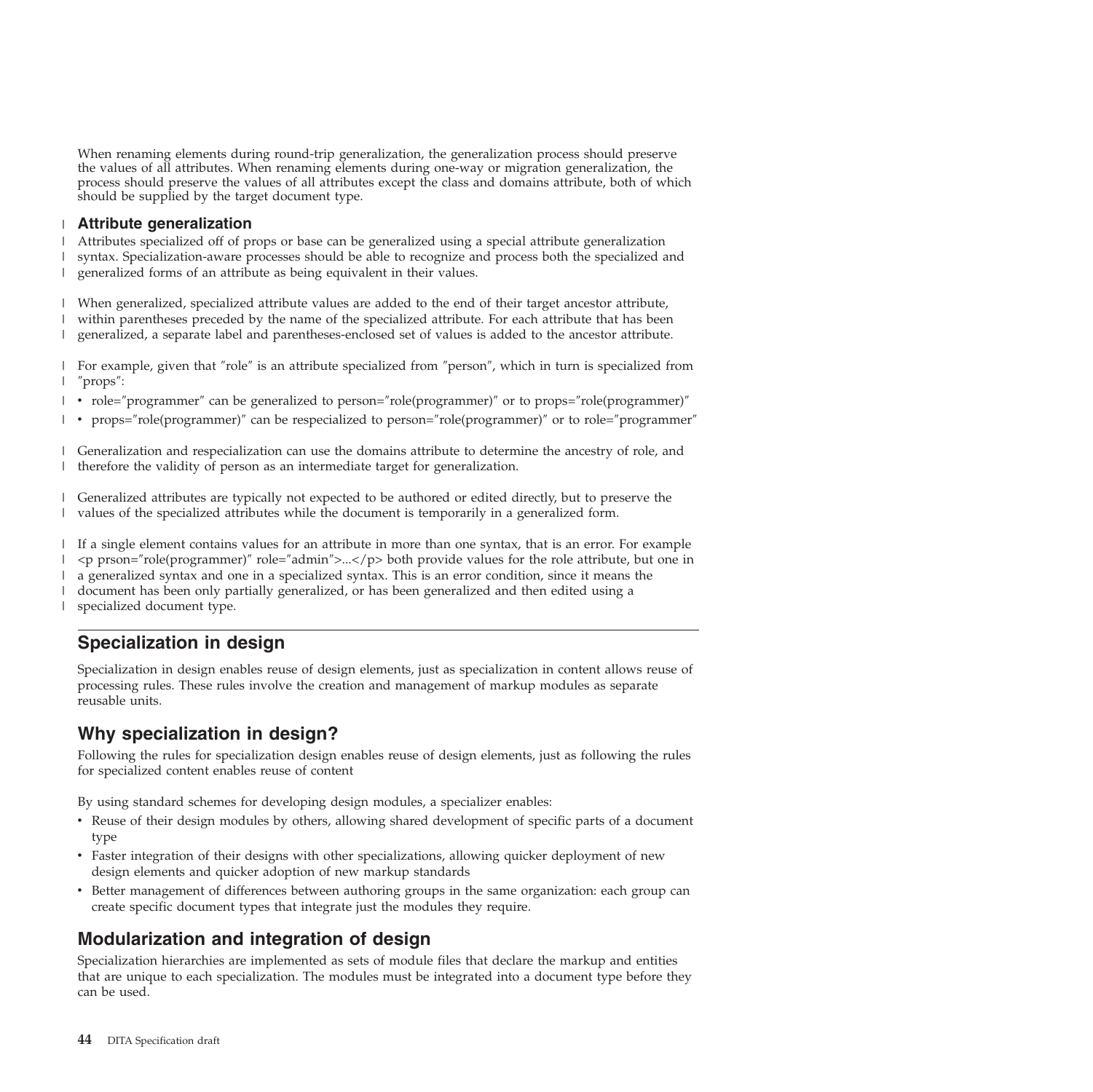<span id="page-48-0"></span>The separation of markup into modules, as with the XHTML modularization initiative, (http://www.w3.org/TR/xhtml-modularization/ ), allows easy reuse of specific parts of the specialization hierarchy, as well as allowing easy extension of the hierarchy (since new modules can be added without affecting existing document types). This makes it easy to assemble design elements from different sources into a single integrated document type.

### **Integration**

Each domain specialization or structural specialization has its own design module. These modules can be combined to create many different document types. The process of creating a new document type from a specific combination of modules is called integration.

Integration is accomplished using a document type shell, which defines the modules to be integrated and how they will be integrated. Integration defines both what topic types and domains will be allowed in the document type, and how the topic types will be allowed to nest.

The module for a specific type should contain only the declarations for elements that are unique to that type, and should not embed any other modules. The shell should contain no markup declarations, and should directly reference all the modules it requires. Nesting shells or nesting modules (having shells that embed other shells, or modules that embed other modules) is discouraged since it adds complexity and may break some tools. Sharing between document types should be accomplished through shared modules, not through direct reference to any other document type. Dependencies between modules should be satisfied by the integrating shell, not through the module itself.

### **Modularization in DTDs**

To support extensibility and pluggability, DITA requires that a DTD implementation of structural and domain specialization modules conform to well-defined design patterns.

This section describes those design patterns. These design patterns realize the specialization architecture with the capabilities and within the limitations of the DTD grammar.

Draft comment -

to do: add info on attribute specialization

**Structural specialization pattern:** Each structural type must be defined in a separate DTD module with a name consisting of the topic element name and the mod extension. To see an example, look at the concepts.mod module for the concept topic type.

The structural type module must conform to the following design pattern.

### **Default element entities**

Each element defined in the module must have a corresponding entity whose default value is the name of the element. The following example comes from the definition for the concept topic. <!ENTITY % conbody "conbody">

The document type shell can predefine an element entity to add domain specialized elements into every context in which the base element occurs.

#### **Default included domains entity**

The module must define the included-domains entity with a default empty that is empty as in the following example:

<!ENTITY included-domains "">

The document type shell can predefine the included-domains entity to list domains added to the document type.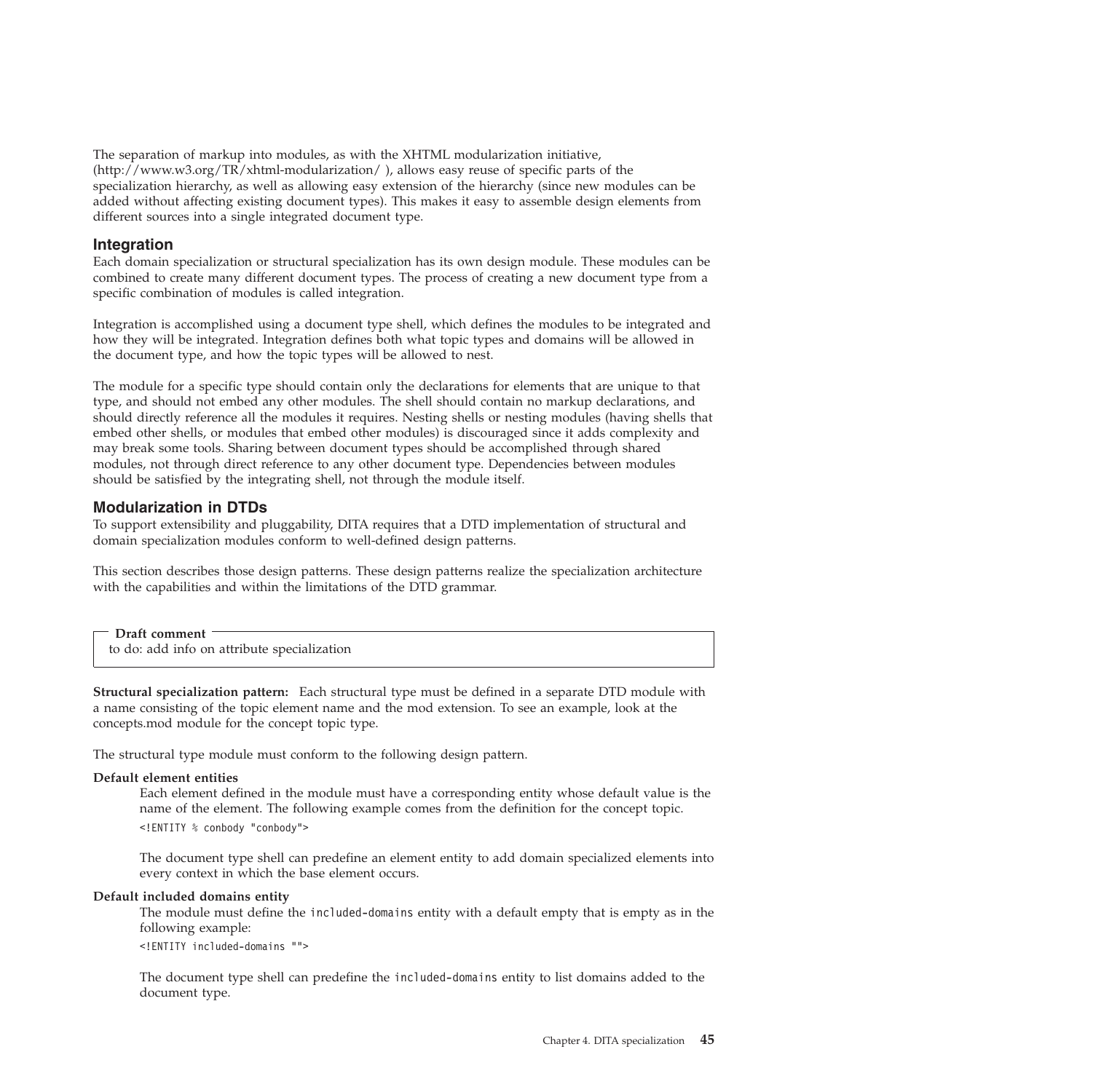#### **Default nested topics entity**

Topic type modules must define an info-types entity that is named with a prefix of the topic element name and a suffix of -info-types. This entity can default to a list of element entities if the topic has default subordinate topics. If the topic doesn't have default subordinate topics, the entity can default to the value of the info-types entity as in the following example:

<!ENTITY % concept-info-types "%info-types;">

The document type shell can then control how topics are allowed to nest by redefining the *topictype*-info-types entity for each topic type, or quickly create common nesting rules by redefining the main info-types entity.

#### **Structural type's root element content model**

As with all specializations, the root element of a structural specialization must have a content model that restricts or conserves the content model of the element it specializes. In addition, for topic types, the last position in the content model must be the nested topics entity as in the following example:

```
<!ELEMENT concept ((%title;), (%titlealts;)?, (%shortdesc;)?,
       (%prolog;)?, (%conbody;), (%related-links;)?,
       (%concept-info-types;)* )>
```
#### **Attributes**

As with all specializations, the root element's attributes must restrict or conserve the attributes of the element it specializes. In particular, the topic must set the DITAArchVersion attribute to the DITAArchVersion entity and the domains attribute to the included-domains entity.

| ATTLIST concept</th <th>id ID #REOUIRED</th> | id ID #REOUIRED                                                                                    |
|----------------------------------------------|----------------------------------------------------------------------------------------------------|
|                                              | $\cdots$<br>DITAArchVersion CDATA #FIXED "&DITAArchVersion:"<br>domains CDATA "&included-domains:" |
|                                              |                                                                                                    |

These attributes give processes a reliable way to check the architecture version and look up the list of domains available in the document type.

#### **Element and attribute definitions**

The module defines every specialized element used as substructure within the topic. The specialized elements must follow the rules of the architecture in defining content models and attributes. Content models must use element entities instead of literal element names.

In particular, the module defines a class attribute for every specialized element. The class attribute must include the value of the class attribute of the base element and append the element name qualified by the topic element name with at least one leading and trailing space. The class attribute for an element introduces by a structural specialization must start with a minus sign.

**Domain specialization pattern:** Each domain specialization must have two files:

- v A DTD entity declaration file with a name consisting of the domain name and the ent extension.
- v A DTD definition module with a name consisting of the domain name and the mod extension.

To see an example, look at the highlightDomain.ent and highlightDomain.mod files.

#### **Domain entity declaration file**

The domain entity declaration file must conform to the following design pattern:

#### **Element extension entity**

The declaration file must define an entity for each element extended by the domain. The contents of the entity must be the list of specialized elements for the extended element. The name of the entity has a prefix of the abbreviation for the domain and an extension of the name of the extended element. In the following example, the highlight domain (abbreviated as hi-d) extends the ph element.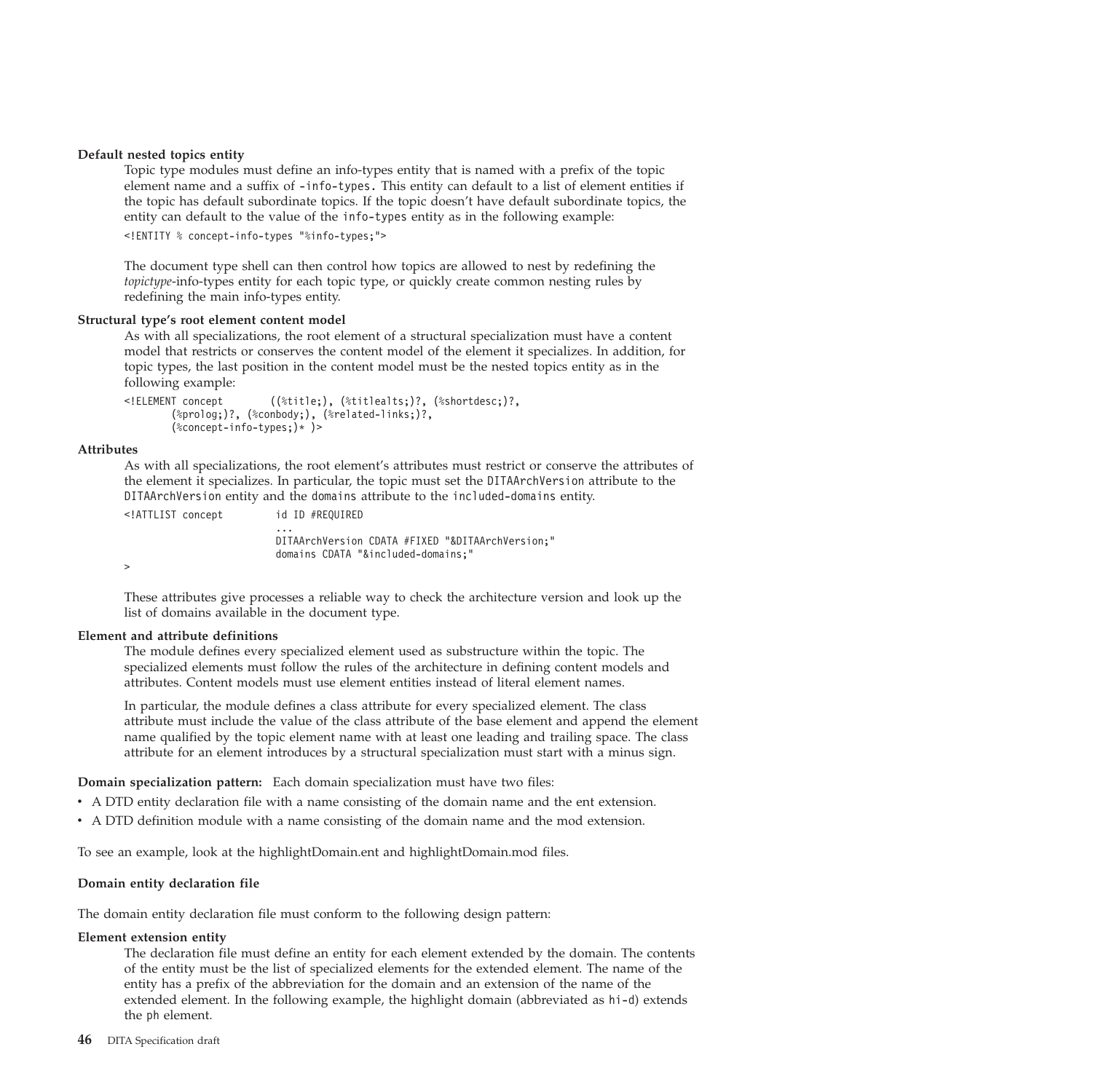$\le$ !ENTITY % hi-d-ph "b | u | i | tt | sup | sub">

#### **Domain declaration entity**

The declaration file must define one entity for the document type shell to register the domain. The name of the entity has a prefix of the abbreviation for the domain and an att extension. The value of the entity must list the dependencies of the domain module in order of dependency from left to right within enclosing parentheses, starting with the topic module and listing domain dependencies using their abbreviations (including the defining domain as the last item in the list). The following example declares the dependency of the highlight domain on the base topic module.

<!ENTITY hi-d-att "(topic hi-d)">

#### **Domain definition module**

The domain definition module conforms to the following design pattern:

#### **Default element entities**

As in a topic module, the domain definition module must declare a default entity for each element defined by the domain so that other domains can extend the elements. <!ENTITY % b "b">

#### **Element and attribute definitions**

As in a topic module, the domain definition module must define each specialized element and its attributes. As with any specialization, the domain element must restrict the base element. The class attribute of the domain element must start with a plus sign but, otherwise, follows the same rules as the class attribute for an element introduced by a topic specialization.

**Document type shell pattern:** The document type shell must conform to the following design pattern. To see an example, look at the concepts.dtd module for the concept document type.

#### **Domain entity inclusions**

The document type shell starts by including the domain entity declaration files. The entity for the domain declaration consists of the domain name prefix with the dec suffix, as in the following example:

```
<!ENTITY % hi-d-dec PUBLIC
    "-//OASIS//ENTITIES DITA Highlight Domain//EN" "highlightDomain.ent">
   %hi-d-dec;
```
#### **Element extension redefinitions**

For each element extended by one or more domains, the document type shell redefines the entity for the element to a list of alternatives including the literal name of the element and the element extension entity from each domain that is providing specializations.

<!ENTITY % pre

"pre | %pr-d-pre; | %sw-d-pre; | %ui-d-pre;">

#### **Topic nesting redefinitions**

For each topic type, the document type shell can control nesting of subtopics by redefining the nested topics entity to the literal element name for any of the topics included in the document type. The document type shell can also simply define the info-types entity to set the default for most topic types. Here is an example:

<!ENTITY % concept-info-types "concept">

#### **Domain declaration redefinition**

The document type shell redefines the included-domains entity to list the domains included in the document type as in the following example:

#### <!ENTITY included-domains

"&ui-d-att; &hi-d-att; &pr-d-att; &sw-d-att; &ut-d-att;">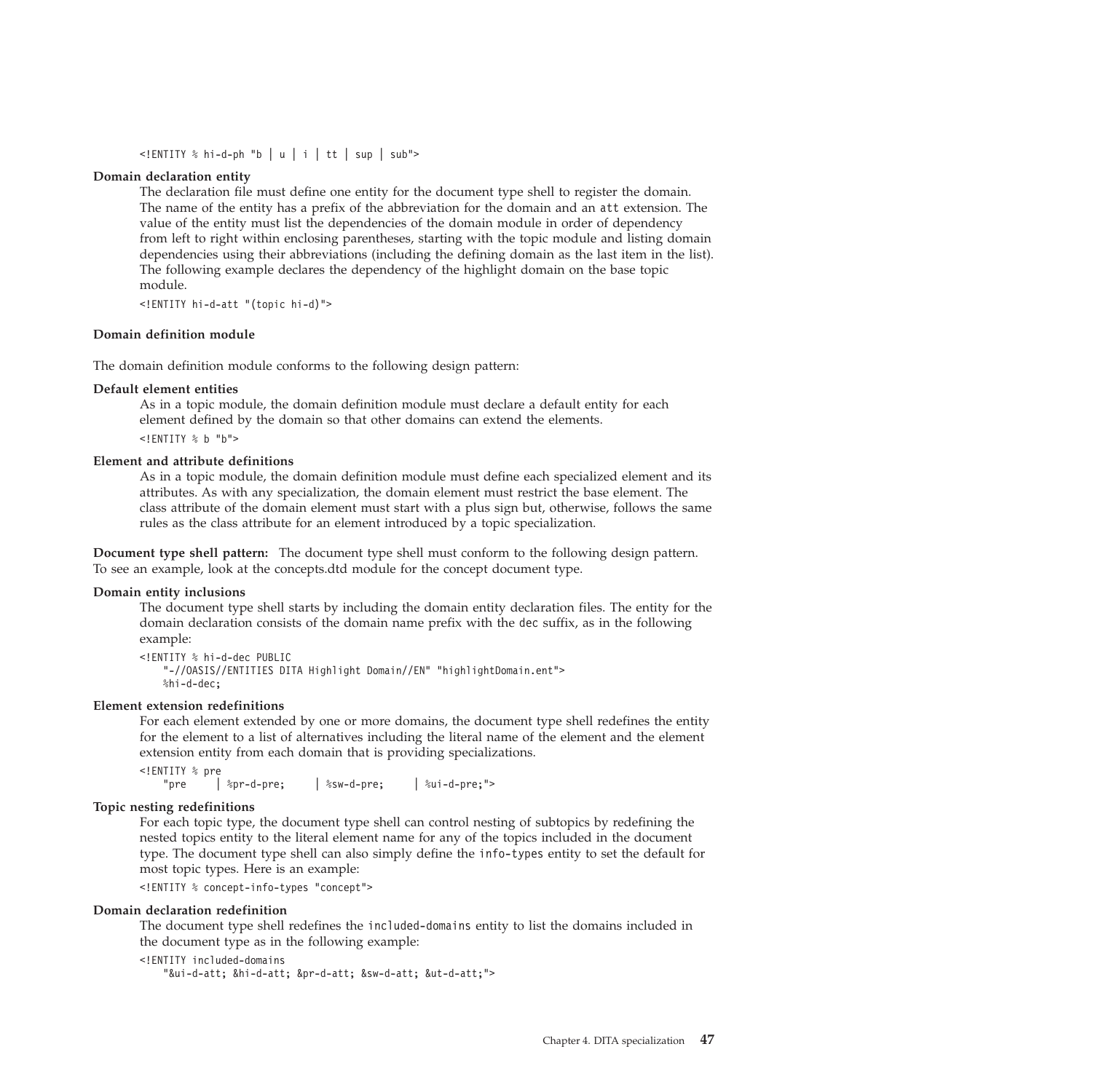#### **Structural definition inclusions**

The document type shell includes the definitions for the structural type modules used in the document type. The entity for the structural definition consists of the structural type's name with the type suffix, as in the following example:

```
<!ENTITY % topic-type PUBLIC
    "-//OASIS//ELEMENTS DITA Topic//EN" "topic.mod">
   %topic-type;
```
#### **Domain definition inclusions**

The document type shell includes the domain definitions for the domains used in the document type. The entity for the domain definition consists of the domain name prefix with the def suffix, as in the following example:

```
<!ENTITY % hi-d-def PUBLIC
    "-//OASIS//ELEMENTS DITA Highlight Domain//EN" "highlightDomain.mod">
   %hi-d-def;
```
#### **Modularization in schemas**

To support extensibility and pluggability, DITA requires that an XML schema implementation of structural and domain specialization modules conform to well-defined design patterns.

This section describes those design patterns. These design patterns realize the specialization architecture with the capabilities and within the limitations of the XML schema grammar.

#### **Draft comment**

to do: add info on attribute specialization

#### **Structural specialization pattern:**

For each structural type, the document type shell document collects the schema documents, parent structural type modules, domain type modules, and content models needed to implement new topic type specializations. Each new structural type requires three files. To see an example, look at the concept.xsd document type shell document for the concept topic type.

- 1. Each structural type must define a separate module schema document with a name consisting of the root structural element name and Mod.xsd
- 2. Each structural type must define a separate model group definition schema document with a name consisting of the root structural element name and Grp.xsd

The default values for the domains attributes in the base root structural element and the specialized root structural elements must be defined using the XML Schema redefine to populate the domains attribute. It identifies the domains used in the structural type. This attribute give processes a reliable way to look up the list of domains available in the document type. The list the domains is included in the document type as in the following example:

```
<xs:redefine schemaLocation="topicMod.xsd" >
  <xs:complexType name="topic.class">
     <xs:complexContent>
     <xs:extension base="topic.class">
          <xs:attribute
name="domains" type="xs:string" default="(topic ui-d)
(topic hi-d) (topic sw-d) (topic pr-d) (topic ut-d)"/>
      </xs:extension>
     </xs:complexContent>
   </xs:complexType>
</xs:redefine>
```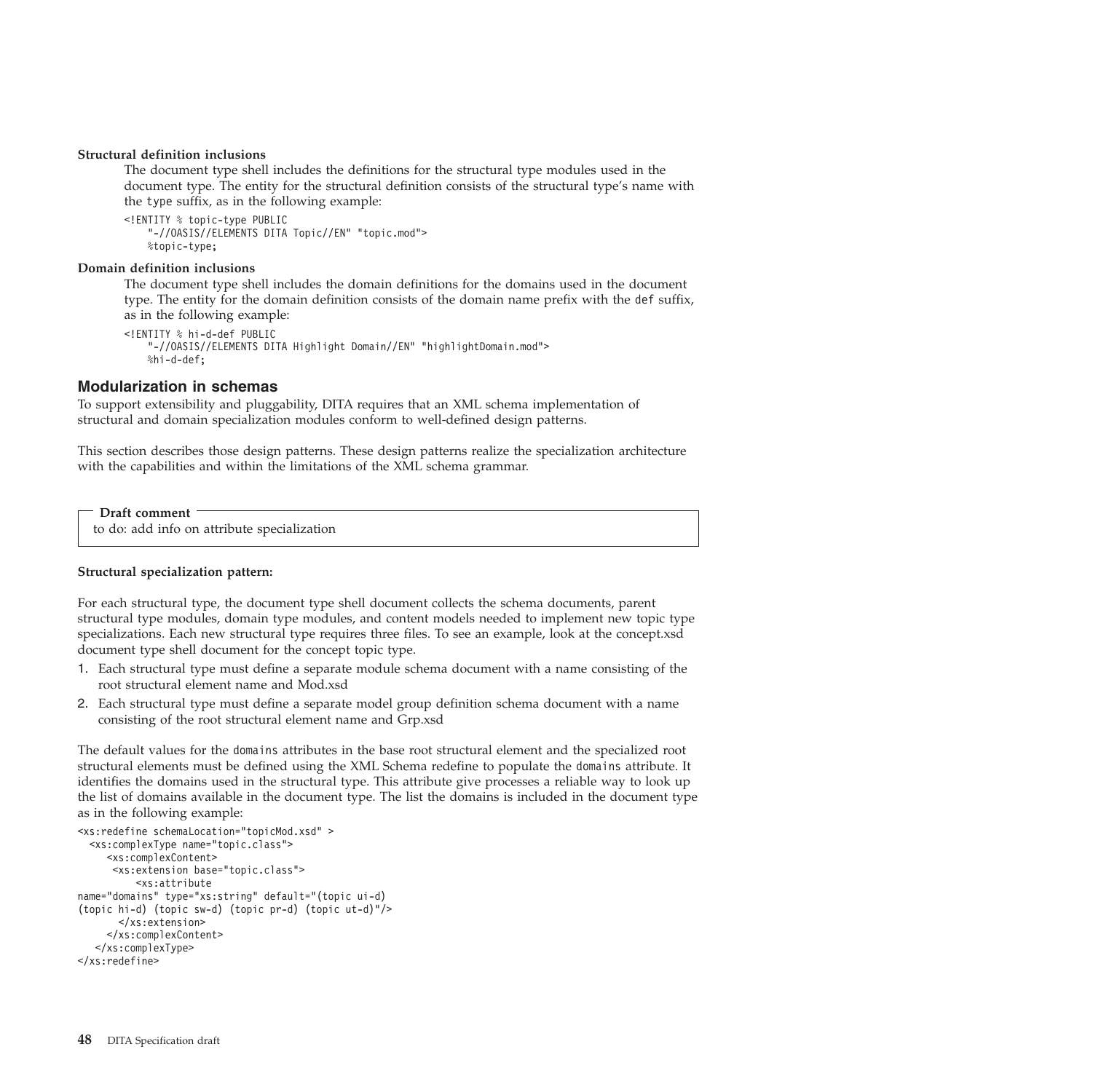In the case of topic types, the head schema document can control nesting of subtopics by redefining the nested topics to the literal element names the document type author wishes to allow nested in the document type.

```
<xs:group name="info-types">
   <xs:choice>
   <xs:group ref="concept-info-types"/>
   </xs:choice>
</xs:group>
```
The module schema document must define an info-type model group that is named with a prefix of the topic element name and a suffix of -info-types. Here is an example of a info-types model group that is defined in concept\_mod.xsd:

```
<xs:group name="concept-info-types">
 <xs:choice>
     <xs:group ref="concept"/>
 </xs:choice>
</xs:group>
```
The module schema document defines every specialized element used as substructure within the structural type. The specialized elements must follow the rules of the architecture in defining content models and attributes. The naming convention for content models must use the root structural element name and.class.

In particular, the module schema document defines a class attribute for every specialized element. The class attribute must include the value of the class attribute of the base element and append the element name qualified by the root structural element name or domain name with at least one leading and trailing space. The class attribute for an element introduced by structural specialization must start with a minus sign.

The model group schema document defines model groups for each new specialized element in a structural type. Each structural type and domain must have a model group schema document . The model group schema document is an essential part of the specialization.

The new file is needed to mimic substitutionGroups in XML Schema without using the inheritance model in W3C XML Schema 1.0 specification. The process is very similar to the DITA DTD design pattern. For a structural type the name of the schema document consists of the root structural element name and Grp.xsd extension. To see an example of a model group schema document, look at the file conceptGrp.xsd :

```
<xs:group name="concept">
    <xs:sequence>
     <xs:element ref="concept"/>
    </xs:sequence>
</xs:group>
```
### **Domain specialization pattern:**

A domain type schema document with a name consisting of the domain name and the Domain.xsd extension.

As in a structural module, the domain module must define each specialized element, its attributes and its model groups. As with any specialization, the domain element must restrict the base element. The class attribute of the domain element must start with a plus sign but, otherwise, follows the same rules as the class attribute for an element introduced by a topic specialization.

For each element extended by one or more domains, the domain type schema document defines a model group for the base element to a list of alternatives including the literal name of the element and the element extension entity from each domain that is providing specializations.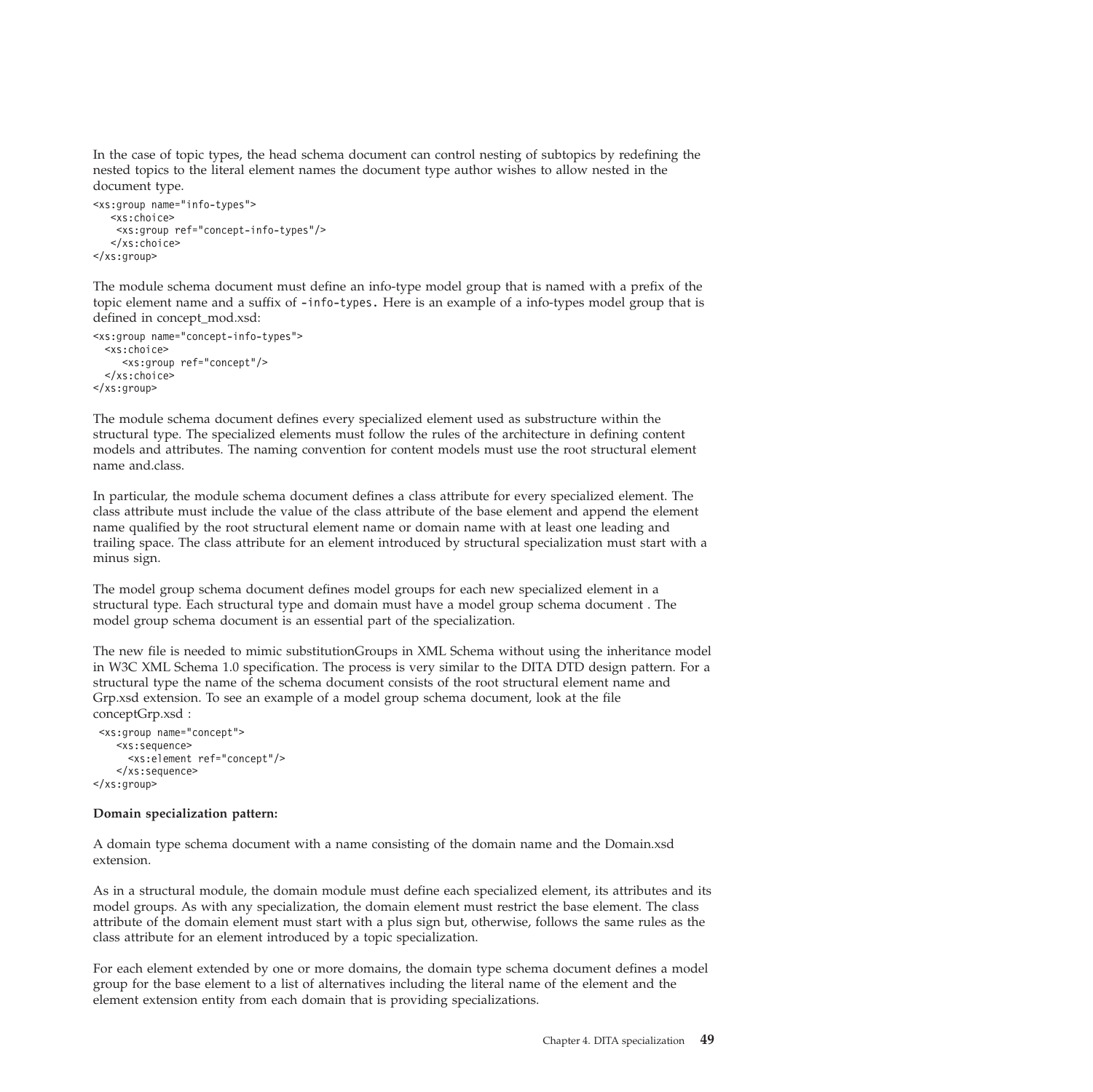<span id="page-53-0"></span>The schema document must define an a model group for each element extended by the domain. The contents of the model group must be the list of specialized elements for the extended element. The name of the model group has a prefix of the abbreviation for the domain and an extension of the name of the extended element. In the following example, the user interface domain (abbreviated as ui-d) extends the ph element.

```
<xs:group name="ui-d-ph">
  <xs:choice>
     <xs:element ref="uicontrol" />
     <xs:element ref="menucascade" />
  </xs:choice>
</xs:group>
```
For each element extended by one or more domains, the document type shell redefines the model group for the element to a list of alternatives including the literal name of the element and the element extension entity from each domain that is providing specializations. To integrate a new domain in the document type shell use the schema redefine mechanism to manage the number of domains used by the document type shell. The model group requires a reference to itself to extend the base model group. To see an example, look at the topic.xsd schema document.

```
<xs:group name="pre">
  <xs:choice>
    <xs:group ref="pre" />
    <xs:group ref="pr-d-pre" />
    <xs:group ref="ui-d-pre" />
    <xs:group ref="sw-d-pre" />
  </xs:choice>
\langle x\mathsf{s}:group>
```
To add domains to a new structural type you can copy the contents of the parent structural type domains schema document into the document type shell. Add or remove the model group from the new domain to the appropriate named group.

```
<xs:group name="pre">
<xs:choice>
  <xs:group ref="pre"/>
   <xs:group ref="pr-d-pre" />
   <xs:group ref="domainName-d-element"/>
</xs:choice>
</xs:group>
```
# **Specialization in processing**

Specialized processing is not necessary for every specialized element, only for those elements which do not have appropriate default behavior based on their ancestors.

Whether creating a new transform or extending an existing one, there are several rules that should be followed to ensure the effectiveness of the transform for other specialized types, and also the maintainability and extensibility of the transform to accommodate new requirements.

# **Using the class attribute**

Applying an XSLT template based on class attribute values allows a transform to be applied to whole branches of element types, instead of just a single element type.

Wherever you would check for element name (any XPath statement that contains an element name value), you need to change this to instead check the contents of the element's class attribute. Even if the element is unknown to the processor, the class attribute can let the transform know that the element belongs to a class of known elements, and can be safely treated according to the rules for that class.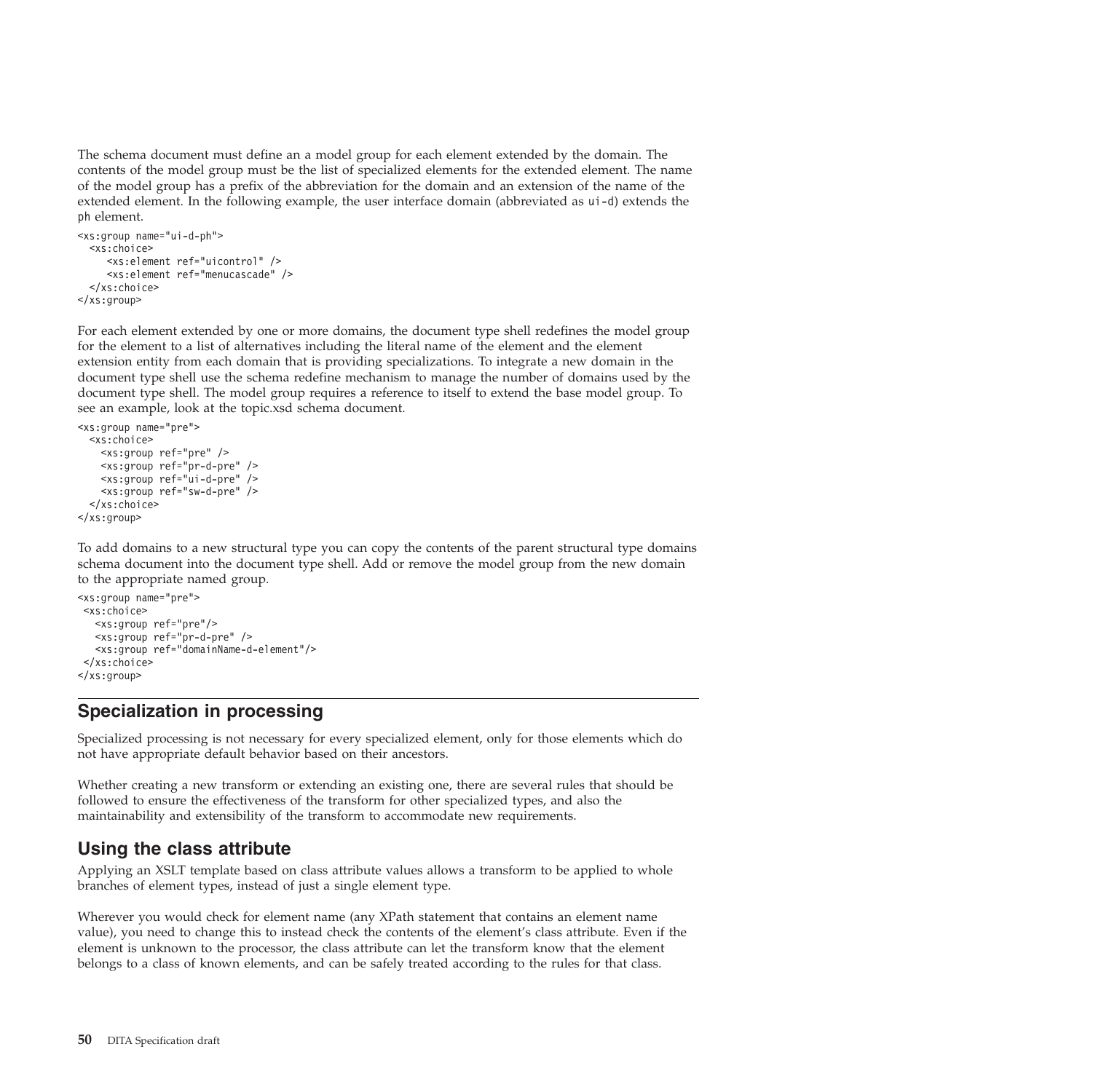<span id="page-54-0"></span>Be sure to include a leading and trailing blank in your class attribute string check. Otherwise you could get false matches (without the blanks, 'task/step' would match on both 'task/step' and on 'notatask/stepaway').

Make sure that when you create a transform that targets more than one type that you give the more specific rules a higher precedence to avoid conflicts. For example, when you combine the existing processing rules for topics with more specific processing rules for tasks, use a shell file to import both sets of rules and use import precedence to ensure task-specific rules will not conflict with generic rules for topics.

### **Example: match statement for list items**

```
<xsl:template match="li">
```
#### becomes

```
<xsl:template match="*[contains(@class,' topic/li ')]">
```
This match statement will work on any li element it encounters. It will also work on step and appstep elements, even though it doesn't know what they are specifically, because the class attribute tells the template what they are generally.

### **Example: match statement for steps**

<xsl:template match="\*[contains(@class,' task/step ')]">

This match statement won't work on generic li elements, but it will work on both step elements and appstep elements; even though it doesn't know what an appstep is, it knows to treat it like a step.

# **Processing specialized attributes** |

To be written |

# **Modularization and integration of processing** |

Processing should be divided into modules based on the structural types or domains they support, and can be integrated together into transforms or stylesheets in the same way that structural type and domain modules can be integrated into document types.

### **Customization**

When you just need a difference in output, you can use DITA customization to override the default output without affecting portability or interchange, and without involving specialization.

For example, if your readers are mostly experienced users, you could concentrate on creating many summary tables, and maximizing retrievability; or if you needed to create a brand presence, you could customize the transforms to apply appropriate fonts and indent style, and include some standard graphics and copyright links.

Use customization when you need new output, with no change to the underlying semantics (you aren't saying anything new or meaningful about the content, only its display).

### **Modularization in CSS**

Stylesheet support in CSS for DITA specializations can be applied using the same principles as for the DTDs or Schemas, resulting in stylesheets that are easy to maintain and that will support any subsequent specialization with a minimum of effort.

### **Specification of module definition**

A specialization-aware property for CSS has this form of selector: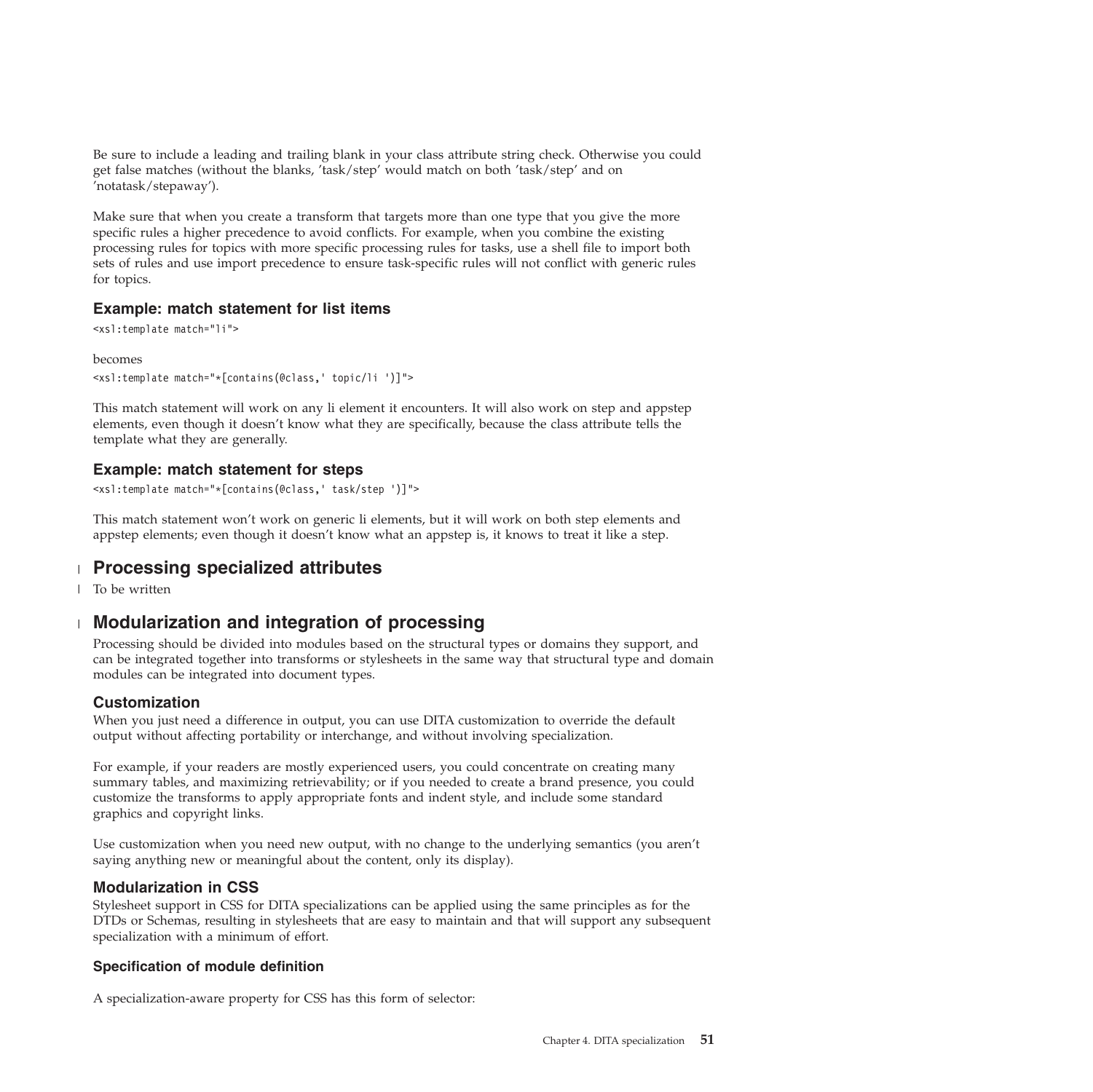```
*[class~="topic\/section"] {
 margin-top: 12pt;
 display: block;
}
```
The CSS selector that associates the style to the element does not use a literal match to the element name. Instead, based on an element having the defaulted value class="- topic/section reference/refsyn " (for example) this rule will trigger on the "topic/section" value (or "word") and perform the associated styling or transform, regardless of what the actual element name is.

Note that the attribute string must contain an escape character for the "/" character which is otherwise not valid in a CSS selector.

The selector pattern in this example effectively reads, in CSS terminology, ″Selects any element with a class attribute that contains the word topic\/section.″

Not all CSS systems can match based on values that are not physically present in the instance document. Since the class attribute values in DITA are typically provided by default declarations in the DTD or schema, not all CSS systems can match directly on DITA source.

When direct specialization-aware matches are not possible, alternatives include normalization (preprocessing the DITA source to push values from the DTD or schema directly into the instance) or the use of element-name-based rules.

Element-name-based rules will not be specialization-aware. Your calling-stylesheet will have to import each additional stylesheet required by the scope of specialized topics and vocabularies, each explicitly defined using element-name selectors. In this scheme, unsupported new elements will have no rendering properties associated, whereas in the specialization-aware systems such elements can fall back to a rule that triggers off a previously-supported value in the class attribute string.

### **Assembly rules for CSS**

CSS supports specialization similarly to XSLT. This document describes a best practice for naming and populating CSS stylesheets that follow the specialization design pattern for DITA DTDs and Schemas. Although this practice is not required in order to implement CSS support for DITA, following the practice will make subsequent specializations off the pattern to be done with minimal work, and the files should be correspondingly easier to maintain.

To support a newly-specialized DITA DTD or Schema that has been specialization-enabled with unique class attribute values, create a module that will contain ONLY the rules required for the uniquely new elements in the specialization. This is similar to the mod files that declare the unique elements in the specialization. The name of this module should be the same as the root name for the specialization module. In the case of DITA's reference DTD, the element declarations are in reference.mod and the corresponding delta rules for CSS are in reference.css.

Next, create an "override"CSS stylesheet that starts off with the @import instruction, naming the CSS file used by this specialization's parent DTD. This import picks up support for all elements that are common with the parent DTD. Then add another @import instruction in sequence, naming the CSS delta module that you created previously. Then copy in the CSS rules for any previously defined support that need to be associated to the new element names, and rename the selectors as needed to the new specialized values for each new element. These added CSS rules are deltas for the new stylesheet, much as specialized DTDs build on previous DTDs by adding delta element definitions. This technique approximates the "fall-through" support for what would normally happen if the class attribute actually could map to the root class.

Finally, if necessary, modify the behaviors of any of these new, delta CSS rules. Because this process reuses a great deal of previous behaviors, the time spent supporting the delta changes is minimal.